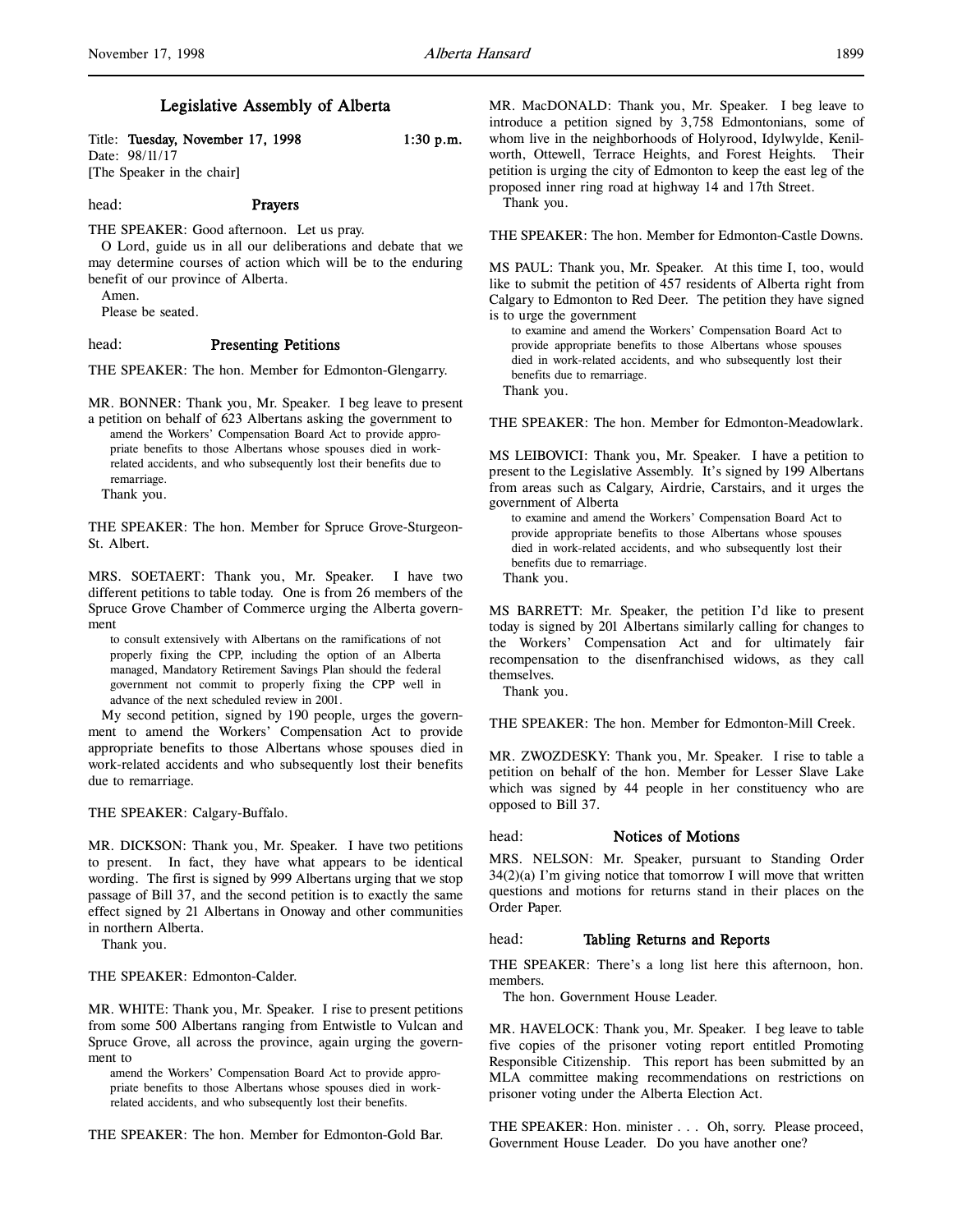MR. HAVELOCK: No. I was just slow sitting down, Mr. Speaker. Sorry.

THE SPEAKER: Okay. The hon. Minister of Community Development.

MRS. McCLELLAN: Thank you, Mr. Speaker. Today I'm pleased to file with the Assembly an information bulletin and nomination forms for the second annual minister's seniors' service awards. These awards are presented during Senior Citizens' Week to individual seniors and seniors' organizations who have demonstrated excellence in serving Alberta's seniors.

Additionally, Mr. Speaker, I'm pleased to file copies of a letter I have sent today to the Calgary Stampeder Football Club wishing them the best of luck in the upcoming Grey Cup final.

THE SPEAKER: The hon. Minister of Environmental Protection.

MR. LUND: Thank you, Mr. Speaker. I'm pleased to table with the Assembly today five copies of responses to written questions 17 and 18 and to motions for returns 21, 22, and 23.

DR. TAYLOR: Mr. Speaker, I'm pleased to table five copies of a report conducted by the Alberta Science and Research Authority for the government entitled A Strategy for Information & Communications Technology in Alberta. The report details the state of the ICT industry globally, in Canada, and in Alberta. It was released last Thursday by a high-speed fibre optic link between the University of Calgary and the university in Edmonton. As well, being concerned about costs, we released the report in the form of a CD, which was cost effective but also utilizes a very creative medium. It's my understanding that this is the first time a report has been tabled in terms of a CD in this House, and I'm pleased to table it in that form.

THE SPEAKER: Hon. minister, I do appreciate the emergence of high technology into the Assembly. The difficulty is that technology will change so dramatically that I would also ask that you provide a hard copy of the text as well. What's to suggest that a year from now or two years from now the instrument that you tabled today will not become similar to the old 78 or 33 or 45? At that point in time the hon. citizens of the province will be unable . . . So perhaps you might follow through with the hard copy as well.

DR. TAYLOR: I will do that Mr. Speaker, and I do remember what you were talking about. I do remember 78s.

THE SPEAKER: The hon. Minister of Family and Social Services.

DR. OBERG: Thanks very much, Mr. Speaker. I rise today to table the document entitled In Unison: A Canadian Approach to Disability Issues. It is a vision paper that has been put out by the federal, provincial, and territorial ministers responsible for social services. I've also included a letter entitled Focusing on Ability Rather than Disability.

THE SPEAKER: The hon. Minister of Labour.

MR. SMITH: Thank you, Mr. Speaker. Today I would like to table the necessary documents in response to Motion for a Return 15 agreed to by this Assembly on March 4, 1998.

THE SPEAKER: The hon. Member for Calgary-North Hill.

MR. MAGNUS: Thank you, Mr. Speaker. In hard copy I'm pleased to be able to table this afternoon four copies of the '97-98 annual report of the Alberta Association of Registered Occupational Therapists. This report details some of the activities and initiatives undertaken during the past year, initiatives which ensure excellence and competence in occupational therapy.

Thank you, Mr. Speaker.

# 1:40

THE SPEAKER: The hon. Member for Edmonton-Centre.

MS BLAKEMAN: Thank you very much, Mr. Speaker. This summer thousands of individuals signed Keep Arts Festivals Alive in Alberta cards, and I would like to table a small fraction of those cards today. I table five copies of more than 250 cards. Thank you.

THE SPEAKER: The hon. Member for Edmonton-Riverview.

MRS. SLOAN: Thank you, Mr. Speaker. I rise today to table copies of relevant correspondence and sections of the Social Care Facilities Review Committee Act citing the processes and inconsistences with respect to the investigations of deaths and critical incidents in social care facilities in the province.

THE SPEAKER: The hon. Member for Calgary-Buffalo.

MR. DICKSON: Thank you, Mr. Speaker. I have four tablings. Firstly, copies of a provincial survey of patient charges for cataract surgery plus details of complaints being filed by the CACA with the Minister of Health and the College of Physicians and Surgeons; also three separate E-mail messages I've received from Albertans concerned about Bill 37, sir.

Thank you.

THE SPEAKER: The hon. Member for Edmonton-Ellerslie.

MS CARLSON: Thank you, Mr. Speaker. I'm tabling the appropriate number of copies of 77 letters from the parents of Meyokumin school and the Meyokumin school council who are very disappointed with the unfavourable way the Alberta government is funding public education. They want the government to increase its funding to public education at no less than the rate of inflation. The original copies will go to the appropriate minister.

THE SPEAKER: The hon. Member for Edmonton-Gold Bar.

MR. MacDONALD: Thank you, Mr. Speaker. I rise to table five copies of a letter dated July 4, 1997, from Forintek Canada Corp. to the Department of Labour recommending that pressure treatment for shakes from species with a nondurable heartwood be utilized.

Thank you.

# head: Introduction of Guests

THE SPEAKER: The hon. Member for Edmonton-Glengarry.

MR. BONNER: Thank you very much, Mr. Speaker. I have two introductions today. I'd like to introduce to you and through you to Members of the Legislative Assembly students and their teachers from J.A. Fife school: Ms Christie Mjolsness, a former member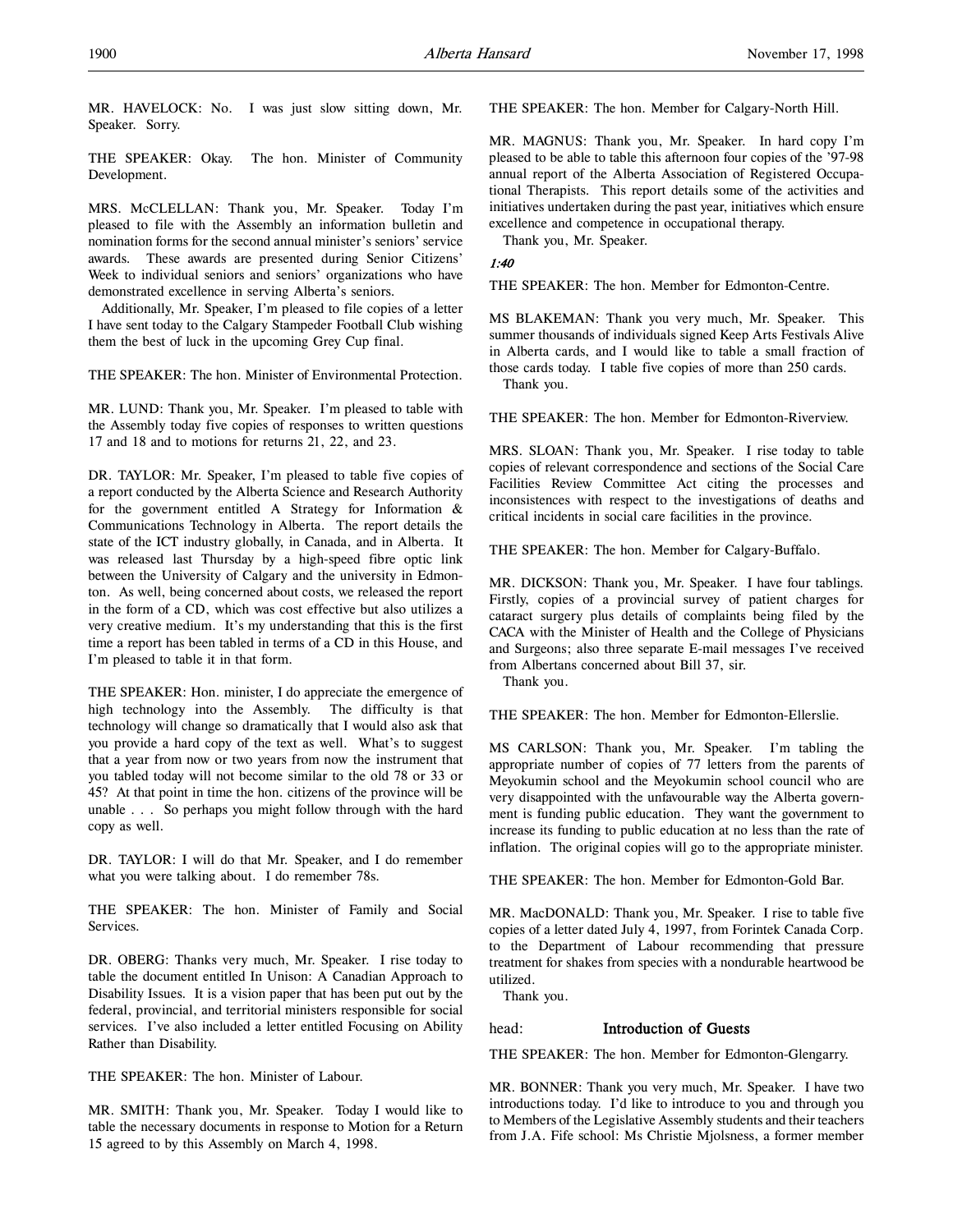of this Assembly, and also Mr. Henry Taschuk. They are in the public gallery, and with your permission I ask that they now stand and receive the traditional warm welcome of the Assembly.

My next introduction, Mr. Speaker, to you and through you to Members of the Legislative Assembly is a number of members of the Disenfranchised Widows Action Group. They are in the members' gallery, and with your permission I ask that they now stand and receive the traditional warm welcome of the Assembly.

MR. DOERKSEN: Mr. Speaker, it's my privilege to introduce to you today and through you to members of the Assembly two young ladies. One is Jen Sutherland from around Red Deer, and the other is Kylie Sheppard, who actually is visiting Canada from Newcastle, New South Wales, Australia, and is in Canada on a one-year working visa. We're pleased to have them join us. I ask them to rise and receive the traditional welcome of the House.

MRS. MacBETH: Mr. Speaker, I rise to introduce my first class in the Assembly as the Leader of the Opposition. They are 25 students and two adults from the Lymburn elementary school. The teacher, Mrs. Brenda Basiga, and Mrs. Susan Cunningham have joined us in the Legislature today. I would ask them to please rise and receive the warm welcome of the Assembly.

THE SPEAKER: The hon. Member for St. Albert.

MRS. O'NEILL: Thank you, Mr. Speaker. It's my pleasure this afternoon to introduce two groups. The first is 42 students from Wild Rose elementary school in St. Albert. I'd like to introduce them to you and through you to members of the Assembly. They are here in the members' gallery this afternoon, and I would ask them to stand and receive the warm welcome of the Assembly.

THE SPEAKER: The hon. Member for Edmonton-Strathcona.

DR. PANNU: Thank you, Mr. Speaker. I rise to introduce six members of the Friends of Leyla Zana Society. Leyla, a duly elected member of the Turkish Grand National Assembly, is a political prisoner there. The six members in the public gallery today are Mary Trempener, Saren Azer, Lynn Forster, Ekrem Kolay, Hanife Kolay, and Allan Dane. I'll ask the visitors to stand and receive the warm welcome of the Assembly.

MRS. O'NEILL: It's my pleasure, Mr. Speaker, to introduce to you and through you to members of the Assembly Mr. and Mrs. Lu Duigou, who are residents of St. Albert. They are in the visitors' gallery this afternoon, and I would ask them to please stand and receive the warm welcome of this Assembly.

THE SPEAKER: The hon. leader of the ND opposition.

MS BARRETT: Thank you, Mr. Speaker. I'd like to introduce a number of women who belong to the Disenfranchised Widows Action Group. They're seated in the public gallery: Marlene Morrie, Joyce Baird, Fern Barnay, Marjarete Bates, Ivy Piffer, Muriel Johnson, Jeff Johnson, Jeanette Ennis, Colleen Dorbisser, John Dorbisser, Pauline Knutte, Bob Elquist, Margorette Leonard, Leslie Leonard, Carol Ross, Mary-Ann Charbonneau, Mary Neigel, Diana Leitch, and Ruth Cyr. I'd ask them to rise and receive the warm welcome of the Assembly.

THE SPEAKER: Hon. Member for St. Albert, you have a third introduction?

MRS. O'NEILL: Mr. Speaker, I failed to mention two teachers and three parents who were accompanying the students from Wild Rose elementary school. They are Mrs. LaBuick, Mr. Power, Mrs. Hubbard, Mrs. Erickson, and Mr. Smith, and I would ask them to please stand and receive the welcome of the Assembly.

# head: Oral Question Period

# Private Health Services

MRS. MacBETH: Mr. Speaker, in 1994 the Premier said that he supported kicking the doors wide open to private health care, and in fact government policy supports private clinics. Now we find that private clinics are the subject of a formal complaint. Will the Minister of Health ensure that not one more dollar of public money goes to these private clinics until a full review of the alleged questionable and unethical practices is completed?

MR. JONSON: Well, first of all, Mr. Speaker, as I remember it, the Leader of the Official Opposition made some very – what shall we say? – clear comments about her recognition of the place that private health care had within the health care system of Alberta at that time. I'll be happy to elaborate more fully on that at a suitable opportunity.

In answer to the question, first of all, it is my understanding that the Consumers Association of Canada has certainly raised a very, very important issue which bears investigation. I would also like to point out, though, Mr. Speaker, that the allegation of overcharging for certain devices, in this case lenses for eyes, was attributed to both physicians working in the public system as well as those who are working under contract to regional health authorities.

MRS. MacBETH: Mr. Speaker, is it still the policy of this government, as stated by the former Provincial Treasurer, that hospitals should be built, owned, and operated by private businesses?

# 1:50

MR. JONSON: Mr. Speaker, I do not remember such a policy ever being part of this government's direction. In fact I'm sure it's never been a part of government's overall direction. An individual in this House may have expressed a particular point of view at some point in time.

Mr. Speaker, with respect to the hospital facilities in this province currently, certainly our acute care hospitals are constructed through Public Works, Supply and Services under government mandate.

MRS. MacBETH: Mr. Speaker, I'll table a reminder to him.

Really isn't this minister's and this government's proposed private health policy simply following up on the Premier's order to kick open these doors to private, for-profit health care?

MR. JONSON: As was clearly stated in the debate on the bill which is before the Assembly, Mr. Speaker, the intention of Bill 37 is to protect the public health care system of this province, to follow the principles of the Canada Health Act, which the members across the way should have some affinity for, but certainly this government does support those principles. That is the intention of this legislation.

# Treasury Branches

MRS. MacBETH: Mr. Speaker, my second question is to the provincial Treasurer. What is Project Chinook?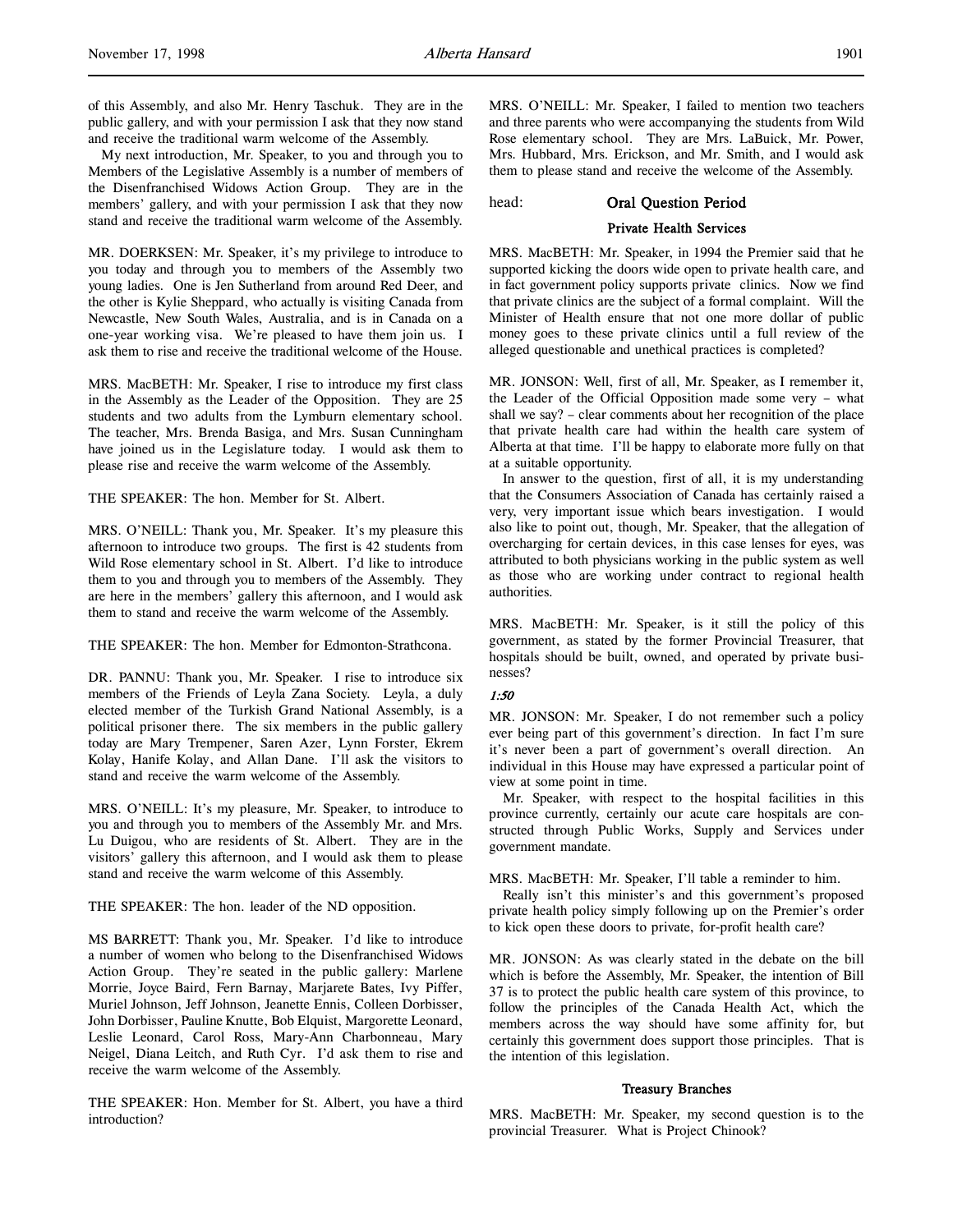MR. DAY: I'll wait for the answer from her, Mr. Speaker.

MRS. MacBETH: Well, Mr. Speaker, isn't it really a marketing study towards a communications plan on the privatization of the Alberta Treasury Branches?

MR. DAY: That's news to me. I haven't heard this particular term.

MRS. MacBETH: Well, Mr. Speaker, I'll table the document to refresh his memory and ask: when this Treasurer has a chance to break the mold, why doesn't he just stop sneaking around and tell Albertans what's on his mind with respect to privatization of the Treasury Branches?

MR. DAY: Mr. Speaker, I had hoped that the member opposite wouldn't be taking the same tack as the former leader in, I think, introducing an element of debate, which personally I think is beneath her, with these types of suggestions: "sneaking around." Sneaking around?

Mr. Speaker, I have always been very open related to Treasury Branches, the fact that this is an excellent organization, an asset which is strong and which is earning profits. I have been very open at all times that this government is looking at all the possible options that might be available to make sure that this particular entity would continue to be strong, would continue to show the earnings that it has. I really don't think it dignifies her new office to be asking questions with such a demeaning approach and suggesting, as a matter of fact, that anybody is sneaking around. I just think that's rather shameful.

MR. SAPERS: In the memo on Canadian Facts letterhead which was signed by the CEO of the Alberta Treasury Branch, it reads: Minister

We are doing focus groups . . . along the lines [mentioned] here. Aim is: determine public sentiment (impact) of change of status. What would happen to our customer base [et cetera, et cetera] Regards. P.S. Welcome back!

Addressed to the Treasurer, January 12, 1998. Mr. Treasurer, would you please explain what alternatives for the future of the Alberta Treasury Branch its president was referring to in that January 12, 1998, memo to you?

MR. DAY: No. You can ask the president anything you want, hon. member. I can tell you the options that are being discussed not only by Treasury Branches but in fact by the public. The options are many. One option that must be considered at all times is the status quo, the organization as it is. That's an option that's being considered.

There have also been options considered related to a sale of Treasury Branches. That's something that is out there and has been probably for 60 years as people have contemplated the possible future of Treasury Branches. We've openly discussed the option of an initial public offering, going to the market.

The main consideration here, Mr. Speaker, is that this organization, which is a very strong one, needs to be kept strong, and everything that is being considered needs to be considered in the context of the reality of the markets that are there now, the fact that the large banks are trying to position themselves to merge into giant organizations. There's been some suggestion that as that happens, this could, in fact, hurt customer services, especially on regional operations. I don't know if that would be a fact, but that implication alone, the implication of merger, suggests that there are some

wonderful opportunities for niche operations related to financial institutions that might mean a western-based banking organization of some kind.

All of these options are out there and are being looked at, and that is quite an open process. As I understand it, Mr. Speaker, Treasury Branches themselves, quite rightly, are surveying and have been surveying their own client base to see how their clients feel about various options that may be presented to Treasury Branches and also how they feel about concerns that are related and are out there being discussed: West Edmonton Mall, some of the court cases. They are, as a responsible organization, constantly going to their customer base to get reaction and get guidance, and I don't see anything untoward about that at all. I'm glad that they're doing that and I hope they continue.

MR. SAPERS: Mr. Speaker, if a government decision to privatize the Alberta Treasury Branch has in fact not been made, then to what does the president of the Alberta Treasury Branch refer when he says that Project Chinook will determine public sentiment towards a change in status. What does he know that you're not telling us?

MR. DAY: Mr. Speaker, I'm trying to decide if this is a trick question. Some of the member's own colleagues are laughing behind his back over there.

Mr. Speaker, "what does he know that he's not telling us?" Was that the thing?

Part of the job of the opposition is to try – I recognize this; I'm not saying I agree with it. They see as part of their duty to try to raise undue suspicions, to try to point to ghosts which don't exist, and I accept that as a part of political repartee that happens. But I'll tell you what, Mr. Speaker. When you're dealing with the hundreds of thousands of depositors that quite faithfully deal with this institution – senior citizens, young entrepreneurs, women just starting out in business – and a person for political purposes tries to raise suspicion which undermines the faith of those depositors, I think they need to question their motive. I would ask the member if he wants to rephrase the question again so that his own members don't laugh at it, and maybe ask the CEO.

I'll tell you something else, Mr. Speaker. To put the sincerity of this member in light, I met with this member at my request after repeated requests and invitations on my behalf to sit down with him to discuss any issues related to financial issues or the ATB. He's a very busy person. He's far busier than I am, because it was a long time before he graced me with an opportunity to meet with him. At that meeting I said to him: I would like you to avail yourself of the opportunity to sit down with the CEO and ask him any questions you like at any time. He hasn't done that. Instead, he tosses out a mischievous little question like this at which his own colleagues laughed, as did mine, and he expects us to see him as sincere. Why don't you ask that question of the CEO, as I've invited you to sit down and meet with him?

MR. SAPERS: Mr. Speaker, it was a trick question. He doesn't know a thing, obviously.

Mr. Speaker, I'd like to help remind him of a couple of things. I'll table quotes from the president of the ATB talking of privatization, and I'll table the Premier talking about entertaining offers for the sale of the ATB so the Treasurer can become a little more familiar with his own portfolio.

## 2:00

Mr. Speaker, why does this Provincial Treasurer continue to hide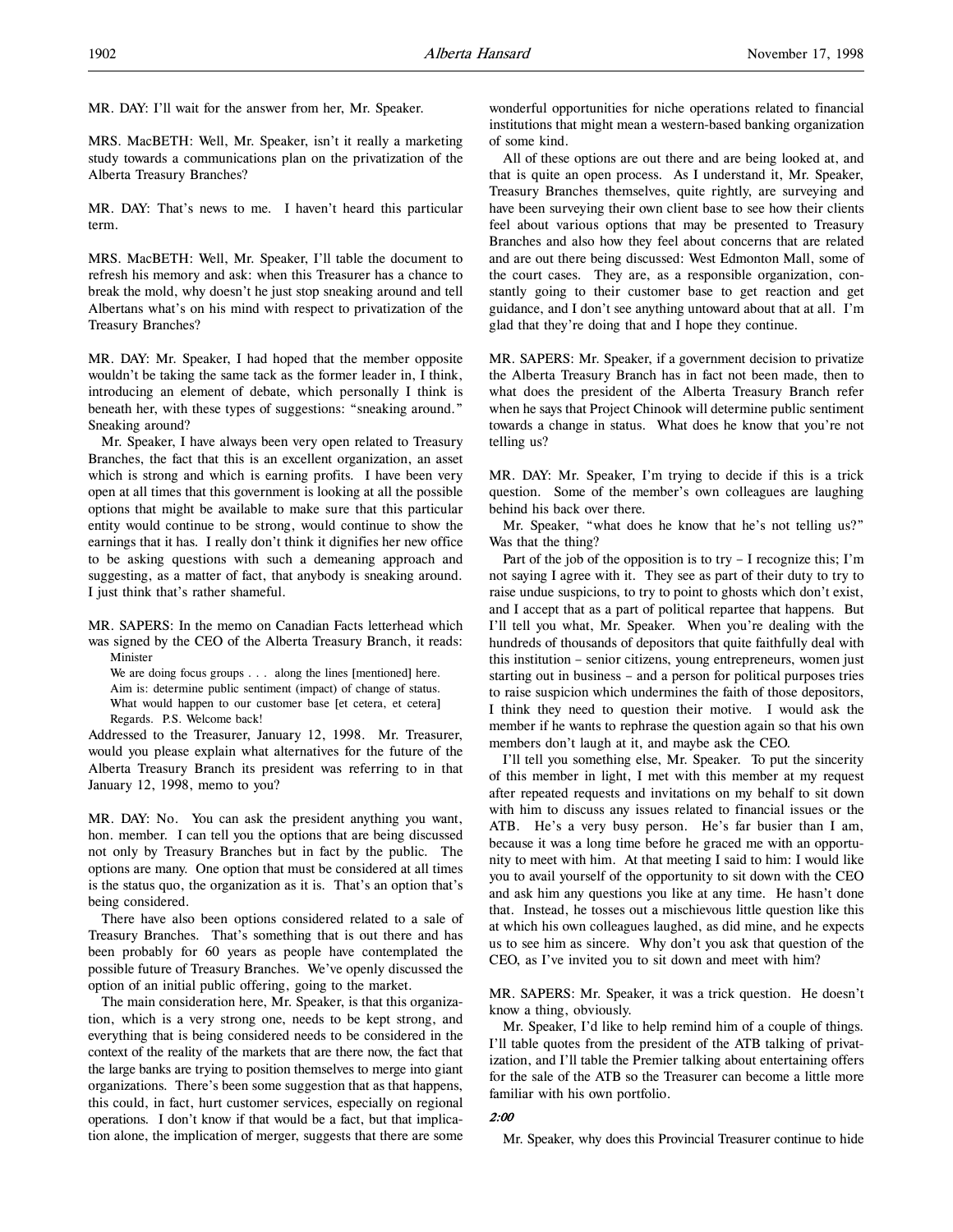behind all the rhetoric? I guess, the other part of the discussion that you don't want to tell the House about – right? – that you weren't going to make it personal? You were going to stick with the facts. Stick with the facts now.

# Speaker's Ruling Preambles

THE SPEAKER: Hon. member, please. Remember that your signature is on a document that says that we should have a question and no preamble. Now, I'm going to let you proceed with the question. I would ask you, though, to do some homework. You send me a note by tomorrow when you've reviewed today's Blues explaining how what you've said to this point in time doesn't violate the document that you put your signature to. Okay? Just so I can really understand this.

Now please proceed with a brief question, and don't ask the Treasurer to tell us everything he knows about everything, because I know the elocution skills of the hon. gentleman and I'll never be able to get him to sit down. So please.

# Treasury Branches

#### (continued)

MR. SAPERS: Mr. Speaker, you're absolutely right.

Why does the Treasurer continue to hide Project Chinook from the stockholders in the Alberta Treasury Branch, from the Alberta public? Why don't you tell us about Project Chinook, and what it is that you're going to do with the results?

MR. DAY: Mr. Speaker, I have no project called Project Chinook. You know, I don't know what the reason of the member opposite is for trying to raise something of a suspicious nature. If this is some project which the CEO or the chair of the Treasury Branches has undertaken, then good for them. I continue to extend the invitation to the member, of which he has not availed himself, to sit down with the CEO and have a full discussion, even in fact, as I've extended the invitation, a confidential discussion on any matters which he would like to address related to the Treasury Branches. I think it is somewhat rare for a government minister to invite his critic to come and sit and discuss any of these issues. He refuses to do that. Instead, he chooses this tack. I question it.

# Private Health Services (continued)

MS BARRETT: Mr. Speaker, if the Workers' Compensation Board diverted all of its injured workers in Calgary and southern Alberta to the wanna-be HRG private, for-profit hospital, you know, that facility could fill up its 37 beds 365 days a year. Now, based upon the Workers' Compensation Board track record of privatization and given Bill 37, it seems a dead certainty to me that that is what's going to happen if Bill 37 passes. My question to the Minister of Health is this. Why is he pushing forward with this legislation that will allow the Workers' Compensation Board to put its clients into a private, for-profit hospital to have their major surgeries done while children, seniors, small business owners, average Albertans, people who need lifesaving surgery are waiting in line in the underfunded public system?

MR. JONSON: Mr. Speaker, first of all I think the preamble to the leader of the third party's question has to be responded to. The public health care system of this province stands ready to serve, to treat, to heal the families, the WCB workers now and will in the future. So that public health care system is there for them.

However, as I have indicated a number of times – and I think the leader of the third party is well aware of this – there is an exemption. There is a clause in the Canada Health Act which, with the wisdom of that time in history in the Parliament of Canada, was put in to provide what is in effect an exemption from the usual controls over a public health care system for people covered by workers' compensation. As I recall, what I remember of the history of that particular time, there were two reasons for that particular exemption. One was that calculations had been done, and they felt that it was beneficial to society to get workers' back into the workforce as quickly as possible. The other one was that the employers were in effect paying twice for health care, one way through their premiums and the other through taxation. So there should be some recognition there. But that was a debate, as I remember it, that took place at the national level. It was a decision of the federal government at the time, and we are abiding by that decision.

MS BARRETT: Well, Mr. Speaker, knowing that HRG has targeted victims much wider than the Workers' Compensation Board, my next question to the minister is this. Instead of pushing private, for-profit hospitals, why doesn't he fix the public health system so that both workers' comp patients as well as other Albertans receive prompt and high-quality surgery in properly funded public health facilities?

MR. JONSON: Mr. Speaker, we have in the last approximately two and a half years injected a great deal of what we refer to as our reinvestment dollars in this province into the health care system. I think it would be fair to say that we have a range of surgical services, as one example, and other types of treatments in this province that compare with any other province in this country in terms of scope and availability.

Yes, I acknowledge that we do have waiting lists for certain procedures which are beyond what we would certainly like to see, but we are transforming those dollars into additional services, most recently in the city in which the hon. member lives. There is a new state-of-the-art catheterization lab planned, which will very, very significantly reduce the waits for that particular type of treatment. I could go on with other examples, Mr. Speaker.

MS BARRETT: Mr. Speaker, if the minister is so convinced that he and his government would like to live by not only the letter but the spirit of the Canada Health Act, why is it that he and his government, according to what I was told earlier today by the minister in the hallway, will not be supporting the subamendment that I introduced last night, which would rule out surgeries in private facilities that would require overnight stays? Why won't he agree with that subamendment?

MR. JONSON: Mr. Speaker, as I understand it, that particular subamendment, depending on the skills of the House leader of course, will be before the Assembly later today. At that time government will respond to the subamendment in the course of debate, which I think is the appropriate place.

THE SPEAKER: The hon. Member for Fort McMurray, followed by the hon. Member for Edmonton-Mill Woods.

## Greenhouse Gas Emissions

MR. BOUTILIER: Thank you, Mr. Speaker. As a result of the Kyoto protocol on climate change and its potential impact on Alberta's economy, Albertans have been following this important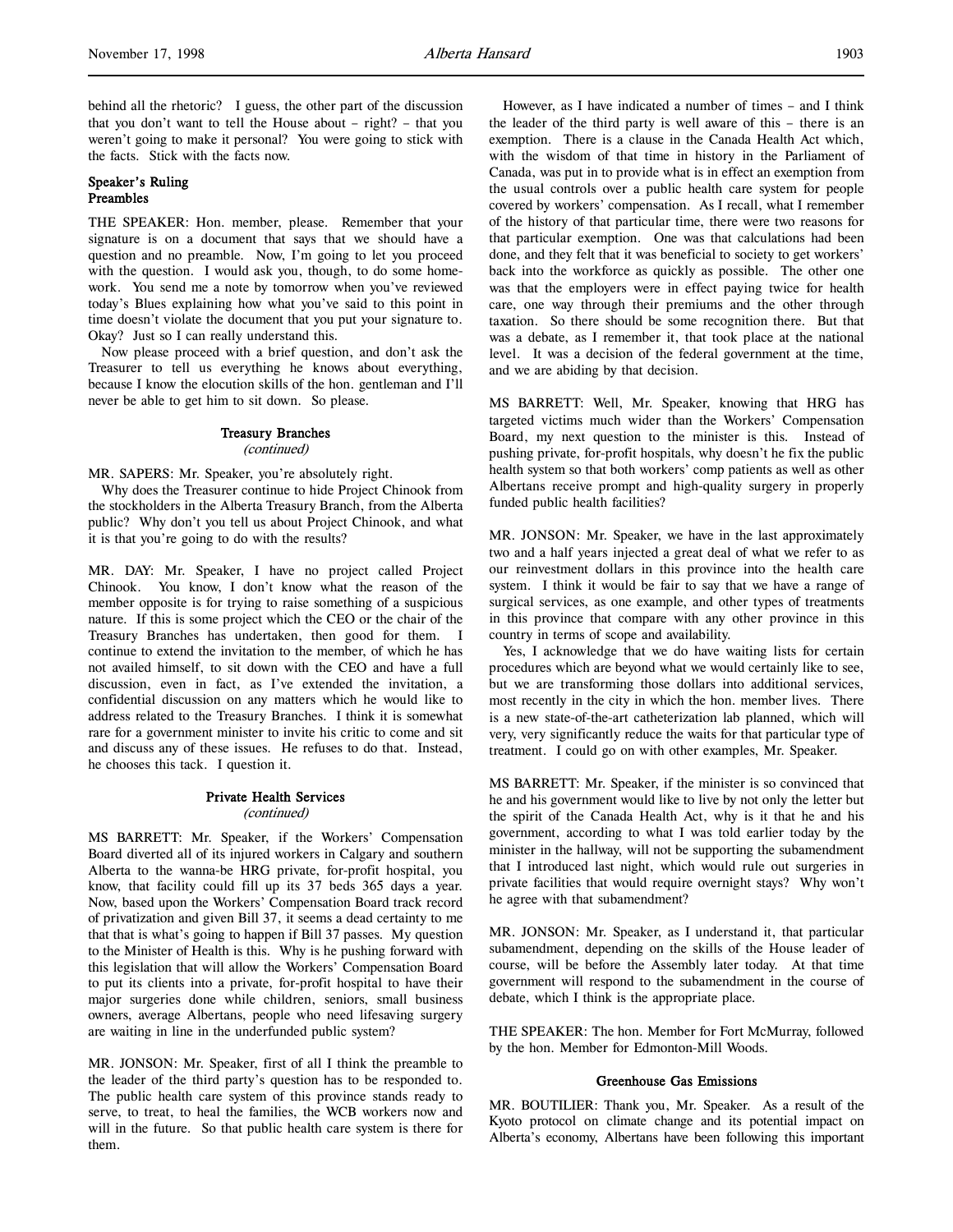MR. LUND: Thank you, Mr. Speaker. The Conference of the Parties 4 was quite different than the COP3 meeting. In fact in COP4 there were really no firm decisions made. Actually what happened is that it ended up being that there was a whole host of issues on the table in many fields, and sort of a menu was put together. Any country could put any issue on that they felt was important to them. A time line was set that in COP6, which is two years away, there would be some decisions made.

Now, going into COP4, Canada went in with an agreement from provinces on a whole number of issues. We noticed in our joint energy and environment ministers' meeting some month ago that were was a change in attitude of the federal government. We believe that they suddenly recognized that what the provincial ministers said in Regina last fall was very important and that they needed to get back to it. So in COP4 on the menu are all of the issues that we think are extremely important to Alberta. The flexible mechanisms are on it. That is critical to us. Sinks are on. I have a lot of concern particularly for the way the forestry sink is termed, because they talk about land use change as opposed to just afforestation and reforestation.

There is another little kink in it that concerns us because they talk about a debit like a forest fire. Well, then I ask: if you have a volcano, is there a debit for that in whatever country it happens to occur? So there's a lot of discussion to go on among those issues.

### 2:10

The other area is with compensation. That causes a great deal of concern for us. And one that snuck back on to the agenda that we thought we had off the table was the whole issue of agenda and priorities. What we are afraid is going to happen with that particular one is that the European Common Market will start telling Canada what kind of policies and procedures they have to have in place, and that's totally unacceptable.

MR. BOUTILIER: Thank you very much. My supplemental to the same minister, Mr. Speaker, would be: what are the impacts of these decisions on Albertans in terms of the process currently under way within Canada to develop a national consensus on this important topic?

MR. LUND: Well, as I indicated, we are really concerned about the time line. With no final decisions on how the flexible mechanisms are going to work, that means two years that companies that have now started to do things – they don't know how they're going to get credit or if they will get credit. I talked at great length with the federal minister about getting a mechanism in place so that, in fact, companies can be assured that if they invest money and they do certain things now, they will get credits. Not only for companies but the Alberta government: we have reduced our emissions by 10 percent; we want to have credit for that when the clock starts ticking in 2008. So that is one big concern of ours.

We also believe that we have to be very active in the discussion as it goes forward, because this menu has all kinds of issues completely on opposite sides. So Canada is going to have to be very strong and the provinces behind them as they are negotiating their way through the next two years.

MR. BOUTILIER: Thank you, Mr. Speaker. My final question

to the minister would be: what would he see as the next steps in dealing with his provincial and federal counterparts to ensure Alberta's interests are respected during this process?

MR. LUND: Well, Mr. Speaker, the federal government has acknowledged that the policy that the Alberta government has developed is a good one, that we will continue to do best effort, that the voluntary challenge and registry is working. I guess to demonstrate that, the World Business Council for Sustainable Development hired an international firm to scour the world for companies that they could hold up in Buenos Aires as examples of companies that have taken on the challenge, and we were very proud that TransAlta Utilities of Alberta was one of the four companies identified as a company working under the voluntary process and, in fact, is recognized throughout the world for having done it.

THE SPEAKER: The hon. Member for Edmonton-Mill Woods, followed by the hon. Member for St. Albert.

### Education Funding

DR. MASSEY: Thank you very much, Mr. Speaker. The Lethbridge public school plebiscite would have had that community pay for basic textbooks and computers. Instead, the failed vote became a clear message to the government that the underfunding of schools will not be made up on the backs of taxpayers. My questions are to the Minister of Education. How will these Lethbridge students now get the texts needed for the new mathematics and English courses?

MR. MAR: Mr. Speaker, I'm pleased to answer this question. I think it's an important one. The first thing that I'd like to respond to is that there is only one taxpayer. Regardless of whether it's done through local assessment at the property tax level or whether it's done by the general revenue fund, both sources of revenues ultimately come from taxpayers.

Mr. Speaker, I think it's important to note that we give school boards the authority to deal with issues at the local level with respect to how they employ their resources, including dollars for teaching resources. There is appropriate funding for each and every school board in this province on a per capita basis that is fair and equitable. [interjection]

Well, Mr. Speaker, I hear the hon. member talking about fundraising, but . . .

# Speaker's Ruling Decorum

THE SPEAKER: Hon. minister, let's keep our comments through the chair. And hon. members sitting beside the hon. Member for Edmonton-Mill Woods, the hon. Member for Edmonton-Mill Woods was given the floor today to raise a question. The Minister of Education was responding to his question. Let the dialogue continue through the Speaker. Hon. Member for Edmonton-Mill Woods, just put your hand on the shoulders of both your two colleagues and settle them down. Okay?

Hon. Minister of Education, have you concluded with your answer?

# Education Funding

#### (continued)

MR. MAR: Thank you, Mr. Speaker. Just to conclude on this particular issue, schools are appropriately funded throughout the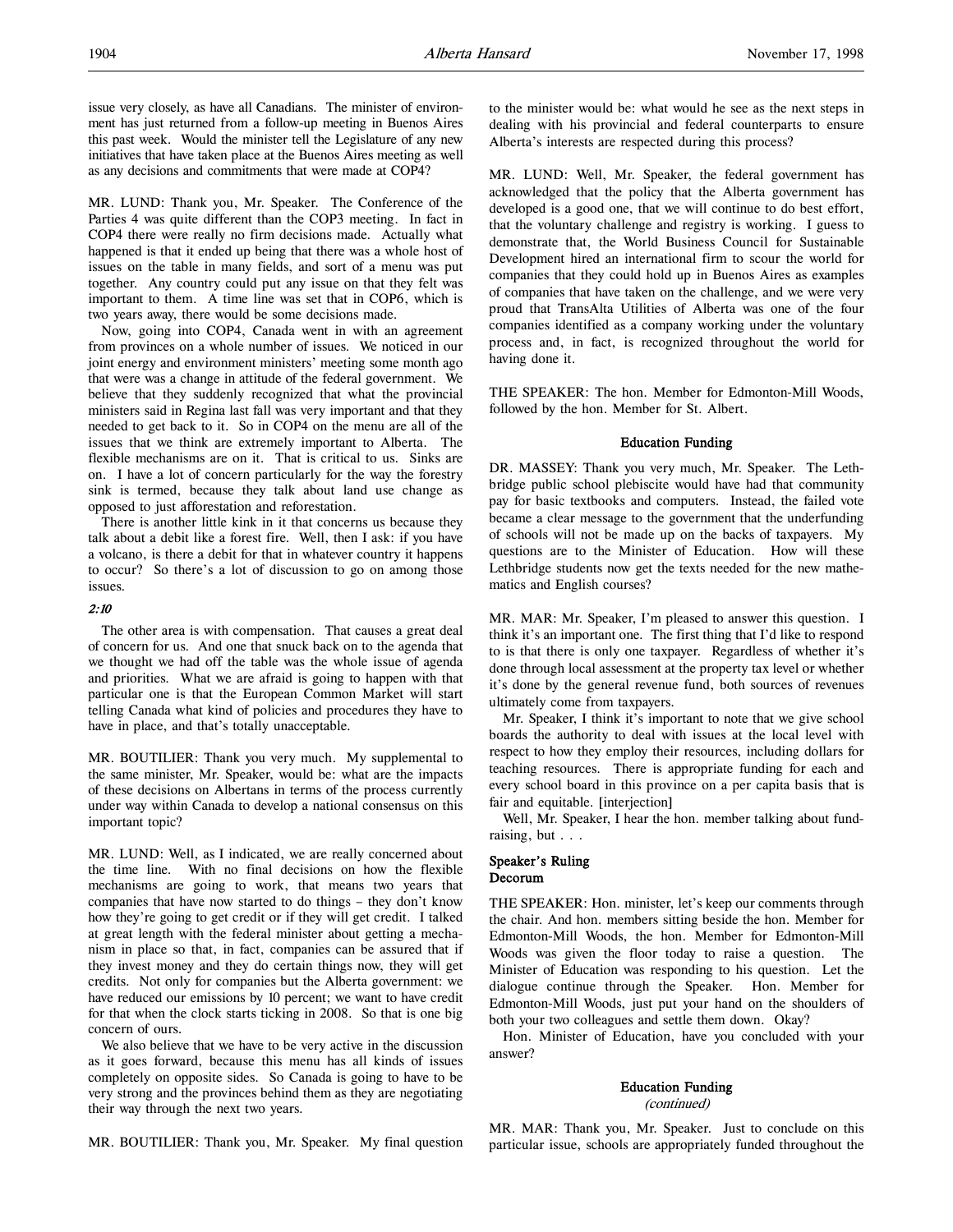Well, I'm happy to answer the question. Schools are appropriately funded, and with respect to the school board's decision in Lethbridge we leave it up to the autonomy of local school boards with respect to the decisions on allocation of resources at the local level.

DR. MASSEY: Mr. Speaker, I beg your relief. You ask the impossible.

Back to Lethbridge. Is the minister's response and solution reasonable given that parent council chair, Maureen Calder,\* says: I have tried to uncover dollars in our school and district budgets, but they aren't there?

MR. MAR: Well, Mr. Speaker, it is the responsibility of school trustees. That is why school trustees run for office. Again, that decision and that responsibility rests with school boards. Our responsibility – and I'm not shirking the responsibility that is provincial – is to ensure that there is an equitable and fair funding of students whether they're in Lethbridge or Fort McMurray or Pincher Creek or anywhere else in the province, and it is the local school board's job to make sure that they can do the job and answer to their constituency of voters as to how they spend their money.

DR. MASSEY: Thank you, Mr. Speaker. To the same minister: will the minister recognize that underfunding of education is a serious concern to Albertans and expand the mandate of the Jacques committee to review the adequacy of current funding levels for publicly funded schools?

MR. MAR: Mr. Speaker, I must reject the premise of the question that there is underfunding, because we have looked at issues that have created pressure points within the province of Alberta in specific areas. We have targeted particular areas. We've reinvested in a number of different areas. Again in response, as I indicated at the outset in the main question, we are reinvesting money in education:13 percent from the years 1997 through 2000. Nobody would suggest that those hundreds of millions of dollars are an insignificant reinvestment in education.

THE SPEAKER: The hon. Member for St. Albert, followed by the hon. Member for Riverview.

# Pine Shake Roofing

MRS. O'NEILL: Thank you, Mr. Speaker. A number of residents in St. Albert have rotting, untreated pine shakes on their homes. In particular, a number of those residences are seniors' condominium complexes. The number of homes affected in my constituency is considerable. Since pine shakes are in the building code, my question is to the Minister of Labour. Why was the government not demanding more research on the performance and durability of untreated pine shakes, and in particular, what degree of research is currently being done on the performance and durability of treated pine shakes?

MR. SMITH: Thank you, Mr. Speaker. The question's a good

one, and I know that the member has been working hard and diligently with concerned constituents with respect to the issue of pine shakes. The initial 1988 listing of pine shakes and the subsequent updates through '92-93 indicated that the pine shake was accepted as one of 20 building roofing alternatives. Basically, the standata, the product listing sheet, says: may be used as a roof covering. This was subject to a great deal of research by the normal rigorous process that occurs through the National Building Code, which would include formerly the Canada Mortgage and Housing controls, late the Canadian Construction Materials Centre. This product, like any other product, would go through the same rigorous testing. Other research has been carried out on the product, and that has been done by the Alberta Research Council. I know that the minister responsible may want to add to that. It continues to be examined.

2:20

With respect to the member's second question in her first question, Mr. Speaker, when she said: what is being done on treated pine shakes? They are examining treated pine shakes. As we speak, they are going through environmental testing as to the effectiveness of the product that's being used in the treatment process.

THE SPEAKER: Hon. minister, a brief supplementary.

DR. TAYLOR: Yes, very brief, Mr. Speaker, just to provide you some background on where the Alberta Research Council was with this. In 1993 the head of the forest products division was retained by ED and T to serve as a member of the CSA standards technical committee. He was one of 22 on that committee. He was also one of 13 members on the northern pine shakes committee. ARC performed an evaluation on existing shake roofs for the subcommittee for recommendation for CSA standards.

I would make two points in regard to the ARC findings: one, ARC provided no warranty as to their durability, and in submitting the results ARC pointed out very clearly that in the installations they examined, almost all of the installations exceeded the 7 percent off-grade allowance of the CSA standard. I can explain that, but I can see you nodding to me.

I also have a letter dated November 16, '93, to the pine shakes manufacturers association which concludes on behalf of ARC, Mr. Speaker, that their work is as a testing organization only and ARC does not have the ability to issue tags or to act as a certification organization. To conclude, Mr. Speaker, ARC did not endorse the use of pine shakes and did not back any manufacturer's warranty.

Thank you.

THE SPEAKER: Hon. member, we've had two ministers talk for nearly five minutes now in response to your two questions. So, perhaps, one to wrap it up.

MRS. O'NEILL: Well, Mr. Speaker, being a very important matter in my constituency, I would like to ask the Minister of Labour if he could tell me what measures he is taking to ensure that the applied spray treatment is environmentally safe and an effective preservative on the existing pine shakes?

MR. SMITH: Mr. Speaker, we are reacting, again, to the good concerns raised by a diligent and effective representative as well as the concerns that have been raised by other good members, the Member for Clover Bar-Fort Saskatchewan and of course the Minister of Municipal Affairs. The work that's being done with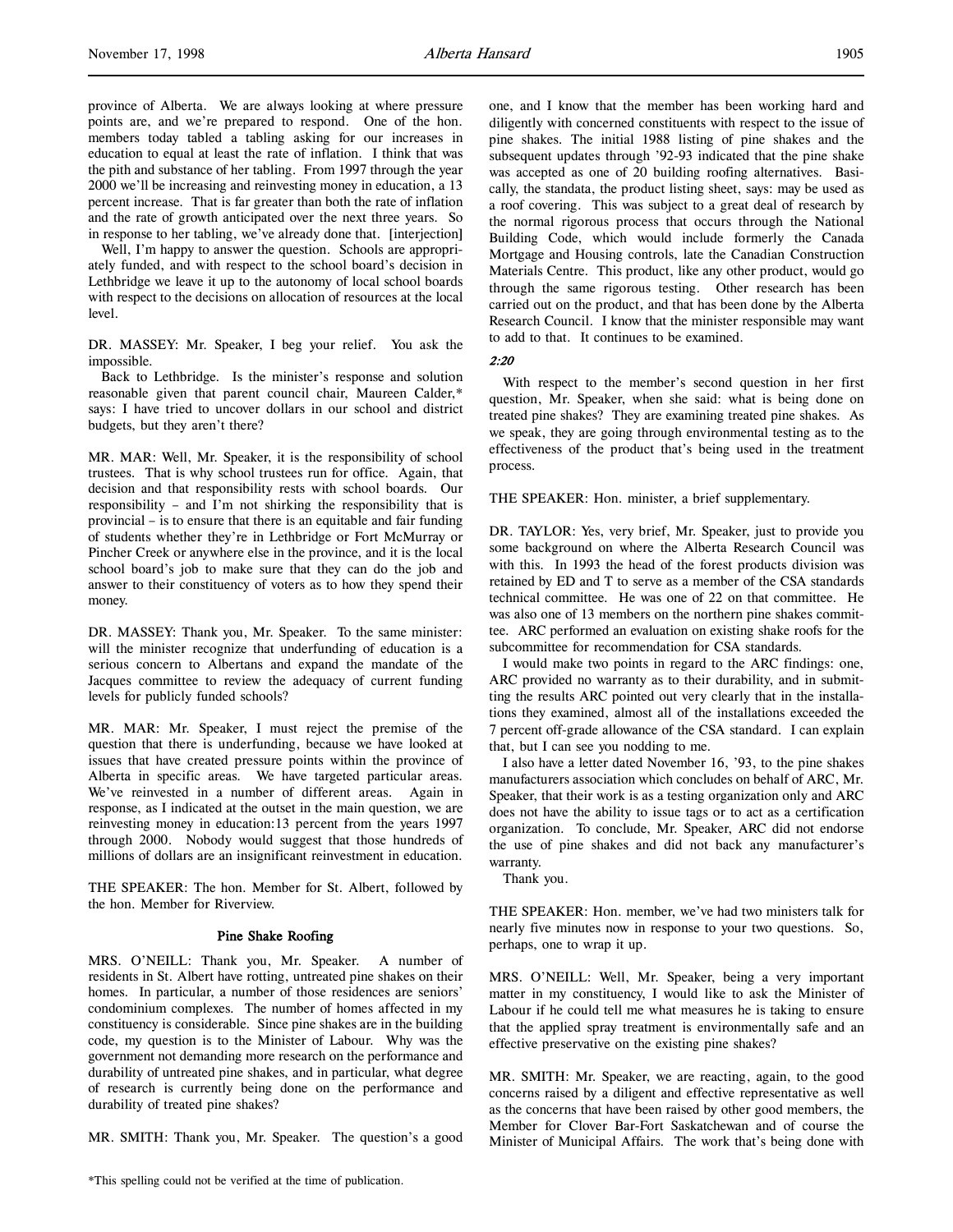treated pine shakes is work in progress. It is in compliance now with the Building Code with respect to health and safety. As we've done with the entire pine shakes file, as any information becomes available, it's immediately brought out and is available for discussion.

Most importantly, Mr. Speaker, I would advise not only the members' constituents but other members' constituents that their first place to check is with the builder, with the warranties that are offered through the manufacturer, and indeed with the roofer. Any warranties, either implied or specific, are the responsibility of manufacturer, roofer, builder. I know that we're also working hard with consumer and corporate affairs to be able to ensure that accurate information is out there both on untreated and treated pine shakes. I would also refer members and concerned constituents, Mr. Speaker, to the Alberta government Labour web site.

THE SPEAKER: Well, hon. member, you're not responsible for the comprehensiveness of the responses to your questions, so proceed with your final supplemental.

MRS. O'NEILL: Thank you very much, Mr. Speaker, because I did have an important second supplemental question. That is to the Provincial Treasurer. What are you planning to do to address the concerns of the large number of Albertans who have problems with untreated pine shakes?

MR. DAY: Mr. Speaker, the member is quite appropriately raising concerns brought to her by constituents, and I would say that the Minister of Labour has done a very effective job in terms of reaching out to these folks and seeing what might be done. Obviously it's not a question of liability, and that's been made very clear. But I think that when you consider that the minister has co-ordinated the pine shakes stakeholder working groups, written correspondence has gone to the Insurance Bureau of Canada to make sure they are fully aware of the situation, making available the fact sheets – three, I believe, related to this particular issue – and arranging meetings with manufacturers and roofers, I think that's a constructive way to address the problem and see if there's some consensus on how it can be addressed, staying short of a liability question on the part of government. Of course, that's been quite clear.

I want to commend the member for raising these issues and the Minister of Labour and others for sitting down with the groups involved and seeing if there are some things that can be done to help with the problem.

THE SPEAKER: Just so that not too many members get too exercised, that time frame for those series of questions and answers equaled the amount of time that was spent on the third Official Opposition main questions and answers.

The hon. Member for Edmonton-Riverview, followed by the hon. Member for Lacombe-Stettler.

# Social Care Facilities Review Committee

MRS. SLOAN: Current law currently requires that social care facilities be investigated for the care, treatment, and standards of accommodation in these facilities. However, the chair of the committee has recently deflected a request for an investigation into the death of a man at a single men's hostel, indicating that the committee may only conduct quality of service reviews. My questions are for the Minister of Family and Social Services. Can the minister explain to me the difference between investigating as required by the law and quality of service reviews?

DR. OBERG: Thank you, Mr. Speaker. I'd be more than happy to respond to that. Approximately a year ago I asked the hon. Member for Calgary-McCall to conduct an investigation into the Social Care Facilities Review Committee and find out what was the best way that committee could function given that we had such things as PDD boards, that we had such things as children and family services authorities. He subsequently conducted a full review and felt that the best way that committee could function is by looking at the quality of service, looking at the quality of care that individuals in the social care facilities were receiving. Subsequently that mandate has been implemented and will be changed, hopefully in the upcoming session.

Mr. Speaker, the case in point that the hon. member tabled was an issue of a death in a single men's hostel, as she has alluded to. That, as in the letter I sent back to her, is being fully investigated under the Protection for Persons in Care Act.

MRS. SLOAN: Thank you, Mr. Speaker. Can the minister explain why child welfare has been placing 16- and 17-year-old children in a single men's hostel and hotel rooms when the process for investigating critical incidences has not been clear?

DR. OBERG: Thank you very much, Mr. Speaker. As the hon. member well knows, 16- and 17-year-old children that are living independently are treated as adults.

MRS. SLOAN: Thank you, Mr. Speaker. I'll restate my question. My question was: why is child welfare placing wards of the government in single mens' hostels while they are under the care of this government?

DR. OBERG: Mr. Speaker, as I stated in the second answer to this question, 16 and 17 year olds that are living independently are treated as adults. People that are wards of the government that are being placed in there are being placed there under critical circumstances. I would be more than happy to look into any allegations that the hon. member has, any allegations of any wrongdoing in my department. I would be more than happy to take a look at them.

THE SPEAKER: The hon. Member for Lacombe-Stettler, followed maybe by the hon. Member of Edmonton-Norwood.

# 2:30 Pork Industry

MRS. GORDON: Thank you, Mr. Speaker. All of my questions are for the minister of Agriculture. Lacombe county has the highest per capita density of hogs raised in this province. Many of the producers have been calling me recently and are extremely worried. On average it costs \$120 to raise one pig or \$1.35 a kilogram or 28 cents a pound. This equates to an approximate \$60 loss per each animal sold. On behalf of my constituents, can you please explain: why did this government continually encourage increased hog production?

MR. STELMACH: Thank you, Mr. Speaker. The hon. Member for Lacombe-Stettler is referring to a situation that is totally unprecedented and not predicted by any agriculture economist. Recently we've seen hog prices drop from a low of about \$1.05 and free-fall to about 57 cents a kilogram. It came as a result of various situations around the world: Russia has dropped right out of the market – they don't have any money to buy meat per se – continuing problems in Japan, and also some of the trade dispute problems we're having with the Americans.

With respect to the question posed as to why the Alberta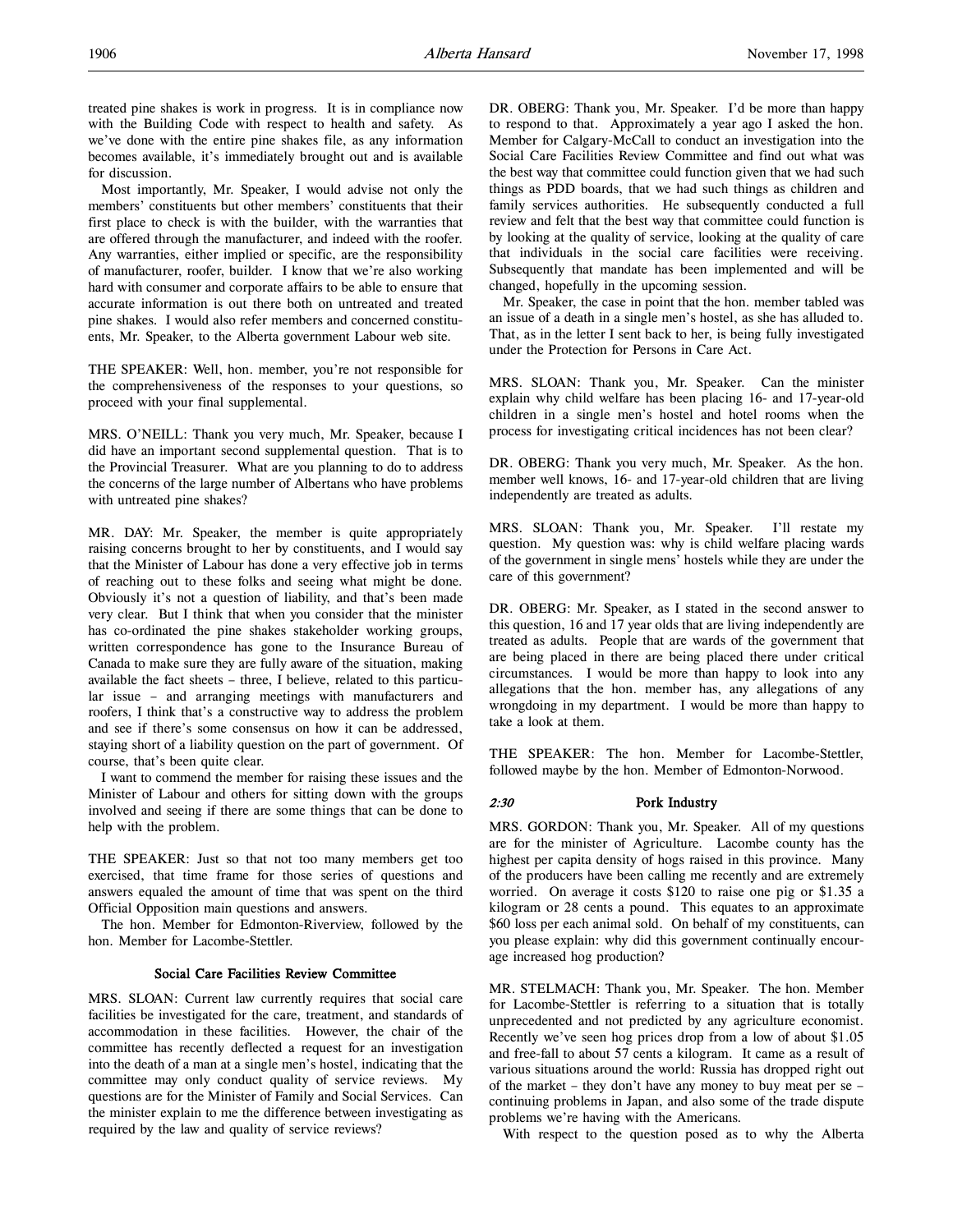government or this particular department was looking towards adding more livestock production to the province, we saw a significant change in government policy in this country a few years ago, and that was the elimination of the Crow rate, which paid for part of the cost of shipping raw commodity grain from the producer to port. Well, that was totally eliminated, and as result the producer then had to look to find ways of adding value to that grain rather than exporting it. Also, looking at the statistics from 1990, raw commodity exports to other countries have dropped off by 8 percent. Value added increased in that same period by 137 percent, Mr. Speaker.

MRS. GORDON: What can hog producers do to alleviate some of their current income difficulties?

MR. STELMACH: Mr. Speaker, we do have the only farm income disaster program in Canada, other than the one we're administering in the province of B.C. for that province. What we did last week was put out a news release identifying a six-point program as to what farmers can do in terms of bridging the period of really drastically reduced hog prices to the end of this year and how they can bridge that to an FIDP, farm income disaster program, application in January, and we're offering farm disaster loans at deferred interest and payment to bridge that gap so they can apply for the disaster program.

The problem here is that by legislation farmers have to wait until the end of the tax year before they can make the application. Secondly, we're also looking at what dollars are available in NISA. There's about \$502 million available in the NISA fund in the province of Alberta. Any producers that have been in the business long enough and have had the chance to put money into that program will be able to trigger that out. Unfortunately, only about 8 percent of all of the producers have about \$250,000 to \$500,000 in that program. A majority of producers have less than \$25,000.

MRS. GORDON: Mr. Minister, have you engaged in discussion with or had communication from your federal counterpart, Lyle Vanclief, regarding recent statements made during a meeting with central Alberta farmers struggling with commodity prices, where he stated he wouldn't rule out a federal aid package; however he wants to find a long-term solution, not just an ad hoc remedy?

MR. STELMACH: Mr. Speaker, on Thursday last week we met with the federal Minister of Agriculture, the Hon. Lyle Vanclief. He arrived at Red Deer late Wednesday and went directly to his hotel room because he was a bit ill. Upon his exit from the province I think he left me with some of his flu. That's about the only thing we got out of the meeting.

One part of our discussion centred on how we can work together as a provincial government and federal government in reviewing what is available for farm income disaster programs or some sort of farm aid support. The feds have \$600 million in the fund, and that is the only thing they have available for farm income support. Most of those dollars are tied up in NISA dollars and crop insurance. We put the proposal forward that we think the feds should work with the provinces towards a national farm income disaster program built around the Alberta criteria and, secondly, that they should seriously have a look at the NISA program to ensure that program looks after the needs of all farmers, not just those that have been in the business for a number of years, and put substantial dollars into the program.

THE SPEAKER: The hon. Member for Edmonton-Norwood, followed by the hon. Member for Calgary-Fort.

#### Supreme Court Decision on Probate Fees

MS OLSEN: Thank you, Mr. Speaker. On October 22 the Supreme Court of Canada stood up for beleaguered taxpayers. The court ruled against probate fees that do not reflect the cost of the service and are, in fact, a direct tax. To the Minister of Justice: given that Alberta intervened in the Ontario case in the Supreme Court, are Alberta probate fees now an illegal direct tax?

MR. HAVELOCK: Thank you for the question. The Justice department has reviewed the decision, a decision which I might add has significant implications for not only this Legislature but Legislatures across the country. In conjunction with the Treasurer we have solicited information from all departments regarding fees which may be impacted by the decision. A broader review of the potential governmentwide impact is continuing to be co-ordinated with Treasury. In fact, we are providing legal advice to Treasury in that area. We are doing that as expeditiously as possible, Mr. Speaker, because the decision has certainly created a great deal of uncertainty in the community with respect to a number of government fees.

MS OLSEN: Thank you, Mr. Speaker. Without an accountability framework how do Albertans know that delegated administrative organizations are collecting fees equal to the cost of providing the services?

MR. HAVELOCK: Well, what we're in the process of doing and part of the review is to determine what fees are being charged and what service is being provided, and we're trying to answer questions of that nature through this review.

MS OLSEN: Finally, again for the Minister of Justice: it would now seem timely to convene the Committee on Law and Regulations. Will you commit to do this to review those premiums?

MR. HAVELOCK: Well, Mr. Speaker, some members of the House know that I chaired that very important committee for a number of years, which never did meet. [interjection] Best Chairman ever. Thank you, member.

I will point out to the House that what is required in order for that committee to meet is a directive from the Legislature. If the hon. member wishes to have the committee convene, I believe it would be in order for the opposition to bring forward a motion of that nature if they so wished. At this stage we don't see a need. We're conducting a very thorough review in conjunction with the Treasurer regarding the decision. We hope to have an answer in the very near future because we understand and appreciate what a significant impact this has had regarding fees.

# head: Members' Statements

THE SPEAKER: Three hon. members have indicated their intent to provide a member's statement today. We'll proceed in the following order. First of all the hon. Member for Lacombe-Stettler, followed by the hon. Member for Edmonton-Norwood, followed by the hon. Member for Airdrie-Rocky View. The hon. Member for Lacombe-Stettler.

# 2:40 Des Cooper

MRS. GORDON: Saturday night Lacombe residents paid tribute to an outstanding gentleman. Lacombe has been the fortunate recipient of his long-standing service. With the population well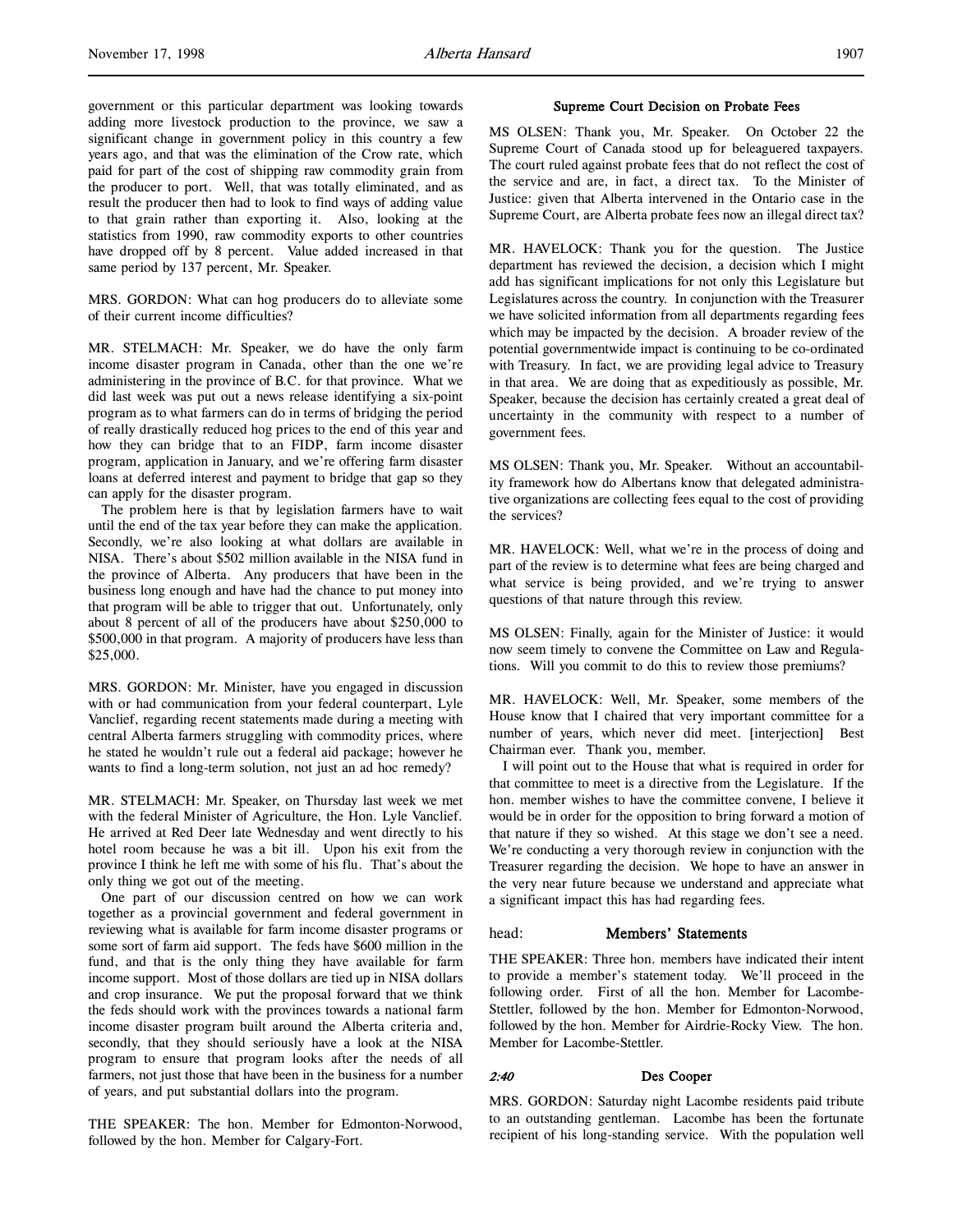exceeding 8,700, we have continued to utilize the services of a very capable volunteer fire chief, Des Cooper. Des's ongoing commitment to the Lacombe fire department is exceptional. He has served a total of 29 years, 15 as a firefighter, 14 in his position as chief. His recent retirement will leave a gap, a big hole for the department to fill.

Volunteering in this capacity is not an easy task, and to do so for 14 consecutive years says a great deal about the man: his passion, his willingness to give of many, many hours away from his home and family, his quest for new technologies, his knowledge regarding the transportation of dangerous goods, his desire for ongoing training, his leadership skills, his ability to instill confidence and trust in fellow members, and last but not least, his ongoing commitment to people and place, to the many, many residents of Lacombe and area he so faithfully served.

Thank you, Des. I wish you well in all new endeavours.

THE SPEAKER: The hon. Member for Edmonton-Norwood.

#### Métis Week

MS OLSEN: Thank you, Mr. Speaker. I'm pleased to recognize the Métis people of Alberta and thank all those in the Métis Nation of Alberta who have organized this week as Métis Week 1998. The Métis people have had an important role in the history of this province, and there are nearly 60,000 Métis people in this province today, four that I know in this Legislature.

The association works to end discrimination, to promote the interests of Métis people, and to celebrate Métis distinctiveness. Many people don't realize that the Métis traditions are quite different from those of the First Nations peoples. For example, they don't participate in sweat lodges. They have arts and cultural differences, and we can see that from the excellent program that the Métis Nation has arranged this week, which includes traditional Métis Red River dancing and music.

There are eight settlements, that the government created in 1990, and they are home to nearly 6,000 Métis people. However, there are many more than those living on the settlements. The Métis Nation of Alberta promotes the interests of all Métis people across this province. It is finding ways to increase self-governance and is putting forward new initiatives at both the provincial and federal levels.

As a member of the Métis Nation I am very proud of the work that's being done in the community, and the Alberta Liberal caucus will continue to support the endeavours and wish the Métis people of Alberta a very special celebration this week.

THE SPEAKER: The hon. Member for Airdrie-Rocky View.

#### Bert and Alice Brown

MS HALEY: Thank you, Mr. Speaker. Today I would like to congratulate two of my constituents. They're typical of the residents of the Airdrie-Rocky View constituency; that is to say, they are regular people who do extraordinary things. While they are in fact a married couple and supportive of one another's goals and aspirations, they have both succeeded in their own ways.

Bert Brown, better know as Mr. Triple E, has just been elected as a Senator-in-waiting for the province of Alberta. This was not an overnight success for Bert. I've known him for 15 years, and he was determined then that no province in Canada should run the risk of having their economy devastated by the federal government, as Alberta's had been with the passage of the national energy program. What made it even worse for Bert at that time was that the national

energy program was also passed by the Senate, which was supposed to represent sober second thought for the regions of Canada. He embarked on his quest, and on October 19, 1998, he took another step in his goal of having a triple E Senate for Canada. I know Bert well enough to say that he won't stop until all Canadians have the right to elect an equal and effective Senate which would truly represent all parts of this country.

I mentioned that both Bert and Alice deserve recognition. Alice has been a longtime advocate for recognition of farm women as full working partners in their family farms. She founded the first Alberta women's conference committee bringing Alberta farm women's organizations together under the Alberta Farm Women's Network. She helped change federal legislation, which allowed farm women equal access to grain advance payments, and she was also involved in changing Stats Canada census forms to include women's labour on farms as an economic measure of input costs.

For these and many more reasons Alice was awarded the 1998 Governor General's award in commemoration of the Persons case, which of course is recognition of the Famous Five women, who on October 18, 1929, won a decision that gave recognition to women as persons in Canada.

I'd like to offer congratulations and best wishes to both Bert and Alice Brown.

# Head: Privilege Allegations against a Member

THE SPEAKER: Hon. members, before proceeding to Orders of the Day, I indicated yesterday, after hearing the discourse and the petitions made by several members with respect to a purported question of privilege, that I in fact would be hopefully prepared to rule on this question today, and I am prepared.

The hon. Minister of Transportation and Utilities is here; the hon. Member for Spruce Grove-Sturgeon-St. Albert is here. The hon. Government House Leader, I gather, will be represented by the two Deputy Government House Leaders. I am prepared to rule on the purported questions of privilege debated yesterday, November 16, 1998.

The events giving rise to the question of privilege arose during question period on April 29, 1998, the last day of the spring sitting, in relation to certain questions posed by the hon. Member for Spruce Grove-Sturgeon-St. Albert to the hon. Minister of Transportation and Utilities. Yesterday the chair invited the hon. Minister of Transportation and Utilities to state his question of privilege. The hon. Government House Leader also raised a question of privilege in connection with the same statements raised by the hon. Member for Spruce Grove-Sturgeon-St. Albert. The chair then deferred ruling on the matter until this afternoon. Given the fact that both purported questions of privilege stem from the same statements made by the hon. Member for Spruce Grove-Sturgeon-St. Albert, the chair will deal with both questions in a single ruling.

As a preliminary matter, the chair finds that the questions of privilege raised by the hon. Minister of Transportation and Utilities and by the hon. Government House Leader were raised at the earliest opportunity and that sufficient notice was provided in accordance with Standing Order 15(2).

The chair would also like to highlight the statements that have given rise to these purported questions of privilege. On April 29, 1998, during question period the hon. Member for Spruce Grove-Sturgeon-St. Albert posed certain questions to the hon. Minister of Transportation and Utilities. She stated her supplemental questions as follows, on page 1810 of *Hansard* for that day. First supplemental:

Given that people are on the verge of blocking off highway 794 in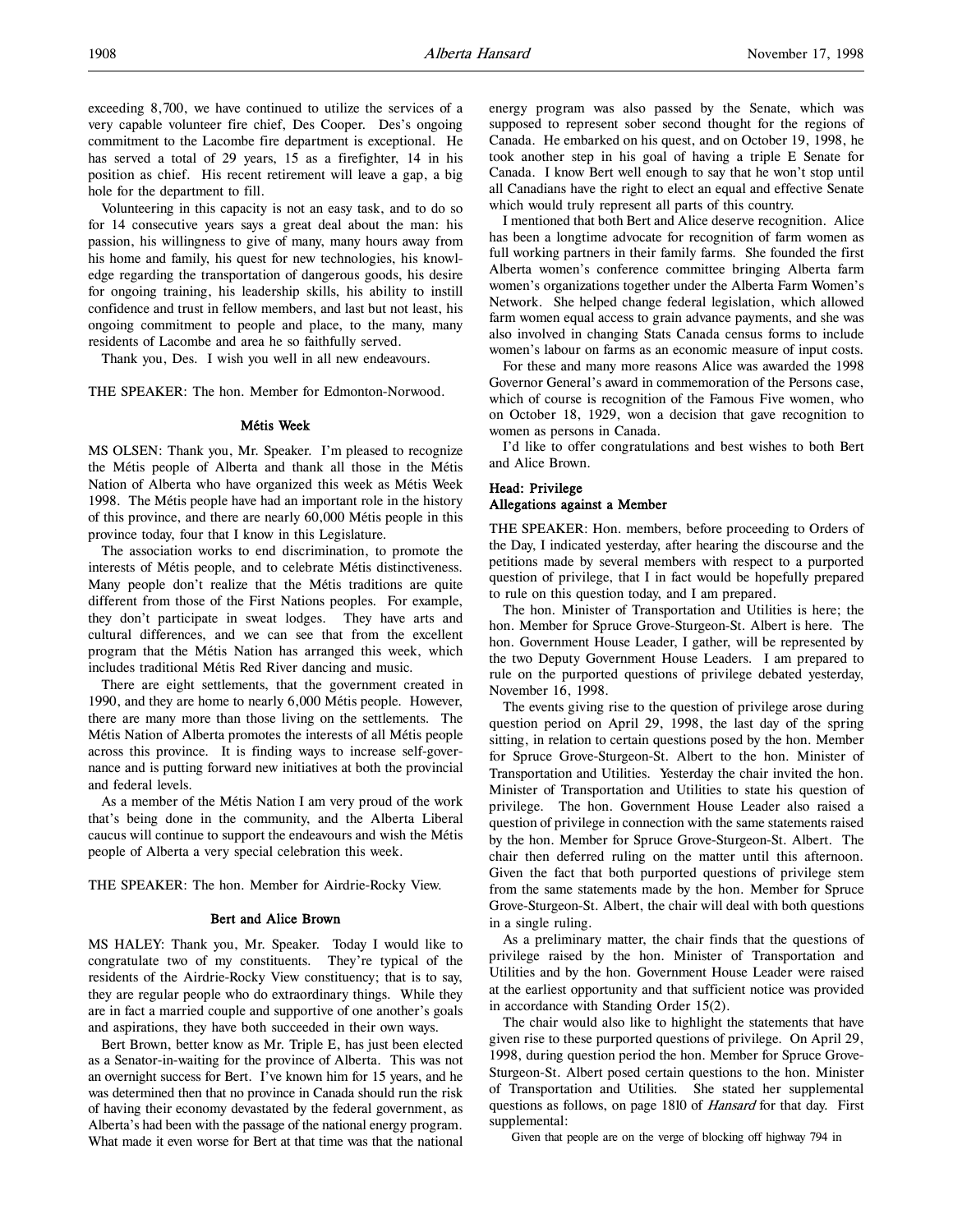protest, what is it going to take for the minister to do the right thing? Make it safe. Plan it this year. How many deaths does it take? What's the magic number?

# Second supplemental:

My final question, Mr. Speaker: why do you put partisan politics ahead of the safety of people? Are the lives of the people in Westlock more important than the lives of the people in Sturgeon?

The hon. Minister of Transportation and Utilities asserted that his privileges as an hon. member of this Assembly were breached because the statements in the first supplementary question implied that he as an hon. member of the Assembly and a minister of the Crown does not care about the lives of Albertans. The minister also argued that the final supplementary question included a clear and explicit accusation and that this amounted to a libelous statement and an insult against his reputation and integrity as an hon. member and as a minister, which is a breach of privilege or contempt pursuant to section 10 of the Legislative Assembly Act.

The thrust of the hon. Government House Leader's argument is on the breach of the corporate privileges of the Assembly; namely, that the statements in question constitute a contempt of the Assembly because of their impact on the members' and the Assembly's status in the eyes of the public. He also argued that these statements insult the work of members and diminish the respect due to the Assembly.

In opposition to the questions of privilege raised, the Official Opposition House Leader stated that the arguments raised do not establish that the minister's rights have been breached in that he had not been prevented from doing his job. The Official Opposition House Leader also stated that although the statements in question were very direct, aggressive questions, the questions did not include any accusation.

Finally, the Official Opposition House Leader stated Beauchesne paragraph 31 to the principle that this matter amounts to a dispute as to allegation of facts and therefore does not fulfill the conditions of privilege.

The chair's role is to determine whether a prima facie question of privilege exists.

Before reviewing the May 11, 1994, ruling, which has been cited by both the Minister of Transportation and Utilities and the hon. Government House Leader, the chair would like to summarize the key characteristics of parliamentary privilege as stated by Maingot in *Parliamentary Privilege in Canada*, second edition, at page 14:

To constitute "privilege" generally there must be some improper obstruction to the Member in performing his parliamentary work in either a direct or constructive way, as opposed to mere expression of public opinion or of criticisms of the activities of the Members (for example, threatening a Member for what he said in debate, contemptuous reflections on Members, allegations of improper conduct during a proceeding in Parliament, or allegations that a chairman was biased).

The chair would also like to point out that a breach of privilege is associated with the special rights of a member, as Maingot states at page 224:

Parliamentary privilege is concerned with the special rights of Members, not in their capacity as Ministers or as party leaders, whips or parliamentary secretaries, but strictly in their capacity as Members in their parliamentary work.

Certainly in reviewing the statements made on April 29, 1998, by the hon. Member for Spruce Grove-Sturgeon-St. Albert, it is clear that these statements include allegations, impute motives, and include inflammatory language and are therefore definite grounds for a point of order pursuant to Standing Order 23(h), (i), and (j). The question is whether these statements go further than the usual cut and thrust of debate. In considering this question, the chair

notes that it is not the truth of the statements that is the issue. The question is whether the member's statements have obstructed the ability of the House to perform its functions by diminishing the respect owed to both the Assembly and the work of the members.

#### 2:50

In making his arguments yesterday, the minister quoted from Bourinot's, fourth edition, about libelous reflections on members. It is always very, very interesting to review these authorities such as Bourinot, which members may know was last revised in 1916. In the chair's reading of the relevant portion, it appears that the examples refer to cases involving statements made by persons outside the House. The chair would also note that Beauchesne, sixth edition, paragraphs 64 to 70 refer to reflections on members, but like Bourinot it seems to refer to statements made outside the House.

It is the responsibility of the House and the chair to ensure that language used in the House complies with our rules of parliamentary language. *Maingot* states on this point, pages 254-5:

Language spoken during a parliamentary proceeding that impugns the integrity of members would be unparliamentary and a breach of order contrary to the Standing Orders, but not a breach of privilege.

In comparing the statements of the hon. Member for Spruce Grove-Sturgeon-St. Albert to the statements which gave rise to Speaker Schumacher's 1994 ruling, the chair would note that in that instance there were substantive charges raised alleging interference in the awarding of contracts, which amount really to a charge against a member. As the chair has noted, the statements of the hon. Member for Spruce Grove-Sturgeon-St. Albert contain allegations and impute motives. The chair finds it difficult to place these in the same category as those made in 1994.

It is most regrettable that the hon. Member for Spruce Grove-Sturgeon-St. Albert made these rhetorical flourishes. A question of privilege is, as the members noted yesterday in their arguments, a very serious matter. In order for a prima facie case to be established, it must be shown that there has been an interference or obstruction in either a member's ability to perform his or her functions or the ability of the House to carry out its functions. This type of obstruction does not appear to have occurred. Rather, these statements, although clearly unparliamentary and inappropriate, appear to be of the nature that can arise during the heat of debate in question period.

Accordingly, the chair does not find that there has been a prima facie case for a breach of privilege. However, the chair is rather disheartened by the unparliamentary language used in these statements and is very disappointed that the hon. member did not use the opportunity provided her yesterday afternoon to comment on the matter. The chair would like to make it clear to all members that comments of this nature are inappropriate and will not be allowed. These types of statements clearly diminish the respect and dignity owed to this Assembly and should not and will not be permitted.

Under the circumstances, would the hon. Member for Spruce Grove-Sturgeon-St. Albert now wish to do the honourable thing and clarify her remarks?

MRS. SOETAERT: Yes. Thank you very much, Mr. Speaker. Highway 794 is a very emotional topic in my community, and I was attempting on behalf of my constituents to get some answers. I certainly retract any statements that can be construed as a personal attack on the minister.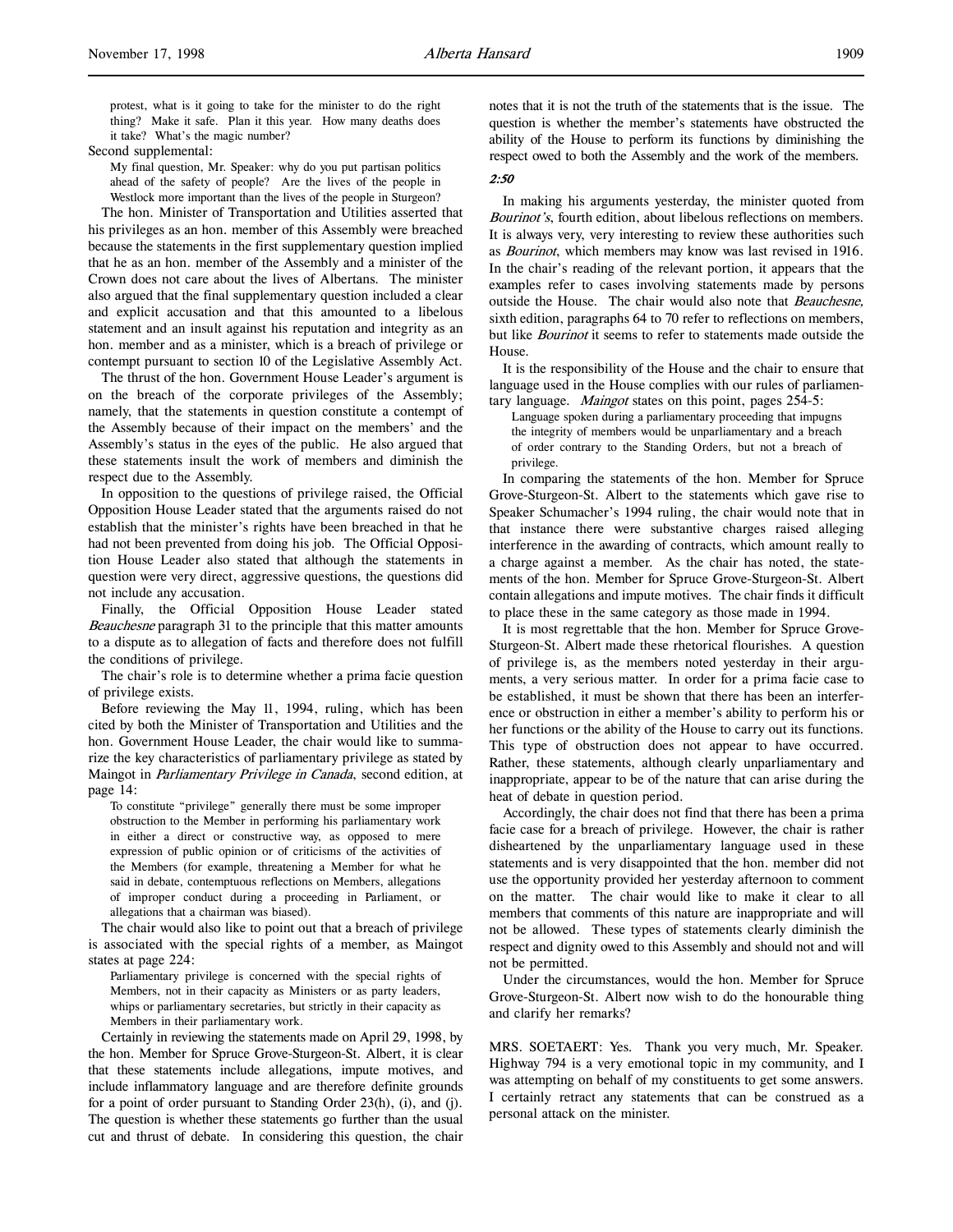head: **Orders of the Day** 

head: **Public Bills and Orders Other than**<br>head: **Government Bills and Orders** Government Bills and Orders head: Second Reading

### Bill 216 Citizens' Initiative Act

THE SPEAKER: The hon. Member for Bonnyville-Cold Lake.

MR. DUCHARME: Thank you, Mr. Speaker. It is with great pleasure that I rise today to move second reading of Bill 216, the Citizens' Initiative Act.

The Citizens' Initiative Act is a bill that will enhance our present system of democracy by allowing citizens a different level of participation and a more direct role in our democratic system. It is a measure which allows citizens to bring forward and vote on a legislative proposal in a very grassroots, bottom-to-top way. These are the key elements of Bill 216's focus: it is grassroots and bottom to top. It gives Albertans a new avenue by which issues of great importance can be brought to this Legislature.

Mr. Speaker, the Citizens' Initiative Act has come up for debate before in this House. In 1994 it was sponsored by the now Minister of Justice, the Member for Calgary-Shaw, and again in 1996 by the Member for Cypress-Medicine Hat, the present minister responsible for science, research, and information technology. Despite support from members on both sides of the floor the bill was nearly defeated at second reading. It is my wish that the bill has finally reached its time.

Grassroots democracy has become even more important in the mind's eye of the public over the last few years, and there is growing support for referenda and plebiscites as positive contributions to our system of government. This bill is meant to enhance democracy in Alberta and complement the work we do as elected members of the provincial government. It will not threaten the powers of the Legislature or impinge upon the authority of the Lieutenant Governor. In no way does it seek to replace or interfere with the work done by the Legislative Assembly. Mr. Speaker, the spirit and intent of Bill 216 is consistent with this government's policy of consultation, openness, and accountability to Albertans.

I would like to take the next few minutes to outline for the members of this Assembly how the Citizens' Initiative Act would work. Mr. Speaker, the process outlined in the bill can be divided into three main steps for a citizen who wishes to bring forward an initiative. In drafting the bill, high but reasonable thresholds and fairly stringent requirements were used. This was done in order to make sure that initiatives will not be brought forward without a great deal of thought and that they have the support of a great number of Albertans.

The first step for a citizen would be to apply to the Chief Electoral Officer with a proposal for an initiative petition. The Chief Electoral Officer then ensures that the subject meets certain conditions as stated in the bill; that is, it cannot require the expenditure of public funds, impose a tax or impost, exceed provincial jurisdiction, or violate the Charter of Rights and Freedoms. For example, the proposal could not concern the establishment of a sales tax or an issue that falls within federal jurisdiction, such as the armed forces or capital punishment, and because it must comply with the Charter, the rights of minorities could not be threatened.

When submitting his or her application, the applicant must also include a draft bill suitable for introduction in the House and a draft question that could be used in an initiative vote. Putting together a draft bill, as the members of this Assembly have learned through their own experience, is a very involved process which requires a great deal of thought and research as well as the assistance of a legal counsel. It certainly requires a high level of commitment from any private citizen who wishes to draft a bill for the purposes of an initiative.

Once the application and application fee are submitted, the Chief Electoral Officer decides whether the specified requirements have been met. If so, an initiative petition will be issued. At this point the sponsor has 180 days to collect signatures totaling 10 percent of all the ballots cast in the last provincial election, 10 percent of the ballots cast in the last provincial election in at least two-thirds of constituencies. This is of course no small feat. In the last provincial election 948,338 Albertans voted. This means that a minimum of 94,834 citizens would have to sign in support of this petition. Mr. Speaker, the double majority requirement ensures that a broad cross section of Albertans must support the initiative if it is to succeed at this stage. It cannot be an issue that is supported only by the urban or the rural constituencies. At this point, if the required number of signatures are acquired, the Chief Electoral Officer will report this result to the Lieutenant Governor in Council, who will within six months announce a date on which the initiative election will be held.

At this point the third stage of the citizens' initiative process begins. Now, although the date on which the initiative election is to be held must be announced within a short period of time, it need not be held for some time. The bill states that an initiative election can be held in conjunction with a provincial general election, local general elections, or on a separate date altogether.

Mr. Speaker, for a proposal to succeed in an initiative election, it must achieve a majority of 60 percent of the total votes cast in the province and a 60 percent majority in at least two-thirds of constituencies. Again, this double majority requirement means that there must be strong support for the proposal before it can move to the next step in the process. If the initiative election is successful, the government must then introduce the proposal in bill form at the next sitting of the Legislature. At this point it leaves the hands of the citizenry and is introduced in the House for debate by Members of the Legislative Assembly. The Assembly acts, so to speak, as a place of sober second thought regarding the initiative.

# 3:00

Mr. Speaker, if over 99,000 Albertans sign a petition on a proposal and 60 percent of voters subsequently support it, there certainly would be an expectation that the bill would be considered with some seriousness. As with any piece of governmentinitiated legislation the input of average Albertans has an influence. Public consultation has become a very important part of developing legislation in Alberta.. It is rare to bring forward a bill that has not been through a consultation process with either the general public or stakeholder groups. This is due to this government's commitment to openness and accountability as well as a recognition of the valuable input that Albertans can provide on important issues.

Bill 216 carries the philosophy behind public consultation one step further. It is a bottom-to-top process, which gives Albertans the power to initiate legislation within the criteria laid out in the bill from the grassroots level. Once the bill reaches the Legislature, the Assembly is to treat the bill as it would any other piece of legislation that was introduced for debate in the House. In other words, there is no requirement that the Assembly must pass the bill, and there is no provision that would limit amendments to improve the bill.

Mr. Speaker, there are provisions in the Citizens' Initiative Act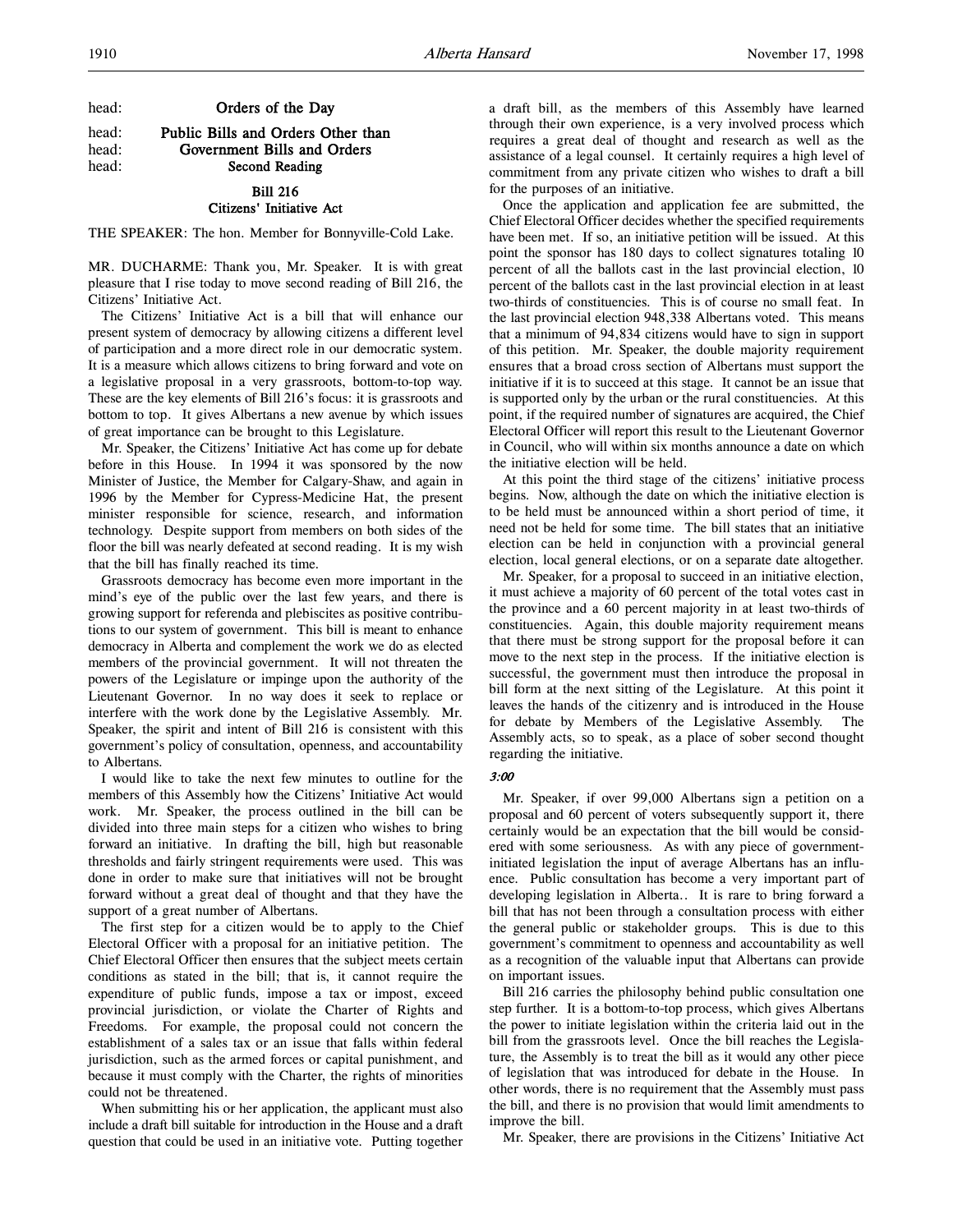which limit the number of initiative petitions which can occur at any one time and the frequency with which substantially similar issues may be raised. The bill states that an application for a petition is only acceptable if it is not "substantially the same as" another application made within the last 12 months or "the subject of an initiative election" that has occurred since the last general election. In this way the bill prevents the same issue from arising frequently and repeatedly.

Bill 216 also states that

the Chief Electoral Officer shall not issue an initiative petition if there are 5 [outstanding] initiative petitions on which initiative elections have not [yet] been held.

These two combined provisions of the bill will help to ensure that we would not be looking at the sort of situation we've heard about in some U.S. states, where there can be dozens, even hundreds of initiatives on the ballot at any one time. With the large number of signatures required for an initiative petition and the double majority requirements for an initiative election, it is doubtful that there would even be a potential for the frequency or quantity of citizens' initiatives that could occur for this to become an issue.

The bill's requirements also ensure that we will not be faced with the situation of frivolous or extremely radical proposals arising. A proposal must have a very substantial degree of support among the electorate to be successful. There is a limited time frame of 180 days to collect the required number of signatures and a large number of signatures to be collected. The individuals involved in the process must be well organized.

Mr. Speaker, at present we have no legislation in place allowing citizens to propose legislation, but grassroots democracy has always played an important role in this province, and Alberta has had a lengthy and positive history with referenda over the years. Back in 1913, when Alberta was in its infancy, the government of the day, a Liberal government in fact, supported by the Conservative opposition enacted the Direct Legislation Act. This act allowed the government to submit legislative proposals directly to the electorate for their approval and also allowed citizens to initiate legislation from their end to be submitted to the government. Like Bill 216, this act didn't allow for citizens' initiatives legislation to expend public money or go beyond the province's jurisdiction. The Direct Legislation Act allowed for citizens' initiatives in a somewhat different manner than does Bill 216, Mr. Speaker. It required that a petition submitted to the Legislature have signatures equaling or exceeding 20 percent of electors. If the necessary number of Albertans supported a proposed law, it was to be enacted during the session of the Legislature during which the petition was presented. This act was never used by Albertans and in fact was repealed by Premier Manning in 1958.

Alberta still maintains some direct voting provisions in its statutes, among them the Constitutional Referendum Act and the plebiscite provisions of the Election Act. The Constitutional Referendum Act allows the government to hold plebiscites on constitutional matters while the plebiscite provisions under the Election Act grant the Lieutenant Governor in Council the ability to hold a general plebiscite in order to gauge the electorate's opinion about amending existing or introducing new legislation. These provisions, while they are very valuable in generating input from Albertans, still involve a top-to-bottom rather than a bottomto-top process. This is what Bill 216 hopes to change by ensuring that the process is more properly a two-way process.

I mentioned that citizens' initiative has long been an important part of the American political process, Mr. Speaker, but this type of legislation also exists elsewhere in the world. Switzerland comes to mind as an example. In terms of other Canadian provinces,

British Columbia has had legislation in place allowing for citizens' initiatives since 1995.

The requirements of B.C.'s act with respect to the process for citizens' initiatives are similar to those of Bill 216. A petition granted under British Columbia's legislation must be returned within 90 days and must be signed by at least 10 percent of the total number of electors for each constituency in the province. This certainly is a bit higher than the threshold set by Bill 216, but both were designed to ensure that issues have broad support before they proceed further. In the case of an initiative vote, a 50 percent plus one majority is required in two-thirds of B.C.'s electoral divisions to succeed, at which point the draft bill will be introduced into the Legislature at the earliest practical opportunity.

B.C.'s experience with this sort of legislation indicates that citizens' initiative is likely to be used sparingly. Since the coming into force of B.C.'s Recall and Initiative Act in 1995, only four petitions have been granted by their Chief Electoral Officer. Of these, none have had the popular support needed to make it past this stage. It makes sense that it would only be those proposals that the electorate considers important and valid that would succeed. What is important in terms of this sort of legislation is that the opportunity for citizens to bring forward proposals is there.

Mr. Speaker, in conclusion I would like to say that citizens' initiative has strong support from grassroots Albertans and that Bill 216 can only help to enhance our current democratic system. There are enough checks within the legislation to prevent initiatives being brought forward that don't have a good chance of achieving the support of a large majority of Albertans, but a proposal that does not have the support of a large number of Albertans and is important enough to meet the requirements of the act is a proposal that is clearly worthy of consideration and debate in this Assembly. That is all that this bill promises, that a proposal that passes the requirements of an initiative petition and election will be introduced for debate and that, most importantly, Albertans will have yet another opportunity to participate in the direction of our province.

I urge each of the members of this Assembly to support second reading of Bill 216. Thank you.

# THE SPEAKER: The hon. Member for Edmonton-Norwood.

MS OLSEN: Thank you, Mr. Speaker. It is with great interest that I rise to speak to this bill. I have many concerns in relation to the notion that this is held out as direct democracy. Past debate on similar bills have made reference to direct democracy, and the member introducing the bill today again alluded to those bills. This bill in fact is not much different.

In my view, true direct democracy would allow for any type of bill to be put forward, including a bill that would require an expenditure of public funds and impose taxes. In fact, if you look at the initiatives that were accepted in the U.S. for the November elections, you'll see a great majority of them were what we would consider money bills. A successful initiative in a true direct democracy would become law. In this bill, it merely gets introduced into the Legislative Assembly without any guarantee of debate. This in fact sounds like empty symbolism. If this legislation is passed, it in fact only pays lip service to the citizens' initiative. It isn't likely that an initiative would become law.

## [The Deputy Speaker in the chair]

This bill also states that any initiative put forward must not violate the Canadian Charter of Rights and Freedoms. Well, let's think about that for a moment. There are a significant number of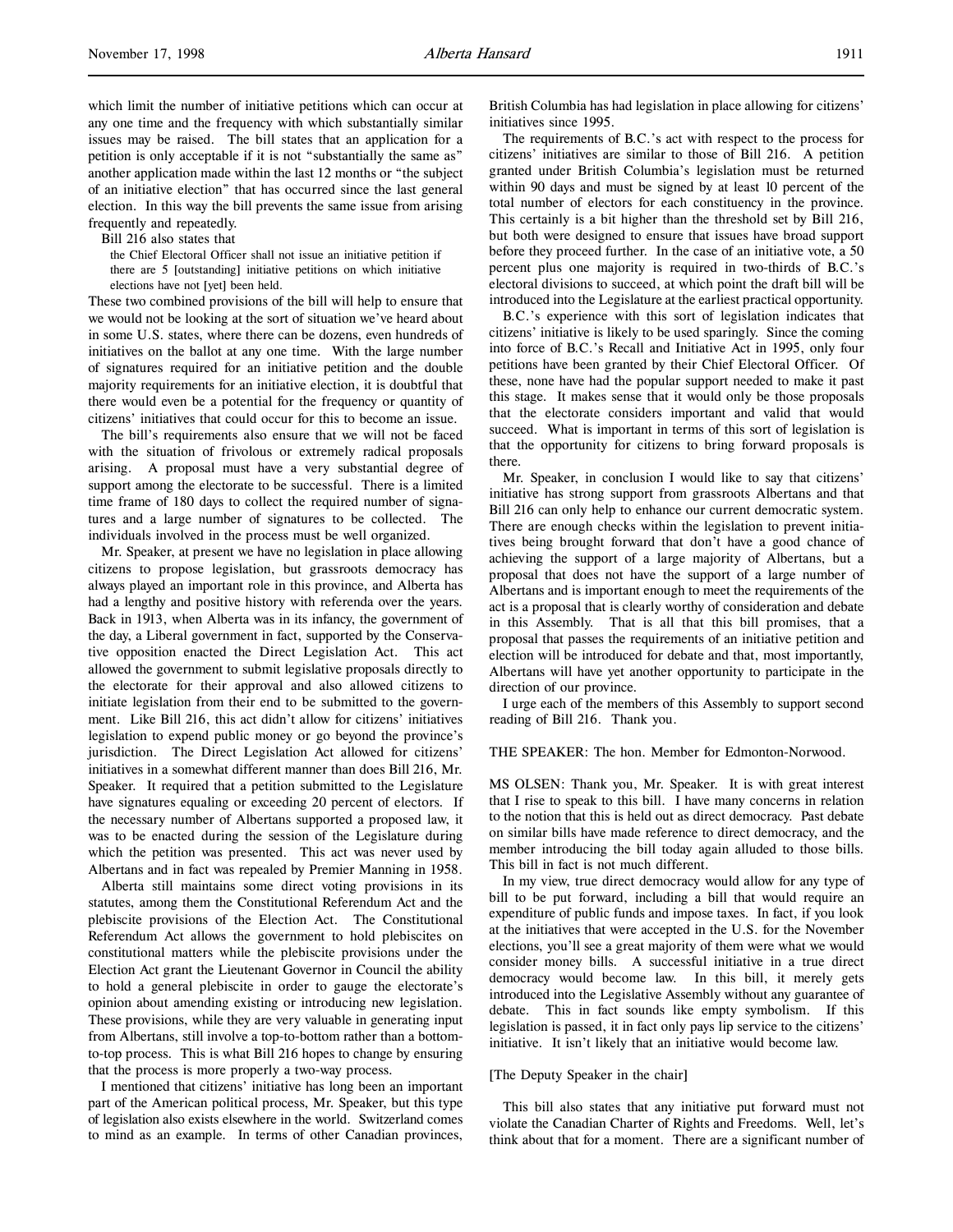issues where a point has not yet been litigated in the courts. These points cannot be categorized as contrary to the Charter. However, it may seem inevitable that the courts would find that the points raised infringe on the Charter of Rights. For example, the narrow issue of the Vriend case is the Individual's Rights Protection Act and the Charter. Vriend does not settle any other issues like access to family law remedies for gay and lesbian couples. Neither of these cases, Vriend or the example I've given, touches on the income tax law or workers' compensation provisions and their definition of a spouse. The Supreme Court of Canada has also not yet ruled that caning contravenes the Charter under section 12, cruel and unusual punishment. A person or group of persons could bring forward an initiative that would add caning to the sentencing options for the provincial offences. I bring these examples forward to highlight the difficulty in determining what does and does not violate the Charter.

# 3:10

This bill provides for a citizens' initiative that could require the House to invoke the notwithstanding clause. If we look at the U.S. for the types of bills that are introduced, we've talked about money bills, but we also see issues like equality for gays and lesbians, abortion, the medical use of marijuana on the list, apparent special interest issues.

I must remind this Assembly of the words of former Justice Brian Dickson, echoed by Justice Iacobucci, when he was writing his decision on the Vriend case. He stated that the court must be guided by the values and principles essential to a free and democratic society which embody respect for the inherent dignity of the human person, commitment to social justice and equality, accommodation of a wide variety of beliefs, and respect for cultural and group identity. In my view, it's not only the courts that must be mindful of this quote but legislators as well. It would be a mark against democracy, in my view, to see human rights violations allowed through a citizens' initiative.

Research has also shown the growing involvement of U.S. legislators in pursuing citizens' initiatives. Legislators have also had special interest groups pursue initiatives they can support and would support through the citizens' initiative process but don't have the political spine to bring the issue before the Legislature as private members' bills. I would find this to be rather disturbing. Given that the proposed bill would allow the override principle to be used, it would in fact put the minority up against the tyranny of the majority, something we as legislators are here to prevent.

Even to consider this bill palatable, I would have to see the member accept amendments that would reflect prohibition on the use of the Charter override principle. I would also like to see the bill reject any initiative that is not only contrary to the Human Rights, Citizenship and Multiculturalism Act but the Canada Act of 1867 as well as the Charter, as has already been stated, that would require the Legislative Assembly not to invoke the notwithstanding clause and reject anything that proposes the separation of any province or territory from Canada.

Another section of the bill that concerns me is the necessity to have someone draft his or her own bill. We in this Assembly know the intricacies of having a bill drafted. We know the need for clear, concise, plain language. It would seem to me that the only people who could bring an initiative forward would be those interest groups with a large lobby or lots of money. If a group or person does not have a substantial amount of money to get this done, then a poorly drafted bill would not likely get any support from the public, much less the legislators.

Another issue is the timing of the initiative election. "When the

[CEO] reports that an initiative petition is successful, the Lieutenant Governor in Council shall within 6 months of the date of the report order . . ." Why not narrow this window of opportunity to 30 days? This would show good faith in attempting to reach true direct democracy.

An additional concern is with the three options for the Lieutenant Governor to call the election. Since municipal elections are held at intervals of 1,095 days and provincial elections are held – and it's been the history in this province, I believe – on average at intervals of 1,332 days, this can make it a rather lengthy time before issues get voted on.

If direct democracy is the road that private members in this Assembly want to walk down, that's great. Can you explain to me how the public will become educated on all the issues? Five issues on one ballot, going to the polls, are a lot for the public to know. If you talk to most Americans, they'll tell you that they don't know very much about all the issues, maybe one or two of the issues.

#### MR. DOERKSEN: You know better.

#### MS OLSEN: Thank you.

Again, if we're to rely on the media, then the media must think about what news it delivers and how it delivers it. We have experienced in this province much of the print media being owned by one or two people and similar concerns with radio and television. At this point I'm not sure that some of the media outlets are up to the challenge to provide unbiased reporting, and in fact it may not be their role. Most citizens believe they elected us to represent them and as MLAs to take on that role.

In this debate I've highlighted some of the more substantive concerns about the bill. I think we as legislators have a much larger issue to deal with. Direct democracy, in my view, is populist window dressing. I would even go so far as to agree with Professor Alan Rosenthal of the Eagleton Institute, who stated: this type of lawmaking is sloppy. It may be time that we as legislators need to be more responsive to our own electorate. I often wonder if this movement towards direct democracy arises out of our own government not being able to establish priorities for the citizens who elected them.

Mr. Speaker, with that, I will take my seat and listen to the debate. I will put forward some amendments that I believe will help achieve true democracy, if that's what the Assembly wants, instead of what appears to be pseudodirect democracy.

THE DEPUTY SPEAKER: The hon. minister of information and technology.

DR. TAYLOR: Science, research, and information technology, Mr. Speaker. It's quite a long title.

I am pleased, Mr. Speaker, to stand up and talk about Bill 210, the Citizens' Initiative Act.

# MR. RENNER: Bill 216.

DR. TAYLOR: Bill 216; I'm sorry. I have a bit of confusion there, Mr. Speaker, because when I introduced the bill, it was Bill 210. So I may occasionally call it 210 in my speech here, but it is Bill 216. I'm pleased to be able to stand and support this bill, introduced by the Member for Bonnyville-Cold Lake. It was noted earlier by the Member for Bonnyville-Cold Lake that both the Minister of Justice and myself had previously introduced this bill, and both the Minister of Justice and myself continue to support this bill.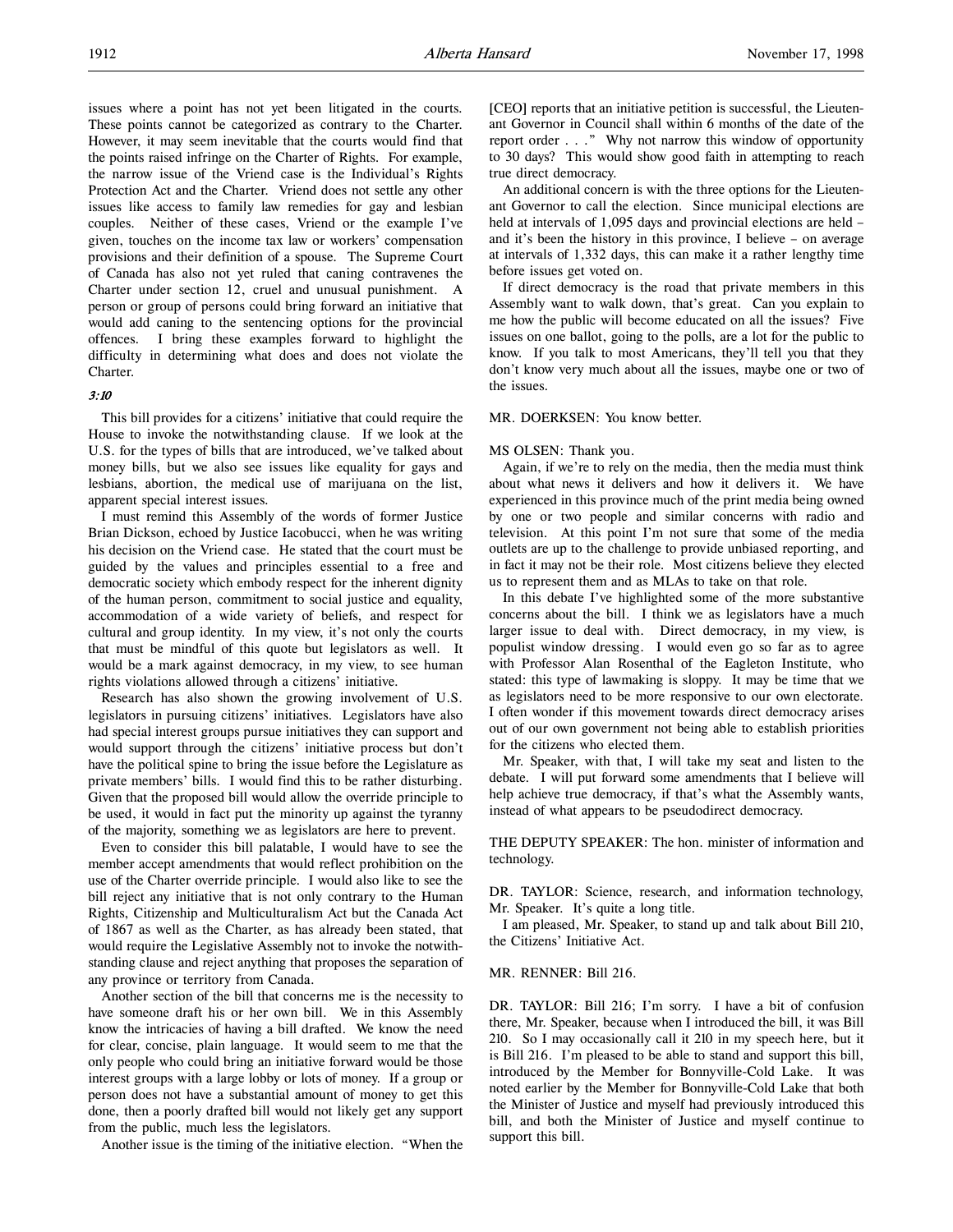The people of Canada and Alberta, Mr. Speaker, as I was saying, want and deserve a democratic tradition, and it's in that tradition that Bill 216 comes forward. Bill 216 proposes a minor but important change in our current system of governance. It would allow any elector in the province to propose and vote on legislation. It creates, I must point out, no additional obligation on the part of elected representatives to accept any legislation. That has to be very clear. But it does give Alberta electors a special opportunity that they have not known for years. As was pointed out, we had an act similar to this, but it was repealed by Mr. Manning and the Social Credit government.

Mr. Speaker, this is the beauty of our democratic system: it can be flexible. What this bill does, Bill 216, is provide more flexibility in our democratic system. It is possible to create or repeal or alter any law within our jurisdiction. But who should that power belong to? That's what we're debating here, the fundamentals of democracy. Who has the right to do that: elected representatives or average Albertans or, as the Premier calls them, severely normal Albertans, of which, I must say, there are none on the opposite side? [interjections] So what I'm suggesting, in spite of the harassment from the opposition, is the fact that both elected representatives and the average electors need to have input into our system.

Now, I would say that elected representatives are necessary in our large province with our substantial population. If I might just comment for a minute, Mr. Speaker. As you know, several years ago we had a boundary review, and we changed the boundaries. I must say that I expressed some concern about that at the time and will tend to express that concern in the future. My constituency, the wonderful constituency of Cypress-Medicine Hat, includes about a third of Medicine Hat, the subdivisions of Ross Glen and South Ridge, and then about 20,000 square miles of rural Alberta. It's one of the largest constituencies in the province.

#### 3:20

MRS. SOETAERT: Pearl's is bigger.

MS CALAHASEN: Right. Ninety-eight thousand square kilometres. I've got 522 buffalo.

DR. TAYLOR: I said: one of the largest. I didn't say that it was the largest. Certainly the Member for Lesser Slave Lake's constituency is bigger, Mr. Speaker.

### Speaker's Ruling Decorum

THE DEPUTY SPEAKER: I hesitate to interrupt the hon. minister, but we seem to have a lot of people who wish to speak on this, and we'll take note of them and put them on the list. To both sides of the House, we only have one person that is speaking at the moment lawfully, and that's the hon. minister for science, research, and information technology.

DR. TAYLOR: Thank you, Mr. Speaker. I appreciate your bringing that correction to the House. As you know, I am very cautious and don't speak out of turn when other people are

speaking, so I would request to have the same respect from the members, on both sides of the House I might add.

# Debate Continued

DR. TAYLOR: I was talking a little bit about my constituency and pointing out that the Member for Lesser Slave Lake's constituency is somewhat larger, but it's not much larger than that. She has people plus buffalo in her constituency, she informs me.

We have this large and diverse province. My constituency is a large and diverse constituency. In fact you may be interested, because you live close to Calgary, Mr. Speaker, by the fact that it takes longer to drive across my constituency, from one side of the constituency to the other, than it does to drive from Calgary to Medicine Hat.

MR. HERARD: Not the way you drive.

DR. TAYLOR: Yes, even the way I drive. If I drive the same speed in the constituency as I do on the highways, it takes longer to drive across my constituency than it does from Calgary to Medicine Hat.

So what we have is a very large and diverse province.

MR. DUNFORD: How long from Etzikom to Empress?

DR. TAYLOR: Etzikom to Empress would be approximately two hours and 20 minutes, minister of advanced education. I'm actually quite surprised he's heard of the communities of Etzikom and Empress, although Empress is just on the border of my constituency and is actually in the Minister of Community Development's constituency. That's about the borderline. It's actually at the Sandy Point bridge, and Etzikom is just past the Sandy Point bridge, minister of advanced education.

MR. MAR: Etzikom has a great museum.

DR. TAYLOR: Yes. I would point out that the Minister of Education has very clearly identified the Etzikom windmill museum. I would encourage all members of this House – I see members nodding on the other side that have already seen this museum. It's a tremendous museum, Mr. Speaker, that's part of my constituency.

#### MRS. SOETAERT: Relevance.

DR. TAYLOR: Yes. I can't do a travel commercial, I must point out. Thank you for raising that with me, hon. member.

Back to the point. So what we're saying is that we have a diverse province, a large province, and this bill provides an opportunity for Albertans to be involved very directly in the democratic process. As you know, we have elections in Alberta on average, if you look at the history of Alberta, which I have, every 3.78 years, which is roughly every four years. So what we can say, Mr. Speaker, is that that is the opportunity Albertans have, once approximately every four years, to be directly involved in direct voting, in the democratic process. But if we have a bill like this, Bill 216, Albertans will be able to have more direct involvement in the voting process than they have presently.

We know from what we have done as a government that Albertans appreciate the chance to be consulted, and we've had a number of consultations in this province, Mr. Speaker. We recently had the Growth Summit, which a number of very valuable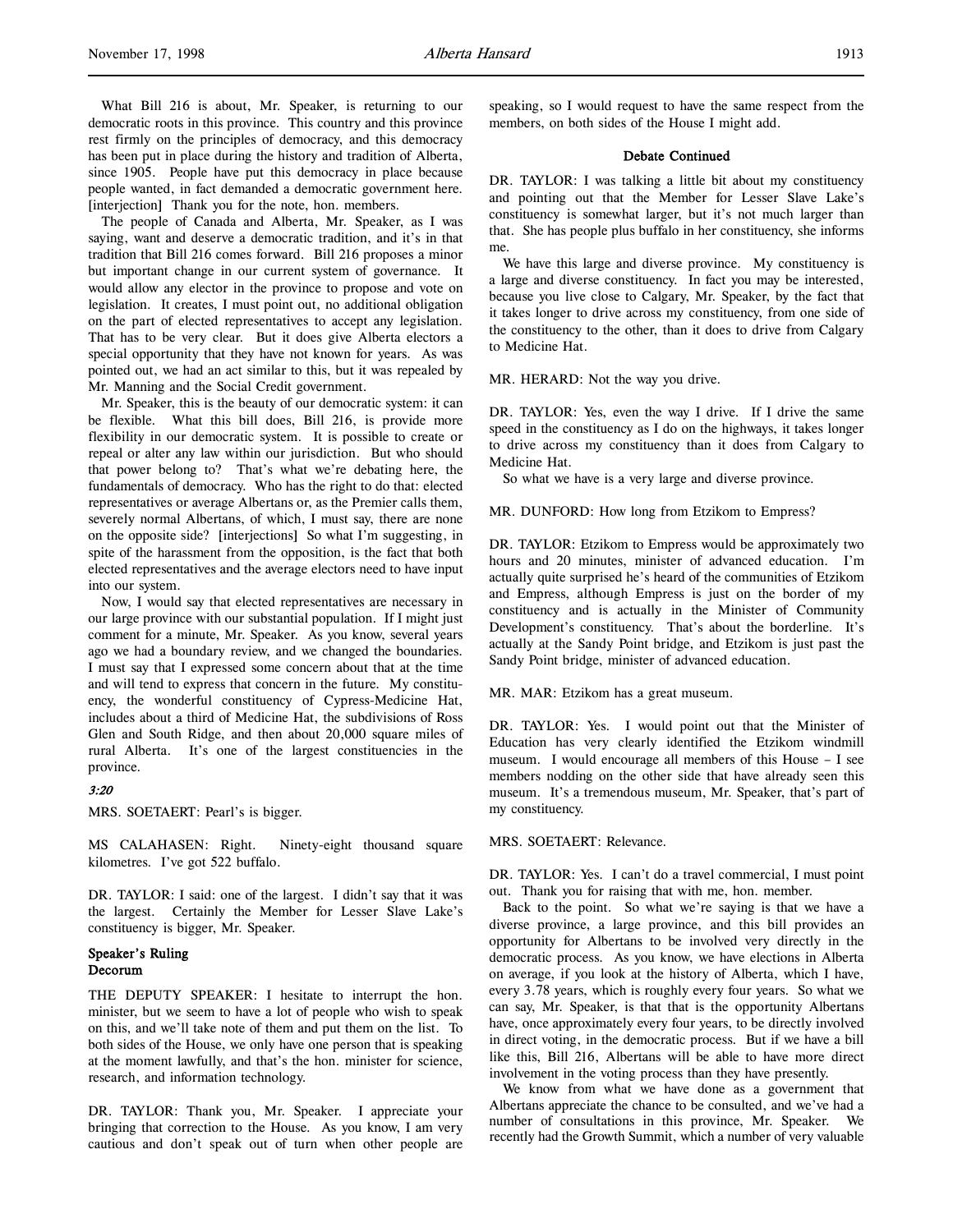recommendations came out of. We had the lottery or gambling summit or whatever you want to call it in Medicine Hat; we had very valuable recommendations coming out of that. We will have a health summit, and we will get a nonpartisan group of individuals which will provide very valuable advice as well. So we know that Albertans like to be involved in the consultative process.

As an example of that consultative process, I might just hold this up so you can see it, Mr. Speaker. [interjection] Oh, he's saying no to this.

# THE DEPUTY SPEAKER: It's an exhibit.

### AN HON. MEMBER: No props.

#### DR. TAYLOR: No props, they're telling me.

Mr. Speaker, this is a very valuable prop sitting here on my desk. It's a computer disk, and what this computer disk is is a result of consultation with Albertans. At the Alberta Science and Research Authority we were particularly interested in what Albertans involved in the information and communications technology industry thought about the ICT industry in Alberta. So I asked a man by the name of John Brick, who's the vicepresident of NorTel, to establish a committee and consult – once again, this is what we do as a government – with Albertans on this issue.

Now, they came up with a number of points that you might find interesting, Mr. Speaker. The first thing that this committee came back and said is on this disk that is sitting on my desk, and I would encourage all members to get a copy of this disk and put it through their computers. I see some members have one, but if you haven't one already and would like one, by all means call my office and we'll get you one. It's really fantastic. [interjection] My office number is 427-1822. That was requested by another member, so there is the office number. Or if you want to walk up, the office room number is 423.

#### MR. SMITH: What's your E-mail address?

DR. TAYLOR: Just a minute. I don't have a business card, Minister of Labour. I could provide you with my E-mail address, because I do have one.

# MRS. SOETAERT: Relevance.

DR. TAYLOR: We're talking about, Mr. Speaker, the consultation process and how it is important to consult Albertans on issues, and that's what this bill is about. So I'm providing a very good example of consultation with Albertans. It's relatively new, relatively recent, and very relevant to the future of Alberta, because if we want to grow as a province, we have to provide the right environment for the knowledge-based industries.

That's what this report is about. They pointed out in this report in consulting Albertans that, one, we should invest in education, in higher education. Today in Alberta there are approximately 2,000 jobs vacant in Alberta in the ICT industry because we do not have the necessary qualified people to fill those jobs. Two thousand jobs.

## MR. SAPERS: What are you doing about it?

DR. TAYLOR: The suggestion has been made: what are we doing about it? I can tell you that the minister of advanced education and myself are going forward with a very ambitious program to deal with this issue.

The second thing that we consulted Albertans on . . .

THE DEPUTY SPEAKER: I hesitate to interrupt the hon. minister of science, research, and information technology, but the time limit for consideration of this item of business has concluded.

# head: Motions Other than Government Motions

# 3:30 Municipal Funding

513. Mrs. Soetaert moved on behalf of Mr. Gibbons: Be it resolved that the Legislative Assembly urge the government to develop a system of stable and predictable funding arrangements with municipalities, clarify roles and responsibilities between provincial and local governments, develop an appropriate accountability framework, and determine the infrastructure priorities required to ensure sustained economic and human development within our local communities.

THE DEPUTY SPEAKER: The hon. Member for Spruce Grove-Sturgeon-St. Albert.

MRS. SOETAERT: Thank you very much, Mr. Speaker. Now, I am very pleased to move this motion. It's a very commonsense approach. It would even suggest that the government could use a plan, which I know seems to be a word they never use but one that would suggest a little bit of forethought. I know that many members were at the AUMA convention just last week, Friday, and I know that the concerns that they heard were exactly what were expressed in here: give us some stable funding; give us a three-year rolling grant; let us know what you're going to do, because then we can plan for our municipalities. You know, I heard a lot of responses from ministers that said: "Well, we'll take it back to the caucus. We'll consider it. We're listening." But never did I hear: we're acting on it. I think that's what municipalities certainly deserve. I think that over the past years the downloading and the off-loading to local governments and communities have created a tremendous, tremendous pressure on them, and it has hampered their ability to govern as well as they could.

In the last municipal elections it was interesting to see the different results, the changes in local government. Some didn't change at all, but in others there was quite a remarkable shift in the local elected people. Just one of those suppositions: maybe that was a reflection of municipalities having taken the burden of the deficit reduction on their shoulders. I think that local citizens blame them rather than considering from whence the real cuts came, which was this provincial government. So I think, in all fairness to local municipalities, that this motion should be accepted by this Assembly, and I'm sure that many people on both sides of the House will support this.

I want to speak for a moment about some of the things that the provincial government has done over the past five years, some bad things, I'm sorry to say, that have put pressure on municipal governments, that I think have been a bit unfair. We just heard one member from the other side talking about listening and consulting with the people of Alberta, but certainly they didn't listen at the Growth Summit, because one of the things that came out loud and clear was that the provincial transfer payments to municipalities have been cut too severely, in fact a decline of 55 percent. Just imagine trying to run your household on 55 percent less of your income. Many people would be forced to sell their homes, to move to a different location, and I think it would certainly affect the quality of life. That's quite a reduction, and I think that the municipalities have virtually carried the burden of that quite well, but I don't think they can take it anymore. I think that message has come across loud and clear from them. To support this motion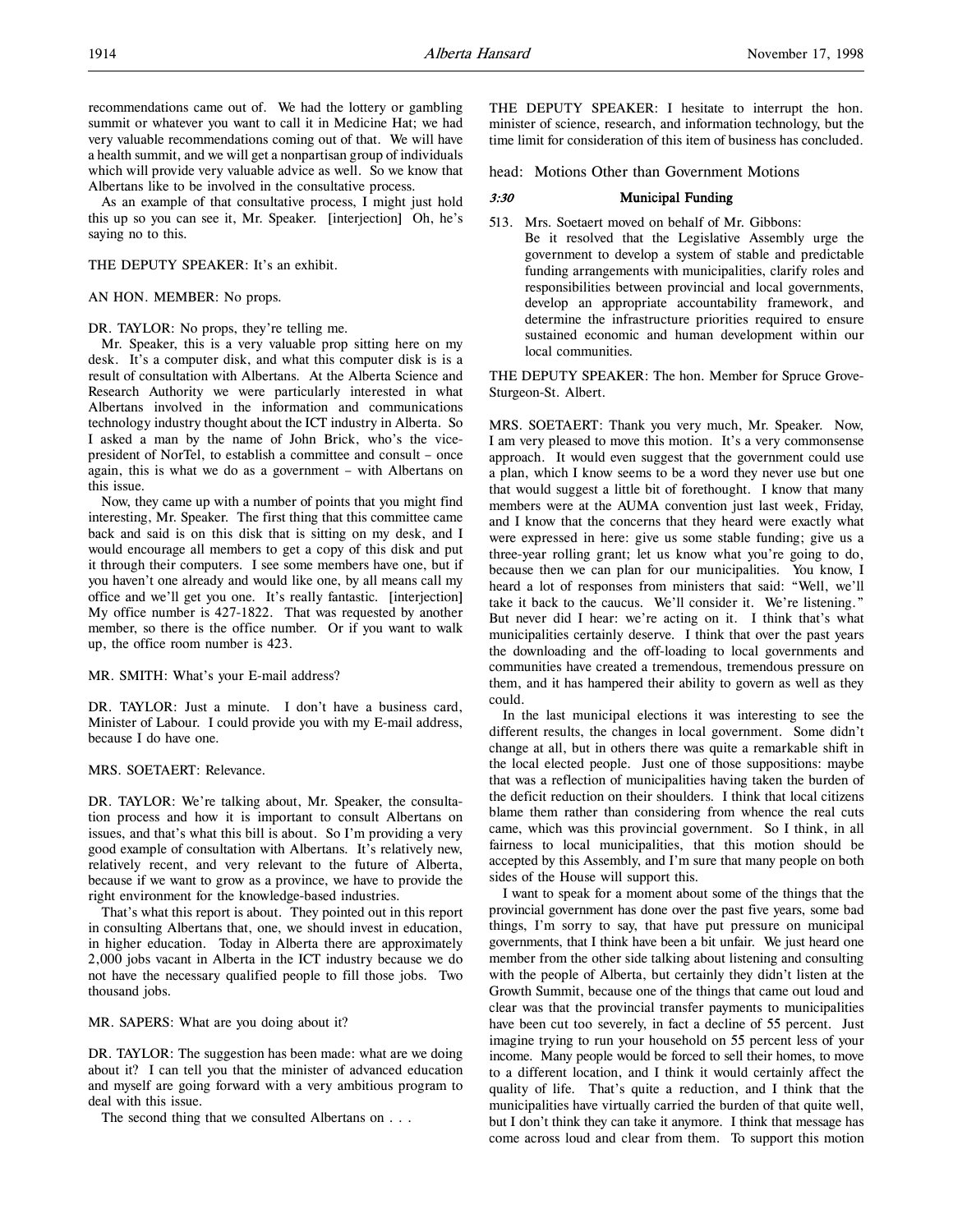would be saying that this government and the people of this Assembly are listening to those local governments.

## [Mr. Shariff in the chair]

Some other things. The community recreation and culture grant is gone. The unconditional municipal grant has been reduced by 79 percent. Grants for regional planning commissions have been eliminated, and I have real concerns over that. That's not downloading; that's just letting it go totally. Now you have a hodgepodge of planning across the province, in fact in some places a hodgepodge of nonplanning across the province, and when you're talking about limited agricultural land, Special Places 2000, where you can have industry and not, I would think that the province would want regional planning. Instead of having an interim board or anything like that till the municipalities could cope with it, it was just gone. Then we had years of municipalities trying to figure out: "Where are we going? What are we doing? We've got to work with our neighbour, which affects that neighbour." So across the province this has been a mess.

Now, to their credit, municipalities are getting some sort of consensus in different regions. I truly think that I saw in my own riding certain developments that just popped up, divisions of quarter sections of land and 80 acres into three-acre parcels here and 10-acre parcels there that before would have had to go through some sort of planning commission. Now it just went through a board, and on that board could be your neighbour. It's hard for your neighbour to say: no, you can't have a second threeacre piece out of that 80 acres, because I know your daughter wants to get married and have that three-acre piece. It's really hard for your neighbour to say that. But if it's a planning commission, that distances itself from personalities, then you get a better plan across the province. I think that particular elimination of that regional planning was certainly a burden for municipalities and, I think, an unfair one. It did create a great deal of havoc across the province and maybe some lost opportunities and lost land that is now maybe not used for agricultural land, et cetera, et cetera. I think that is too bad.

Another thing certainly within my area as transportation critic is that the responsibility for bridge inspections has been downloaded onto local governments. Well, are we sure they're being done? Do municipalities have the money to make sure that those bridges are being inspected? Furthermore, where is the equipment that was provided to municipalities to do that inspection on wooden or steel bridges? I have concerns. Are those inspections even being done, and what happened to that equipment that used to provide that expertise? It's gone to the private sector, I would suppose, at a cut dollar, and that concerns me. I hope we don't have a bridge collapse before we figure out: oops, the government blew that one. That's another area that this kind of motion at least could prevent so that people would know what's happened.

A couple of other things that have been reduced drastically were FCSS, family and community support services, reduced by 23 percent, and the police assistance grant. You know, it's ironic that this government would try to pretend that they're tough on crime, and in reality they won't properly fund policing; in fact, a 50 percent reduction. Yet we expect our streets to be safer. We expect police to continue to do more work with less personnel and less money, and we expect their morale to be up. This is a definite downloading that I have grave concerns about. If we're going to appreciate the work that our police do, then we have to do more than lip service. We have to actually financially support them, and as a result of that, our communities will be safer. We can't think that when it comes to policing, they can be in three places at once,

especially in large rural ridings, where they are very much alone in some distant place. Without that support I don't know how they can possibly do their job safely.

The municipal waste and wastewater grants have fallen by 40 percent. Grant revenues in the city of Edmonton's operating budget were reduced 66 percent, and provincial grants to the city of Calgary fell 44 percent. Those are the two largest cities in our province. That's quite a cut, and when it just is a hodgepodge of fixing, it's not going to work. Then that forces the local governments – they have no choice but to raise property taxes, business taxes, have new user fees and licences, or reduce the level of service available to people in the communities. You know, it's hard to understand, when a provincial government has a huge surplus, why quality of life has to be affected so drastically in our province and how municipalities are forced to implement, you might say, the decisions of this government. I feel that this motion would particularly help those municipalities.

# 3:40

 I want to speak for a moment about – you know, we hear about a grant going here and that a few bits of supplemental money have gone into onetime infrastructure dollars, \$130 million once: \$108 million from the lottery fund and \$22 million from the Alberta Liquor and Gaming Commission. You know what? Those are great. They need them. A little dash of money there and a little more money there. But, you know, it's like just putting your fingers in holes in the dike, and that's not going to solve the problem. If it's just a piecemeal approach to funding cuts, it's not going to work. It's like the squeaky wheel, and whoever squeaks the loudest, we'll give them a little money there and keep them happy: oh, they're squeaking; give them a little money. You know what? That's just not good planning. I know those dollars are appreciated and I know they're needed, but it also makes you wonder: is that how you appeal to a government, that if you're the squeaky wheel, then they'll throw you some money? That's not planning, and it's also not fair to municipalities, who try to work co-operatively with this government.

There are many municipalities who, I know, come in and will talk to different ministers and try to be really reasonable about the stress on their infrastructure and what's happening in their communities and the downloading and how they're trying to cope without raising taxes. We always hear that it's the same taxpayer, so why would this government allow municipalities to carry their burden? They have to raise taxes. Then, on the other hand, the provincial government says: yea, yea, we're billions of dollars ahead in our program. Yet municipalities have to say: well, we're in debt a little more; we're the hidden deficit, and we have to raise your taxes.

I know that those municipal governments try really hard to work with this government, and I also know they're feeling at times that they're not being listened to. All they're asking for is a plan. It's a word I don't think is defined over there very often, but I think it's a very legitimate concern they have. They just want a plan, a three-year rolling grant so that they can serve their people, who are our people. Why wouldn't this government want to work co-operatively rather than just dump their problems on the municipalities?

I also have grave concerns about the implications of VLT moneys and the bit of blackmailing that I felt went along in the last municipal election. It was implied, maybe not directly stated but certainly implied, that if you as a community voted to get rid of VLTs, you wouldn't get infrastructure dollars or you wouldn't have the same amount of lottery dollars back to your community. Everyone here knows that just the little lottery tickets, all those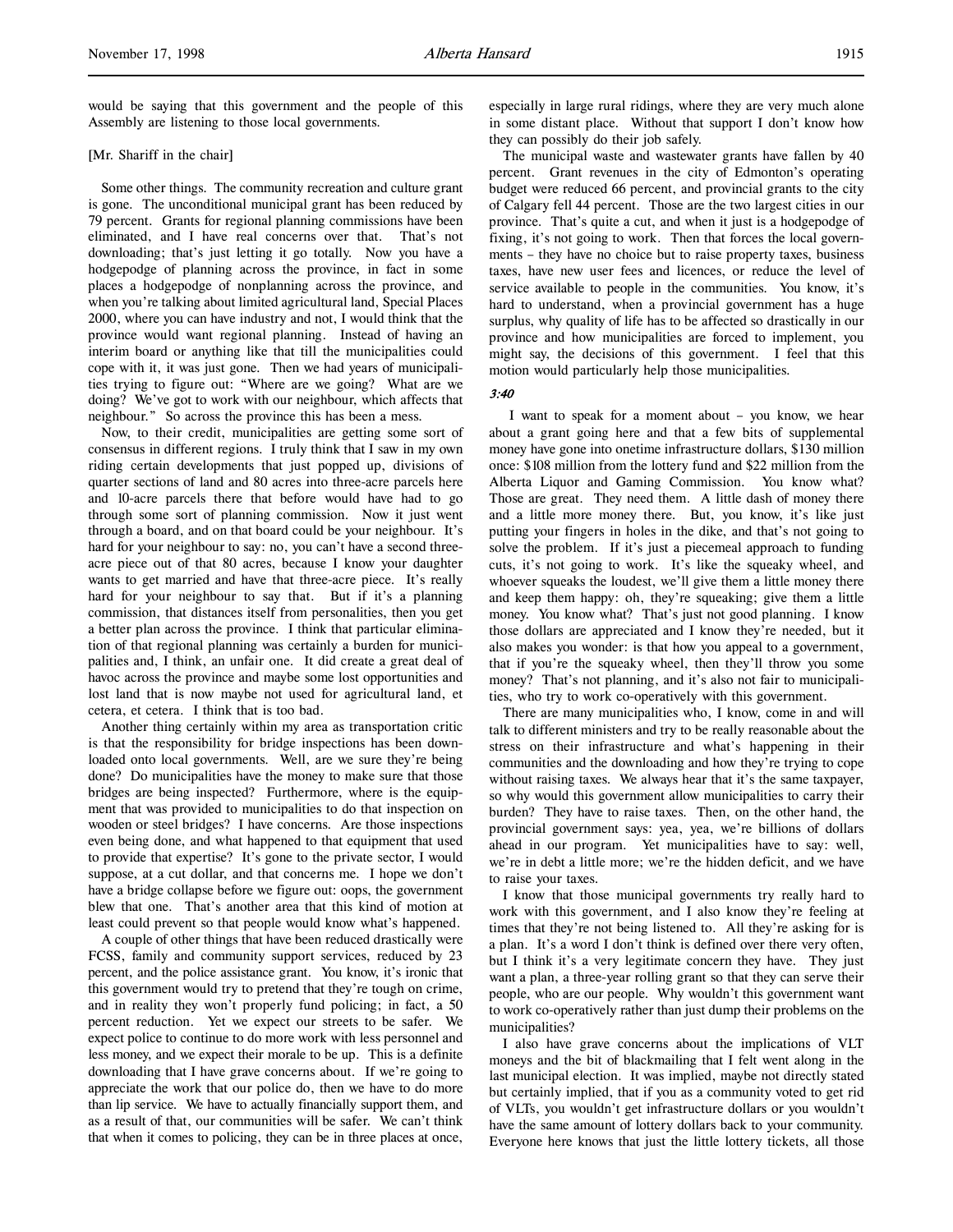extra CFEP grants and the one-shot deals with money out of lottery dollars. That was covered years ago, long before VLTs came here, yet that was never made clear. But the impression was made that if you voted out VLTs, you would be punished. It was implied that your municipality would be punished if you voted . . . [interjections] Stand on a point of order if you've got a problem.

So, Mr. Speaker, that was the implication during that whole VLT debate and was, I thought, very poorly represented in the papers and alluded to by different members. I feel that's too bad, because those grants and those lottery dollars were available long before VLTs were here, and that was never made clear. I feel that was a misrepresentation to all the people of Alberta.

Actually I have several concerns, but I do want to conclude by saying that this is a good motion. This is something municipalities are looking for, and I think they deserve that kind of consideration from the people here in this Assembly and certainly from the government. I would hope that people would support this, because this is what municipal governance needs in order to do a good job. We ask for three-year business plans here. We ask for an idea of how you can plan your department, yet we don't do the same for municipalities. I think that's only fair. I think that's what this motion addresses. It isn't a bill that ties the government to action. It is a motion to say  $-$  I guess that would be an action – that they try to develop a plan that would introduce stable funding, and I think municipalities deserve nothing less.

Thank you.

THE ACTING SPEAKER: The hon. Member for Lacombe-Stettler.

MRS. GORDON: Thank you, Mr. Speaker. The purpose of the motion, as I see it, is to set a framework that would see an increase in co-ordination between the Alberta government and municipal governments in terms of funding, roles and responsibilities, accountability, and infrastructure. A very admirable motion but not necessary, and I will explain.

But before I do, there are a couple of things I would just like to talk about that the hon. member opposite just talked about. If indeed you have good, solid land-use bylaws and policy in place, a municipality can say no to anyone, and you don't have to concern yourself with 10 acres here and 10 acres there, because in fact you do have it in your land-use bylaw.

Something else, too, hon. member. I'm sorry, but you have been misinformed on VLTs. Everyone in this province, regardless of whether they have the machines or not, will continue to receive a portion of the dollars.

My speech today is not focusing on the money aspect, because money, as in other departments within government, is not necessarily the be-all and end-all, and it won't fix everything. There are some things where we need procedural changes, and we need to look at how we plan and organize differently.

As sponsor of Bill 31, the Municipal Government Act, which was acted upon in 1995 and which was in keeping with a major consultation and what we heard, we redefined the framework for the provincial government's relationship with municipalities. We clarified the roles, responsibilities, and powers of municipalities and set parameters on financial administration in Alberta communities. The act defined the purpose of a municipality, provided municipalities with the capacity, rights, powers, and privileges of a natural person, and deregulated the process of governing. The act provided municipalities with the authority to function within a clearly defined framework of purpose, powers, and jurisdiction.

The municipalities in this province wanted the new Municipal Government Act.

There are several ways in which the province maintains funding arrangements with municipalities. In particular, part 8 of the Municipal Government Act outlines such arrangements for financial administration and budgeting. Part 9 does the same for taxation. The department's three-year business plans were introduced in 1994. Municipal Affairs' business plans provide funding stability for municipalities, enabling municipalities to forecast their budgets predictably. The Municipal Government Act sets out the roles and responsibilities of municipal councils, councillors, and chief administrative officers. In general, the process of governing was deregulated, thereby reducing the size and complexity of existing municipal legislation and enabling councils to respond to unforeseen conditions without the need for amending legislation. The act put more decision-making powers in the hands of local authorities, where it belongs.

Three-year business plans are prepared under the direction of the Minister of Municipal Affairs in accordance with the Government Accountability Act and the government's accounting policies. The plan enables both the provincial and municipal governments to identify what is expected of them. In addition, parts 7 and 13 of the Municipal Government Act specify varying aspects of a municipal government's accountability to the provincial government and to the public at large. Part 7 deals with public participation, including petitions, meetings with the public, and public hearings. Part 13 covers liability of municipalities, enforcement of municipal law, and other legal matters.

# 3:50

Several boards and agencies exist to deal with local governments and to work with local governments. The Municipal Government Board serves as a quasi-judicial tribunal to adjudicate matters specified under the Municipal Government Act, including appeals on property assessment, equalized assessment, linear property assessment, subdivisions involving provincial interest, intermunicipal disputes, conflicts between municipalities and housing authorities, annexation matters, and any other matters referred by the minister and/or Lieutenant Governor.

The local government advisory branch promotes and supports the improvement of municipal government in Alberta by providing municipal and financial advisory services to municipalities and improvement districts. The branch's core services include the delivery of the municipal corporate review program; administration of grants; the delivery of advisory services to municipal clients, including administrating practices; financial grants and planning; development and implementation of information systems that provide relevant municipal information within the local government services division; collection of data and delivery of information systems that provide quality information to clients and management of national parks and IDs.

The local government development branch assists local governments in the areas of organizational projects, legislation, and research projects. The branch's core services include reviewing and drafting amendments to municipal legislation and regulations; providing analysis and policy advice on key municipal and planning issues; ensuring that the necessary information is available and that procedural requirements are met when a municipality incorporates or otherwise changes its status or area; assisting intermunicipal dispute resolutions and intermunicipal cooperation, including the development of regional services, commissions; and helping to ensure the adequacy and fairness of municipal legislation and regulation. These services in these branches work for and with municipalities.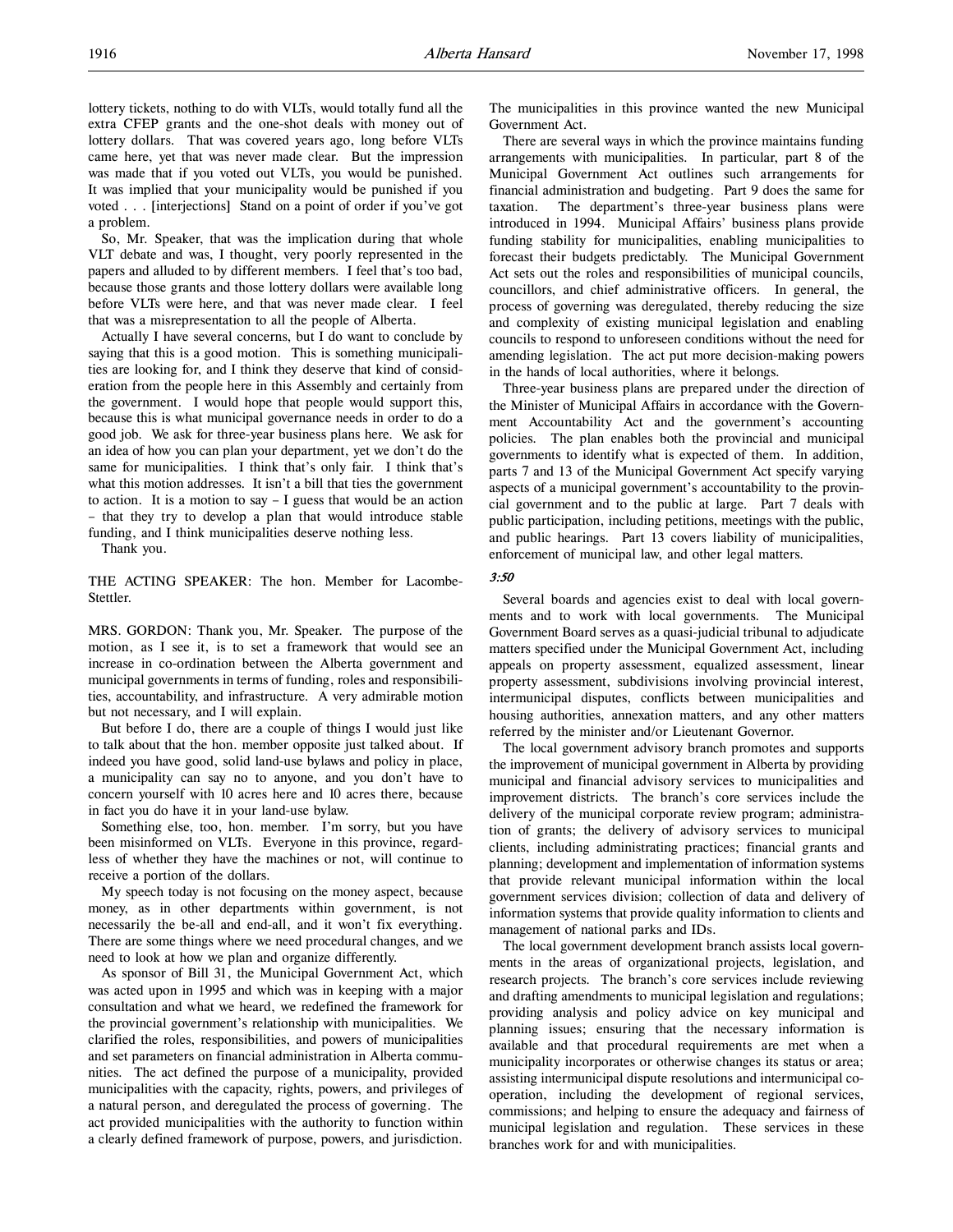Predicting the future roles, structures, and service delivery mechanisms of municipalities is similar to predicting the precarious performance of the stock market on just about any given day this last year. Significant uncertainties still exist at the local level regarding the overall rationale and purpose of municipalities. Have such uncertainties always existed? Yes, most definitely.

Please allow me to read into the record, Mr. Speaker, the following quote:

The world is too big for us. Too much is going on. Too many crimes. Too much violence and excitement. Try as you will, you get behind in the race in spite of yourself. It's an excessive strain to keep pace, and still you lose ground. Science emotes its discoveries on you so fast that you stagger beneath it in helpless bewilderment. The political world changes so rapidly – you can't keep track of who's in and who's out. Everything is high pressure. Human nature can't endure much more.

Sound familiar? This happened to have been published on June 16, 1833.

So what does this piece of history tell us? Are the opinions of 1833 relevant in today's world? Did the writer provide us with insight into our own future? Yes. Regardless of how or when we measure the circumstances, the efficiencies, the effectiveness under which municipalities function, survival, the very survival of municipalities is obvious.

The circumstances under which municipalities operate today and into the 21st century are and will be significantly different yet will remain somewhat similar with commonalities relevant to the transition from 1833. Municipalities can, in my estimation, invent their future through visionary leadership, proactive strategies, and adapting positively in changing times and circumstances.

How should local government planning be carried out? Let's talk about significant change. The changes we have undertaken in Alberta have not been incremental adjustments to current systems and programs but instead a complete re-examination of the role of government and the tools we use to deliver services. Because the scope of this change has been so broad, from health care and education to transportation and community services, it is no longer feasible for any level of government to develop plans for a single service or program in isolation. Fundamental change is now the agenda. Local government planning must also encompass a whole new service delivery mechanism, not just piecemeal it together.

Local governments can no longer afford to plan in isolation. The need to share resources and co-ordinate efforts is now. Personally – and I must stress this is personally – I am going to raise a few questions. Why is there still this unwillingness to collaborate and partner with neighbours or regions? We have been restructuring within government for five years and talking about regionalization and amalgamation, yet to date very few municipalities have decided to join together.

Is much of what is currently called planning really problem solving driven by an agenda set by current issues, or indeed is there long-range planning being done? Is there indeed a shared vision of a desired future? If so, why is consideration not given to combining forces? The AUMA and the AAMD and C becoming one association, working together, speaking with one voice and common purpose.

Today we still, in my estimation, have far too much municipal turf protection. We must be cognizant of the following.

The restructuring that has occurred in Alberta over the last five years is only the tip of the iceberg when considered in context with the long-term economic and financial restructuring occurring worldwide today. Our marketplace is now global. Are we prepared? Can we cope?

Recently the AUMA compiled a list of initiatives and policies that they would like to see us adopt. Many of their conclusions closely matched recommendations put forward at the Growth Summit. Many deal with the need for infrastructure: infrastructure maintenance, upgrading, and expansion; infrastructure financing that is ongoing, stable, and predictable: all initiatives that have been or will be addressed through the Premier's Task Force on Infrastructure.

This government is committed to examining new and better ways to meet the infrastructure needs of all municipalities for all Albertans. In fact, the Premier just yesterday during question period assured this Assembly that he will be tabling all of the recommendations coming out of the Growth Summit and the government's response shortly. He further stated that a large percentage, probably 90 percent, have been accepted and will be acted upon.

In closing, I wish to reiterate my stand. We don't need to support this motion because we are already doing much of what it implies. This doesn't mean we are finished. No. We will continue to strive for improvement. We will continue to listen and co-ordinate our approach, working closely with our municipal counterparts. Mr. Speaker, I think Gord Graydon, a personal longtime friend of mine and now president of the AUMA, summed it up best when he was quoted last week in the Calgary Herald as saying, "We've had more access to the provincial government this year than we've ever had in our history." Gord, who is the current mayor of Grande Prairie, also said, "This is the beginning of a new era." Right on, Mr. Graydon. We're with you. This government is committed to enabling municipalities to achieve success and long-term prosperity by providing effective leadership and ongoing support. We do not need Motion 513 to accomplish these goals.

Thank you.

THE ACTING SPEAKER: May we have unanimous consent to revert to Introduction of Guests?

HON. MEMBERS: Agreed.

THE ACTING SPEAKER: Opposed?

The hon. Member for Edmonton-Glengarry.

# head: Introduction of Guests (reversion)

MR. BONNER: Thank you, Mr. Speaker. I would like to introduce to you and through you to members of the Assembly Mr. Allan Jobson, an Alberta injured worker and an injured workers' advocate here in the province. He is in the public gallery, and with your permission, Mr. Speaker, I would now ask him to rise and receive the traditional warm welcome of the Assembly.

# head: Motions Other than Government Motions 4:00 (continued)

THE ACTING SPEAKER: The leader of the ND opposition.

MS BARRETT: Thank you. Mr. Speaker, believe it or not I agree with much of what the previous speaker, the Member for Lacombe-Stettler – have I got the riding right? – had to say about the state of municipalities and organizations these days, although I differ with her when it comes to supporting this motion for a number of reasons.

First of all, supporting or not supporting this motion is irrelevant, I think, to encouraging municipalities to co-operate under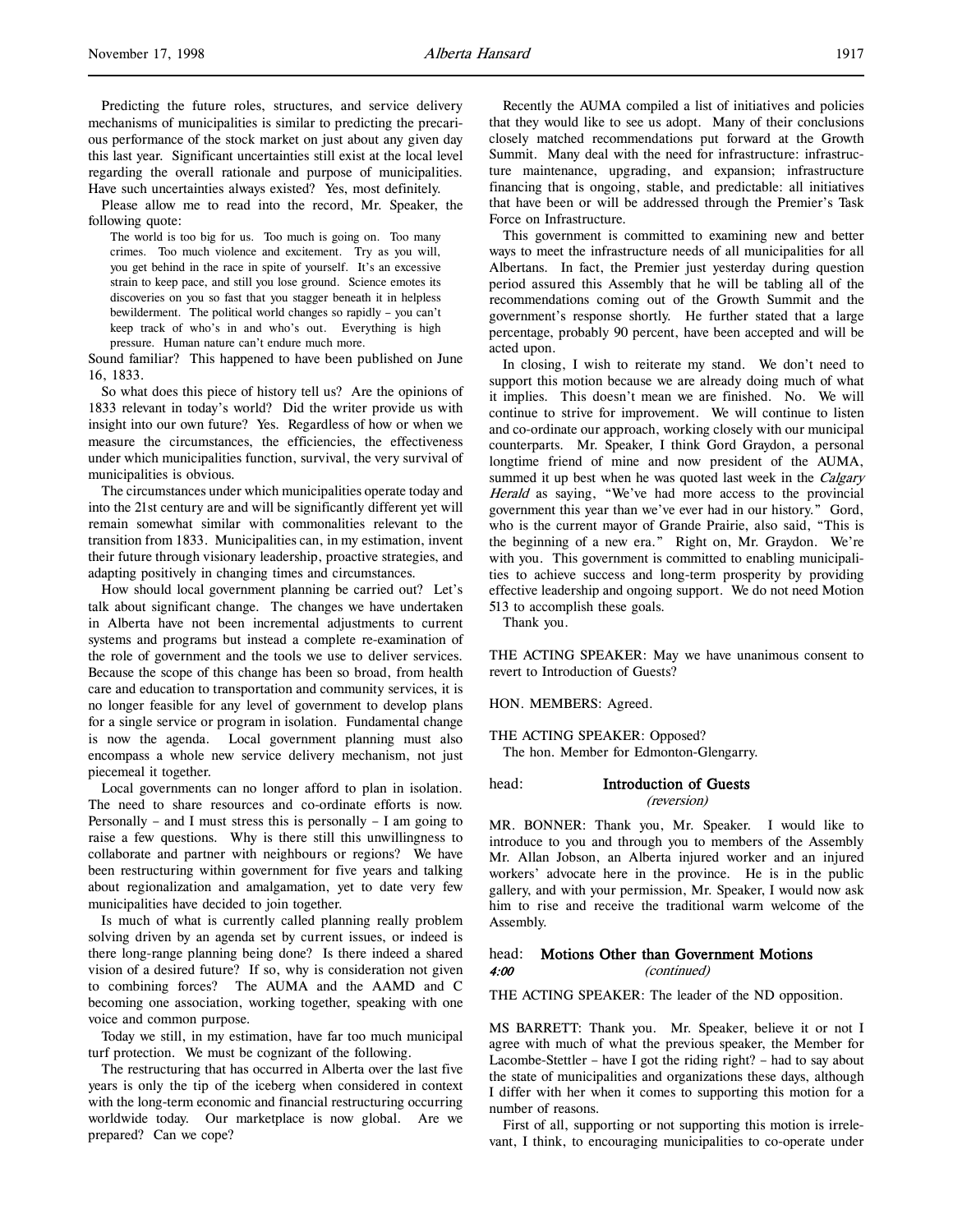umbrella organizations such as being discussed now for the Edmonton regional authority. Support for municipalities on an ongoing basis from the province, which has the ability to tax, compared to the municipalities, which have very small areas of taxation, seems to me – you know, I should learn to speak in sentences instead of paragraphs, because guess what I just did? I lost myself in that one. The point I was getting at is support for municipalities. Three-, five-year financial planning is irrelevant to them choosing to form into large umbrella organizations. Similarly, as the Member for Lacombe-Stettler said, organizations like the AUMA and the AAMDC – I had never thought of that before, but it strikes me right now that, gee, that probably would be a pretty useful idea. But again, support for this motion, which is asking for a longer term commitment from the province to the municipalities, is irrelevant to what organizations and cities and towns decide to do.

Now, I believe and I guess New Democrats believe that a new partnership is needed between Alberta municipalities and the provincial government. In particular, New Democrats believe that municipalities should be treated equitably by the province and not as objects of charity when it is deemed politically expedient by the provincial government. Being objects of charity usually happens in pre-election mode, six months before an election is called, but sometimes it can happen as a result of pressure points; that is, people standing up on their hind legs and fighting back. I don't think in this day and age that's a constructive use of time.

Before 1993 – remember, I was around – most provincial support for municipalities was provided in the form of unconditional grants. Now unconditional municipal assistance and transportation grants have been cut by an average of 70 percent since then. As a result, many municipalities are being forced to both make drastic service cuts and to raise taxes in order to offset the cuts in provincial funding. Within the past year the province has replaced some of this funding through onetime infrastructure grants, and that is what this motion is attempting to address. Yeah, nice. Thanks a lot. Well, you know, all of the municipalities will take the money, but they're not going to take the money and run. They actually have long-term projects that they would like to plan for, and they can't even do the planning or implement initial phases of those projects unless they know they can count on the money being there next year and the year after and the year after that. Onetime funding programs don't provide for the municipalities to do that planning with the confidence, also, that the money is going to be available.

They also don't provide municipalities with sufficient flexibility to determine their own capital and operating priorities. That's pretty important. I think everyone here seems to be singing off the same song sheet when they talk about local governments being closest to you, and that's true. They're closest to your day-to-day life. You know, if you've got a pothole, you don't call the province; you call the city. If someone's burning a fire in somebody else's backyard, you don't call the province or the feds; you call the city. Right? So they are very close.

Now, the New Democrats say multiyear funding for the municipalities in the form of unconditional grants should be restored. I remind you that that would just be going back to a system that was tried and true.

Let me point out some of the weaknesses in the absence of longer term provincial government commitments to funding, including the public transit operating grants. More and more we should be relying upon public transportation and less and less on our own individual vehicles. Public transit grants were extremely important in heading us in that right direction.

Another area that both the province and the city are looking at

right now is housing. Calgary has got such a housing crunch it's unbelievable. Even some middle-income Calgarians or people looking to move to Calgary can't because there's no place to rent or buy. In Edmonton a task force was struck yesterday by I believe the minister of social services. It includes one government MLA and one city councillor to co-chair and then a whole raft of members. But then I come in this morning, and reporters are shoving microphones in my face. "Hey, Pam, did you know what the social services minister said?" I said no. "He said: oh yeah, this task force on housing, very important, but don't expect any more money from the province nor any more shelters." I say, well, this is real bright. This is a government that's really gotten good at thinking and planning. They wait until after the snow flies and it's already gotten cold to announce a task force, and then they say: but by the way, don't expect any resources from the province in trying to accommodate your homeless.

Well, Mr. Speaker, I live right next door to the homeless. Actually, some homeless people live on the very hill – they live farther down in little dugouts – that I live on, less than a sevenminute drive from the Legislature. A lot more of them live at the bottom of Grierson Hill. I say in response to this anything but foresightful observation by this social services minister this morning: you know, the government is still sitting on properties that are unused. We're still renting and leasing at astronomical rates expensive properties in the downtown area to pay back somebody's buddies. I can't even remember who at this point.

DR. WEST: Be careful, Pam.

MS BARRETT: Oh, let me ask you a question then. Does the province now own the Federal Building?

AN HON. MEMBER: Yes.

MS BARRETT: That's what I thought. [interjection] Yeah. Well, we've got the Federal Building sitting just up the street.

DR. WEST: It's your union friends that buggered it up.

MS BARRETT: The condo agreement? I don't know. I didn't have anything to do with that.

DR. WEST: Prairie Land developments.

MS BARRETT: I'm sorry. The Minister of Energy is accusing me and my friends of – I won't use the word that he's used, but anyway – messing up the deal that was, I guess, pending with Prairie Land developments, Prairie development corporation, something like that.

DR. WEST: Prairie Land.

MS BARRETT: It was Prairie Land, eh? Okay. And the government? Sorry. I don't know which friends of mine he's talking about, and I don't know about the deal.

DR. WEST: Well, you're NDP; aren't you?

MS BARRETT: Oh, yes. I'm NDP. I've always been NDP, despite the Health minister's attempt yesterday to cajole me into saying that NDP governments would sanction and license private, for-profit hospitals. Despite his attempts I'm NDP.

The point is that we've got this empty building sitting up the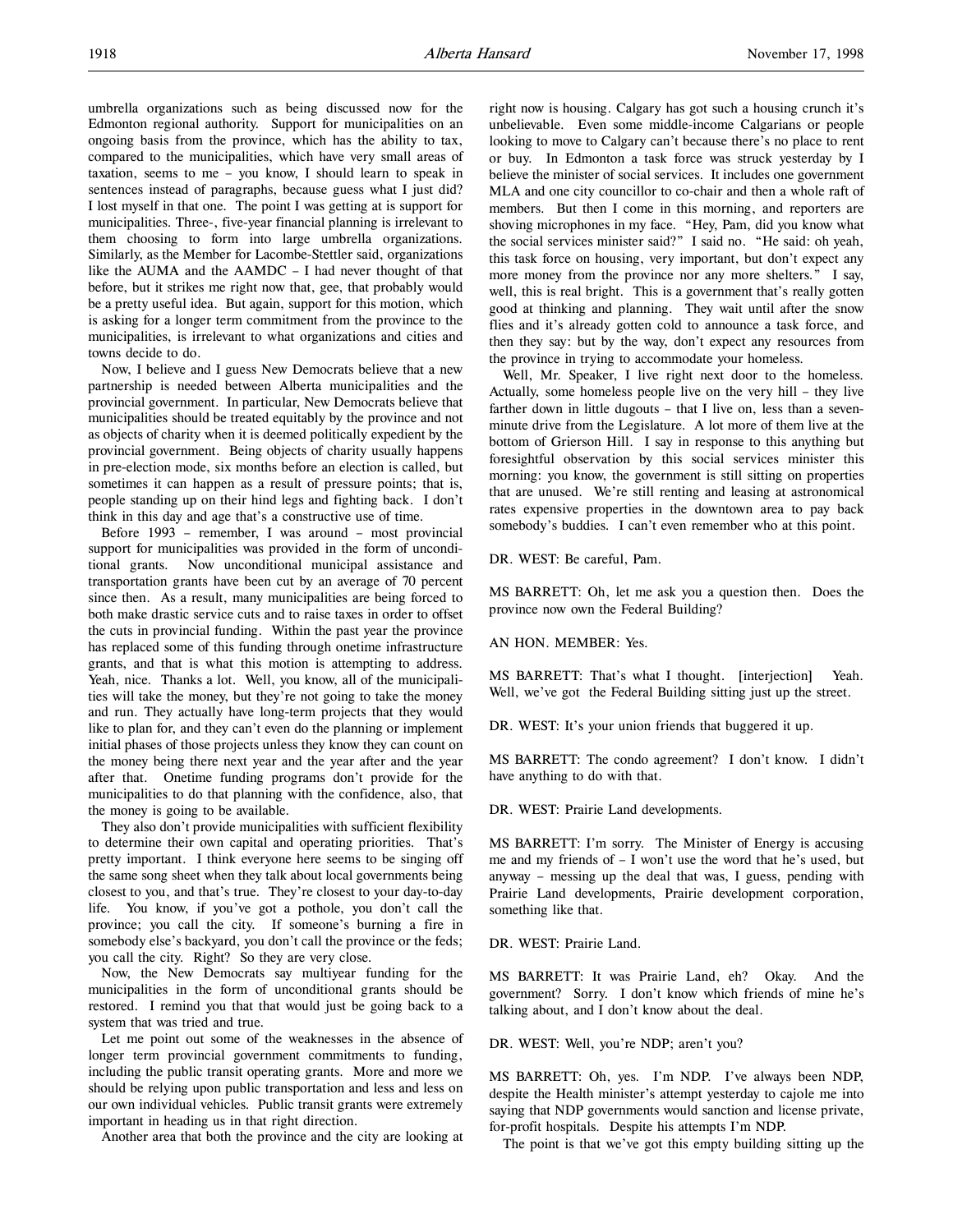road. I don't think it takes a rocket scientist to figure out that you open a section of it, you throw in some cots, you turn on the heat, provided the Energy minister isn't flicking that big provincial light switch on us all the time, put some blankets in, and you've got your homelessness problem solved. So for the province to say, "Well, you know, we're not going to provide any resources or assistance," I say, "Duh, then why have the task force?" This is a slap in the face.

Finally, I would say that social housing is an area that has been badly damaged in the last five years because of the funding cuts to municipalities. This may not be an issue in Redwater or Airdrie, but it is an issue in Edmonton and Calgary. I would like to see the city being able to provide more, meaning more of them, affordable social housing units to people who are of low income.

I must conclude the debate by saying, I guess, a pox on both houses, even though I'm going support this motion. Because, you know, I remember the 1993 election campaign. [interjection] Well, I participated but not on my own behalf. I remember the two political parties that landed here afterwards campaigning against each other. One was going to have brutal cuts, and the other was going to have vicious cuts I think.

# MR. DUNFORD: Massive.

MS BARRETT: Thank you, advanced education. You were massive; they were brutal.

So when I hear the member sponsoring this motion on behalf of her colleague talking about how dare this government cut 50 and 60 percent out of municipalities, I'm left to wonder how a Liberal government would have achieved exactly what they said they were going to achieve unless they had done the same thing: cuts to health care, cuts to education, cuts to municipalities. In fact, I interpret the adjective "brutal" as being much worse than "massive." I know the Minister of Energy doesn't like my politics, and that's fine. I don't like his. But at least I'll say one thing: if you're principled on an issue and principled in your party, then stick to your principles and don't try to play both sides of the fence. [some applause] Thank you.

On that note, I'm going to play both sides of the fence, because I do agree with some of the observations by the Member for Lacombe-Stettler. At the same time, I am going to support this motion.

Thank you, Mr. Speaker.

#### 4:10

THE ACTING SPEAKER: The hon. Member for Leduc.

MR. KLAPSTEIN: Thank you, Mr. Speaker. I rise today to speak to Motion 513, sponsored by the hon. Member for Edmonton-Manning. The motion is to develop a framework for provincial and municipal relations. This in itself is an excellent idea for co-operation and co-ordination between provincial and municipal governments. However, the four areas that the motion encompasses are presently addressed by this government through the Department of Municipal Affairs. Therefore, this motion clearly dictates duplication rather than providing new and innovative ways of doing things.

Mr. Speaker, the Municipal Government Act redefined the framework for the provincial government's relationship with municipalities and set parameters on financial administration in Alberta's municipalities. This addresses the first part of the motion, namely "stable and predictable funding arrangements."

Since 1993 the government has been working closely with

municipalities and their associations to reduce the provincial debt and eliminate wherever possible any overlap in service delivery at the provincial and municipal levels. With the implementation of three-year business plans, municipalities have been able to predict with some degree of accuracy the grants they will receive. These business plans also define and enhance departmental accountability in its relationship with local governments.

The government, in response to concerns about maintaining local service levels, has developed a range of targeted, conditional grants to reduce municipal infrastructure problems resulting from new industrial and commercial projects. These grants will improve provincial and municipal accountability by setting and monitoring criteria for grant use. The government also has approved a targeted municipal grant program to aid municipalities where municipal growth, changes in local economies, and current taxation levels have made it difficult financially to maintain current services and meet new demands.

Mr. Speaker, the second item addressed by this motion is clarifying the role and responsibilities of the two levels of government. It is likely that clarifying these roles would result in a redefinition of roles and responsibilities as currently understood and thus negate all the constructive work that has been done to date. This government has successfully removed most of the overlap and duplication in governance between the two levels of government. The results have been positive, and municipal and provincial governments now understand their complementary roles. There is no reason to go backwards.

Alberta Municipal Affairs has been actively trying to encourage municipalities, through reviews such as the capital region governance review, to co-operate and collaborate on service delivery, engage in business planning, and develop creative economical solutions to service issues. These initiatives will help reduce the impact of changes on municipal grants and other forms of funding for municipalities.

With respect to the accountability framework suggested in the motion, Mr. Speaker, this is already provided for through the department's three-year business plans. These business plans are prepared in accordance with the Government Accountability Act. Parts 7 and 13 of this act specify aspects of a municipal government's accountability to the provincial government and to taxpayers.

Municipalities have taken their share of the burden in getting the province's fiscal house in order. The Alberta government is committed to working closely with municipalities to help with the fiscal challenges they are facing. Provincial funding is being focused more on specific programs that reflect the priorities of Albertans and less on unconditional funding to local governments.

The final point in the motion refers to infrastructure priorities for local communities. This is a very logical concern considering the excellent levels of economic growth achieved by this province in recent years. Substantial growth like the kind Alberta has experienced is bound to put greater demands on infrastructure within the province. The Alberta government is committed to meeting these demands by assessing infrastructure priorities through such mechanisms as the Premier's Task Force on Infrastructure.

In August of this year, Mr. Speaker, the Alberta government announced a \$150 million per year increase in transportation funding over the next three years. This decision was based on recommendations brought forward by the Premier's Task Force on Infrastructure. The task force also agreed to allocating a onetime injection of \$130 million from the Alberta lottery fund to costshared municipal transportation programs. This represented a total transportation reinvestment of \$580 million in new money over four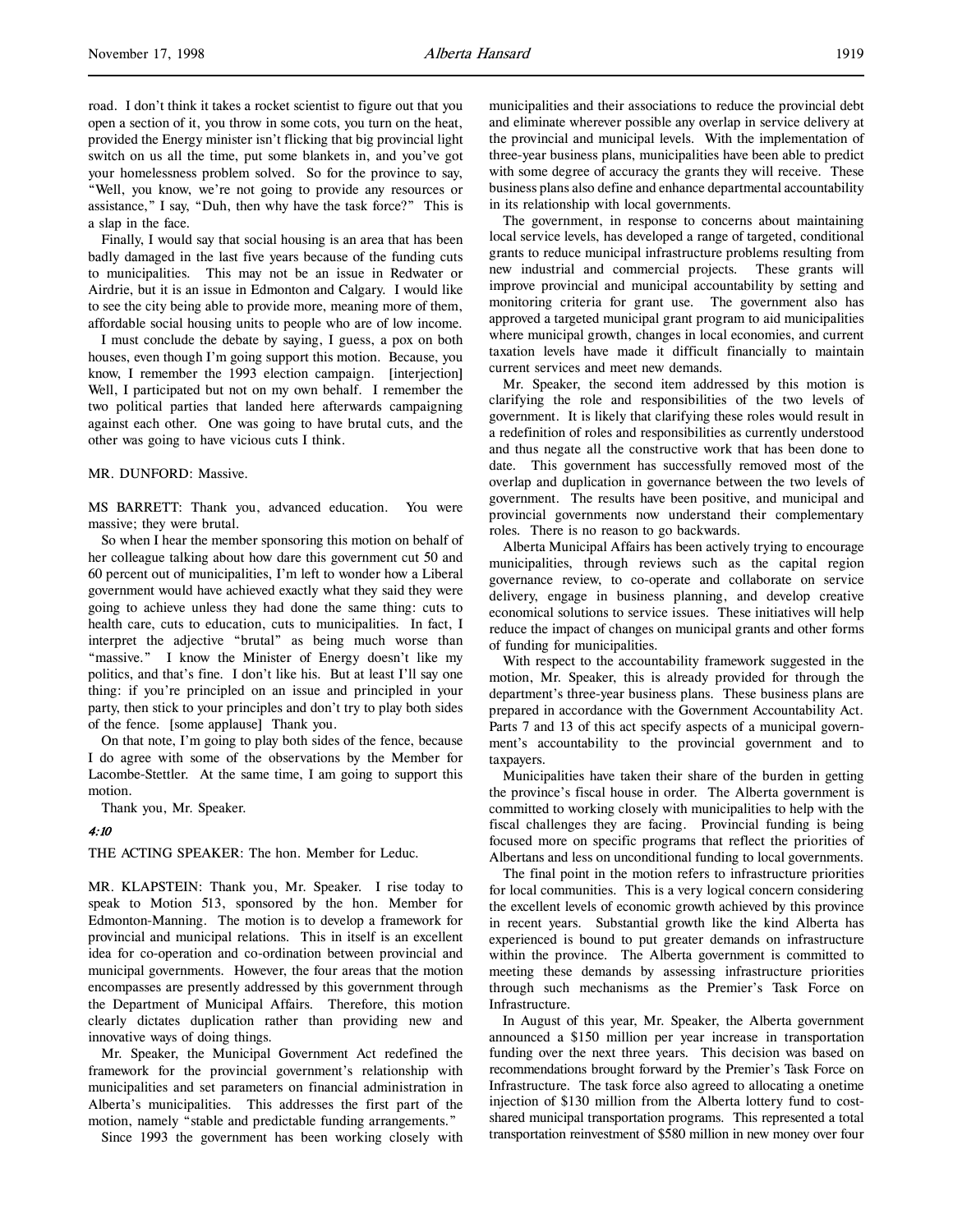In addition, targeted grants to municipalities have been developed primarily by Alberta Transportation and Alberta Municipal Affairs to address specific infrastructure problems and to ensure that temporary changes in municipal economies and growth do not adversely affect municipal viability. Mr. Speaker, examples include the resource roads grant, the street improvement program grant, and the Municipal 2000 sponsorship grant. The use of targeted municipal grants also enhances both provincial and municipal accountability by setting and monitoring criteria for grant use.

Mr. Speaker, I would like to elaborate further on the Municipal 2000 sponsorship grant. About 300 Alberta municipalities are eligible to apply for a conditional grant under this program. The program is aimed at promoting excellence in local government and provides \$10 million each year over the next three years for new and innovative projects that focus on improving municipal governance or administration, municipal service delivery, and municipal economic viability. The program is also designed to encourage municipalities to be good neighbours and work together. The program will give small- and medium-sized municipalities help and encouragement to try innovative and cooperative ways to improve services for Albertans. The program is part of the Alberta government's commitment to increased targeted support to municipalities.

### [The Deputy Speaker in the chair]

Municipalities play a major role in achieving the Alberta advantage by providing Albertans with infrastructure and services that are required for a good quality of life. The government strives for continual improvement in these areas, and new initiatives are under way to review the roles and responsibilities of the provincial and municipal governments. The Alberta government recognizes that there still may be opportunities for streamlined and improved co-ordination of program delivery at the local level.

Mr. Speaker, as the province has and is developing programs which address Motion 513's concerns, I would advocate that the government reject this motion.

THE DEPUTY SPEAKER: The hon. Member for Edmonton-Calder.

MR. WHITE: It's a shame that the members opposite seem to be blinded by the fact that they sit on that side of the House. They go to an AUMA meeting and don't hear a thing. Totally and completely missed it. I don't know where they were. Certainly the Member for Lacombe-Stettler had mentioned that the now president, the mayor from Grande Prairie, said some nice words to the press, but I mean, gee, this government holds all the strings. And the Member for Leduc is saying: yes, it's wise and it's just; it's a wise thing to do for this government to dole out grants on a needs basis, on a targeted nothing. I mean, there's absolutely no respect for that level of government from this one. Absolutely none. That's fundamentally what we're talking about here, giving them an opportunity to do what they know they can do.

#### 4:20

You and you and you, a lot of people on the other side of the

House, have come through that level of government, and you know exactly what I'm talking about, that this level of government is way off there under this magic dome and the money comes out who knows where. It just sort of comes out in little bits and pieces targeted for some bureaucrat's idea of a special placement area based on population and based on all kinds of factors that they can manipulate.

Now, listen. What you really want to do in this government to get the most value out of those people that you know and I know are good and true people – they're those that were described earlier by the Member for Airdrie-Rocky View as those ordinary people doing extraordinary things. I've met those people. I know those people. They get into a municipal level of government for whatever reason, generally to do good for their neighbours, and they find they're doing extraordinary things. They are performing. It is by far the most efficient level of government that I know of. I've seen this one in operation and that level too, yet this government treats them like poor children. It doles out funds and doesn't give them any respect. What should be done to respect that level of government is to give them a reason to operate on the revenue side the same way they do on the expense side, manage it very well.

Now, if this government was reasonable, it would certainly say to the calls from the mayor of Calgary and other members of that council that there is a need for some more funding, and that's what they're saying. They attach it, rightfully or wrongfully  $-$  it can be debated of course – to a provincial fuel tax that would of course, if it was delivered on a per capita basis, short the rural areas, and the rural areas definitely need some areas in the way of funding for transportation. But this is a call gone out to you – and every one of you have heard it – that there is some need for this respect so that the management of those peoples can be done quite properly.

Now, when you go these meetings, either the AAMD and C or the AUMA, simply ask them if they could deal with an expansion of their expenditures and the shrinking of their expenditures if it relied on a tax or some kind of funding that expanded and contracted. They'll say: absolutely yes; we have a long list of capital and operating expenses that we'd like to do, and they're on our priority list; unfortunately, we can never afford them. That is the absolute truth.

We have a hidden deficit here. The member that formerly sat in front of me here that is now on the other side went at great lengths to talk about a hidden deficit, and he's absolutely right. He was right then, and I suspect he still is right now. The hidden deficit is not at this level of government. It's not a number that the Premier or the Treasurer can lay out and say: that's what the deficit is. This is a deficit out that door and two blocks west of here. There are some sewers that have been there for 90 years, and they're barely hanging in there. Now, if you continue to replace those in bits and pieces, it'll end up costing you the same as it would to repair Steve West's old Chev that he used to drive. He got rid of it; he got a new one. Why? Because he couldn't afford to keep the old one. That's what this government is doing to municipal governments, forcing those bits and pieces all the way along the line to maintain an infrastructure, and it's an error of colossal proportions.

This government treats the municipal level of government the same way this government perceives the federal government treats them, with contempt. I can say to this government that you're darn lucky the people of this province entrust the municipal level of government to very responsible people who do not fly off the handle at the provincial level of government and really tell them what they think. At least they don't do that until they retire, and it's fortunate, because the level of acrimony would be too much for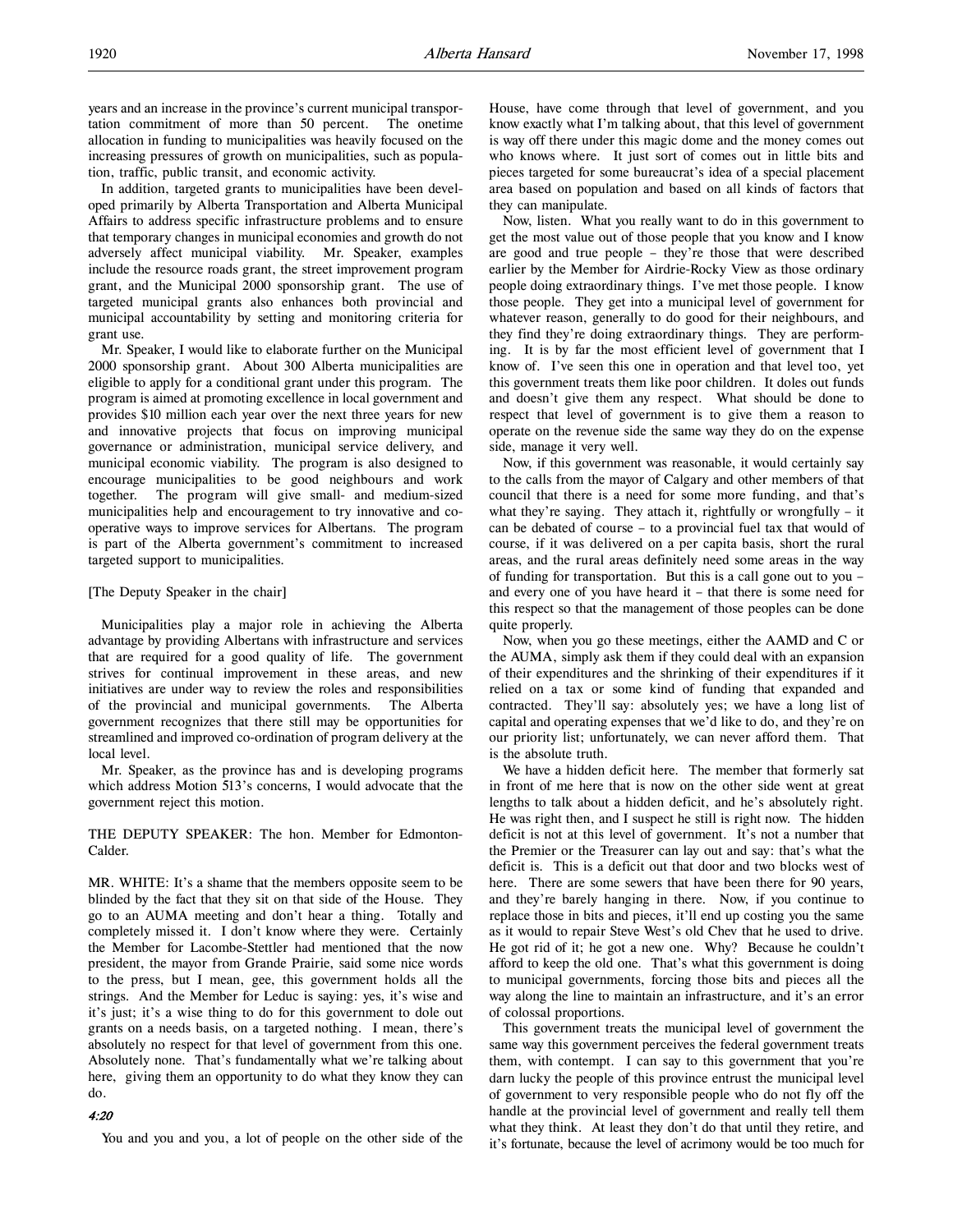this government to take and would certainly punish those communities.

Another element of this particular motion is accountability. Municipalities would be more than happy to be accountable if they had some funds to be accountable for, but in fact this level of government pushes property tax to the extent that it penalizes those that wish to upgrade their properties. There is no relationship between property tax and the deliverance of service, absolutely none. It's just that the municipal level of government is the only method of funding, and they have to finance things that are totally unrelated to property value, which are social services, library services, ancillary health care, and recreational services. It's totally outside the realm that should be governed by a municipal government.

Now, in other parts of the world, notably England, of course there is no provincial government, which would be a blessing to the municipalities.

THE DEPUTY SPEAKER: I hesitate to interrupt the hon. Member for Edmonton-Calder, but under Standing Order 8(4) I must put all questions to conclude debate on the motion under consideration.

[Motion lost]

THE DEPUTY SPEAKER: Rather than calling Motion 514, would the Assembly agree to proceeding with the next item of business under government business?

HON. MEMBERS: Agreed.

THE DEPUTY SPEAKER: Opposed? Carried.

#### head: Government Motions

#### Committee Membership Changes

32. Mrs. Nelson on behalf of Mr. Havelock moved: Be it resolved that the following changes to the following committees be approved by the Assembly: on the Special Standing Committee on Members' Services that Mr. Gibbons replace Ms Olsen, on the Select Standing Committee on Legislative Offices that Ms Olsen replace Mr. Sapers, on the Select Standing Committee on Public Accounts that Mr. Sapers replace Mr. Zwozdesky, and on the Select Standing Committee on the Alberta Heritage Savings Trust Fund that Mr. Bonner replace Mr. Zwozdesky.

[Motion carried]

## Chief Electoral Officer Appointment

33. Mrs. Nelson on behalf of Mr. Havelock moved: Be it resolved that the Legislative Assembly concur in the report of the Select Special Chief Electoral Officer Search Committee and recommend that Mr. O. Brian Fjeldheim be appointed as Chief Electoral Officer for the province of Alberta.

THE DEPUTY SPEAKER: The hon. leader of the ND Party.

MS BARRETT: Thank you, Mr. Speaker. I'd like to address this motion in some detail. I was privileged to be on the – aw, I need my reading glasses. Hang on. I never remember the names of these things. They go on too long. We're too verbose in our committee names. It was the Select Special Chief Electoral Officer Search Committee, kind of a subcommittee of Legislative Offices. For the longest time in my years here between 1986 and 1993 I never got to serve on the Legislative Offices Committee, and what a pity. My buddy Derek Fox always took that wonderful committee, and now I know why.

I'd like to describe the process that we went through in recommending that we hire Brian Fjeldheim and hope that all members will concur in our report and our recommendation. We did advertise provincially. We advertised on the Net as well, and we actually got about 70 applications I believe. We did the usual process of having staff go through them and segregate them into categories and so forth. The nicest day of the whole process was the day we interviewed our final candidates, all of whom brought some very special qualities to the table.

But it wasn't until we were interviewing Brian Fjeldheim himself that I really came to understand how the office of Chief Electoral Officer has changed since I first got involved in politics in 1968. Sorry. Well, I got involved in '65, but '68 was the first campaign I worked.

MS OLSEN: Are you that old?

MS BARRETT: Yeah, I know. I'm telling my age now; aren't I? Oh, yeah. But I did work for the NDP.

MS OLSEN: I didn't know.

MS BARRETT: Yes. I did work for the NDP. Always have.

DR. TAYLOR: Shame. Shame.

MS BARRETT: Oh, I'm proud of it. Absolutely proud of it.

THE DEPUTY SPEAKER: You are on Motion 33?

#### 4:30

MS BARRETT: I absolutely am. I'm on the Chief Electoral Officer motion. You bet.

Nowadays when you've got boundary changes, because of the population difference – I mean, I can't remember what the population of the city of Edmonton was in 1968, but let me hazard, I don't know, maybe 150,000 in the city proper. Well, when you had boundary changes, it was not that difficult to shift things around. With the population being so much bigger and with requirements to comply with our Charter of Rights, that each person has the right to the equivalent of one person, one vote, meaning that our ridings have to be much more equitable in size – the job falls to the Chief Electoral Officer.

Nowadays you use a computer to do things. You would think that would make it easier. In fact, because it makes it easier, whenever the Electoral Boundaries Committee comes to you asking for changes, they get into a minutia of detail because they think it's going to be easier. I ought to know because I have served on an Electoral Boundaries Committee, and obviously – well, maybe it's not obvious. As a matter of fact I was part of a minority report because I didn't like the incredible detail that that committee at that time was asking of the Chief Electoral Officer.

Another factor that's much more important now, I would argue, compared to the '60s is the role of the returning officers and the deputy returning officers. People are often now asked to vote on more than one issue on a given ballot. We saw that just a few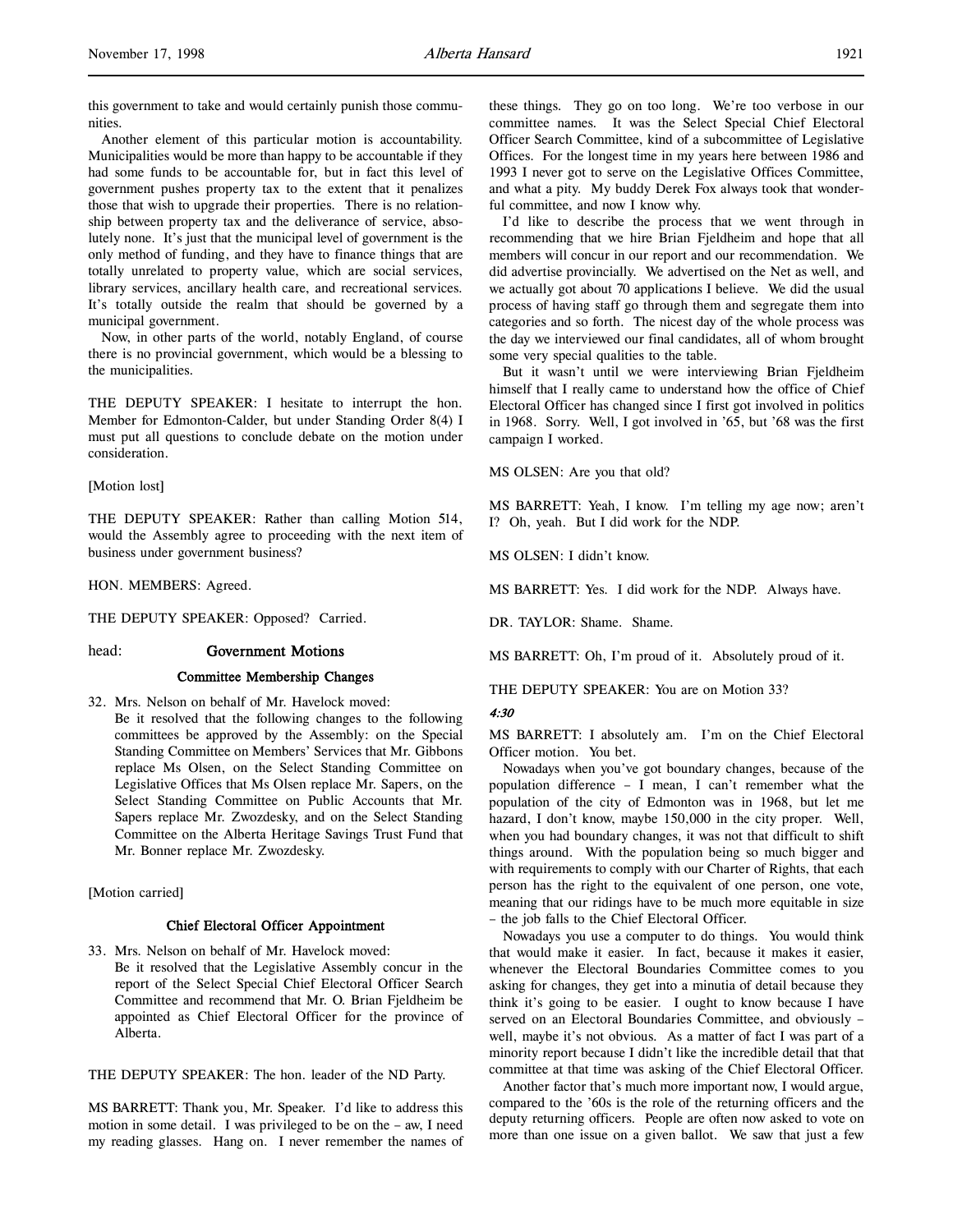weeks ago when Albertans were asked to go and waste their time to vote for a senator-in-waiting, or two of them as a matter of fact. Well, you know, I had to go to the Chief Electoral Officer and say: "How do I spoil my ballot? And if I spoil my ballot in one area, does that mean I'm going to spoil my ballot in all the other areas?" They have to anticipate the need for these things these days. They have to design forms differently. I believe our forms in the city of Edmonton were designed by the city, but in fact it's the Chief Electoral Officer's office itself that designs them for most voting areas for the municipal elections which we just went through.

By the way, I didn't spoil my ballot. I didn't have to. I found out that all you have to do is just leave it blank and it's considered the equivalent of spoiling or a no vote, which I found even more convenient. I know that only half the people in the province voted on that particular section of the ballot, so it confirmed what I believed. People would rather be electing their regional health authorities than they would senators-in-waiting.

To return to what I was saying earlier, the returning officers are really public information officers, and the kind of training they get is reflected in the service they can give to the public, similarly the enumerators. I talked to one enumerator who went three times to one senior citizens' residence to make sure that she got everybody enumerated. As a result, she got a lot of stories that she brought to me wondering if I could use them, because these seniors were saying: oh, I've lost so much of my income support from the province that now I have to go to the food bank towards the end of the month because my pension isn't enough to keep me going; it's either that or I don't pay my rent. Anyway, she would pick up stories like this just by doing the enumerating. This woman's name was Colleen, and I thought, you know, she was obviously trained by a good returning officer. Yes, you're being paid to collect each name, address, phone number, and so forth, but she was trained to be sensitive, to not just knock, knock, knock, "I'm here from the government and I'm here to help you; give me your name and your address," and run away. She obviously hung around and listened, and I thought: that's the sign of someone who has been well trained. Well, who is it who trains those returning officers? I can tell you who it is. It's the Chief Electoral Officer.

I also know what happens when people are not well trained. There is misinformation. People are told to go to the wrong polling station, and they can be treated in a fashion that is not worthy of the title of public service.

## DR. TAYLOR: Cavalier fashion.

MS BARRETT: A cavalier fashion. Thank you, minister of information, science, and technology. Have I got that right? See; I told you these titles are too long. I'm going to shrink 'em back down.

Yeah, treated in a cavalier fashion. That's one of the reasons that I'm speaking so extensively about this motion. It's because I have such confidence in the person who is now occupying that position and has done so since October 1.

All of us at that table could tell that this is a man of compassion. He cares for his staff, loves to deal with volunteers – and remember, returning officers for the most part are acting as volunteers – loves to meet the enumerators. He loves to work on the computer, enjoys the challenge, and this guy is hands on. Some of the stuff that he talked about in that interview – I wish you could tape those interviews because it was so informative. I can't remember all the detail he gave us about that computer system, but it's absolutely fascinating. I mean, if he adjusts the population even by 1 or 2 percent, the computer says: oh well, the river is going to get in the

way, but so what? So what if these people have to drive 30 or 50 K to go and vote? He says to himself: I've got to override that computer every time; I have to look and use my judgment if I need to adjust this to conform to law or the most recent Electoral Boundaries Committee. Then, you know, the computer just arbitrarily says: well, that percentage now has to go in the nextdoor riding, and so what if there's a river in the way? Well, he enjoys the challenge of figuring out how he can tell the computer to try a different adjustment or how he himself can look at the map to make a different adjustment so that people are not inconvenienced when it's time to go out and vote.

The other thing that really impressed me about Brian Fjeldheim was his concern about the way the federal government has collected enumeration data and how he believes that Alberta can take and has taken a much better approach, a much more comprehensive approach and one which answers to us locally. So he's looking at all times at not just the provincial but all the municipal boundaries as well, looking to make sure that people don't have far to go and, as I said earlier, looking to make sure that the ballots are readable and understandable, not that I think he very often gets phoned by people saying, "How do I spoil my ballot?" But it's important to be able to answer that question.

Let me conclude by reiterating what a wonderful experience it was to be on the committee. I have been on  $-$  oh, I don't know – half a million, three-quarters of a million committees in this Legislature or, as Newfies would say, a t'ousand at least, and not a one has proven to be such a positive experience. I was on a committee one time when we traveled the province – believe me, electoral boundaries came up in this one as well – at the time that we were reviewing the Meech Lake accord. [interjection] Yeah, you wouldn't believe the Meech Lake accord and electoral boundaries. Believe me, it came up. I've been on some pretty arduous and demanding committees, and I've been on some pretty routine ones, but this is the one I've enjoyed the most out of all my years serving in the Legislature as an MLA. If I had known that Derek Fox was going to be on the best committee – I was the Opposition House Leader – I think I would have traded places with him, but I didn't know.

However, I do know now, so I'm going to ask the hon. Acting Government House Leader to not entertain a motion to get me off this committee, and again I urge all members to support the recommendation. Anybody who goes over to that office of the Chief Electoral Officer can see that it's a great atmosphere. It clicks and hums along. They have lots to do in between elections, and their new boss is absolutely ideal for the job he's in.

Thank you, Mr. Speaker.

#### 4:40

THE DEPUTY SPEAKER: The hon. Opposition House Leader.

MR. SAPERS: Thanks, Mr. Speaker. I had the privilege of serving on the special committee as well that reviewed résumés and then interviewed candidates for the position of Chief Electoral Officer of the province, and I'd like to wish Brian Fjeldheim all the best of success as he assumes his responsibilities. It is perhaps one of the most challenging positions that any individual can find themselves in, having to balance all of the responsibilities and pressures of the office with all of the requests that will be flying at him and his staff from all directions, from every participant in the political contests which he must oversee. Of course, the participants in those political contests will be seeking every possible legitimate advantage they can, and then of course it is the Chief Electoral Officer's job to separate the inappropriate from the appropriate requests, act on the appropriate ones, and gently send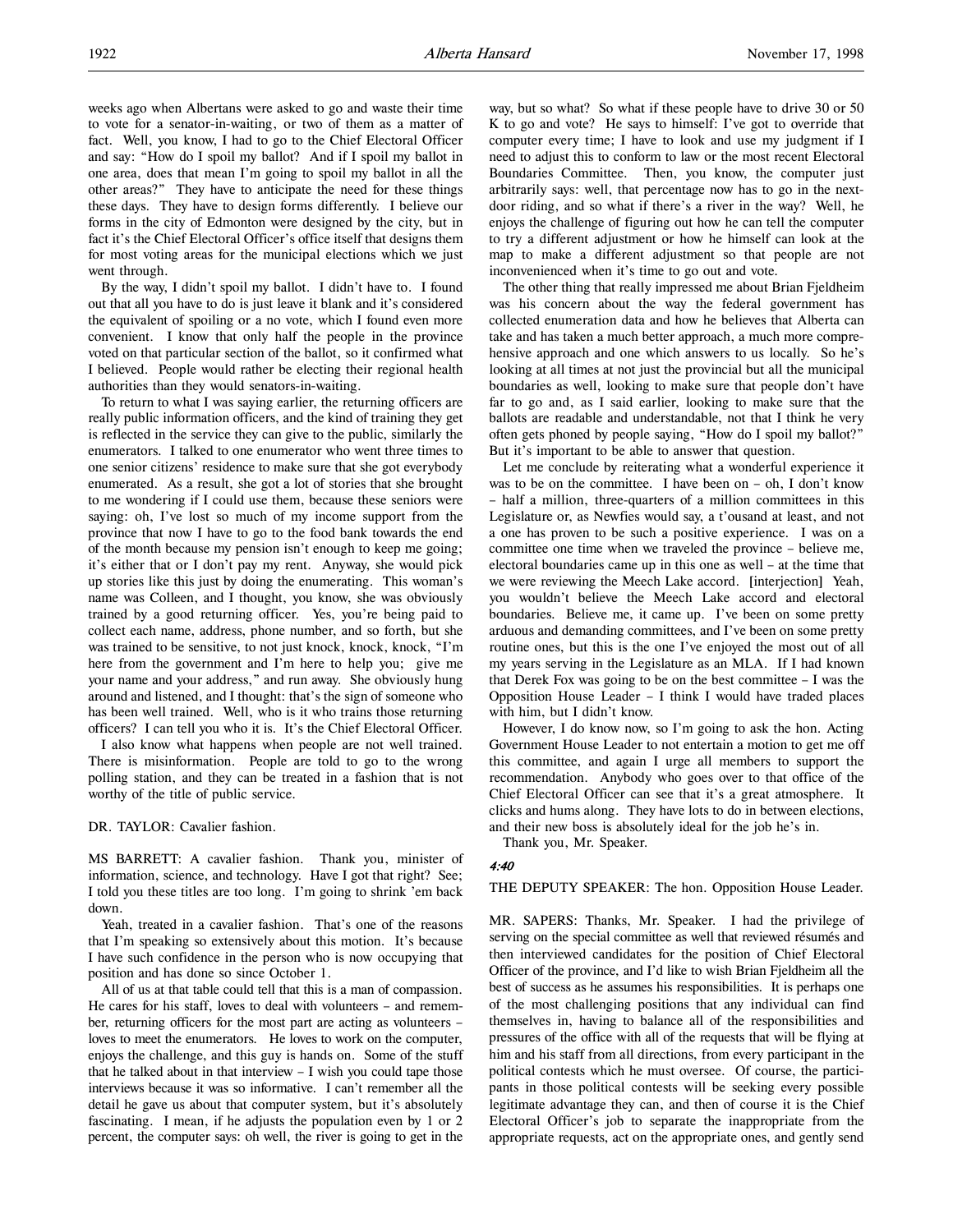others on their way.

Mr. Speaker, it's a tribute to Mr. Fjeldheim that he is willing to take on the role, and as a member of the Standing Committee on Legislative Offices of course I'll have an opportunity to meet with him from time to time as he progresses in his role. I look forward to receiving his reports, and I look forward to the experience of him overseeing the next general election, whenever that may be.

Thanks, Mr. Speaker.

[Motion carried]

## Adjournment of Session

34. Mrs. Nelson moved on behalf of Mr. Havelock:

Be it resolved that when the Assembly adjourns to recess the fall sitting of the Second Session of the 24th Legislature, it shall stand adjourned until a time and date as determined by the Speaker after consultation with the Lieutenant Governor in Council.

THE DEPUTY SPEAKER: The hon. Member for Spruce Grove-Sturgeon-St. Albert.

MRS. SOETAERT: Well, thank you very much, Mr. Speaker. You know, here we are, the first day back after . . .

# AN HON. MEMBER: The second day.

MRS. SOETAERT: The second day back, but the motion was yesterday. I should have clarified that.

The first chance that we were back in the Leg. yesterday, mere minutes – mere minutes – and what does the House leader from over there do? He moves a motion to leave. Only in Alberta I bet that happens. I bet that happens only in Alberta, because they don't like sitting. [interjection] Oh, in other places too? Maybe. Possibly. Now I'm conversing with the chair. Name names. I'd like to know. So you know, Mr. Speaker, you sit here and you think: how can we on the first day back have a motion to leave? It's appalling.

There was a poll done  $- I$  think it was in the States – where the people with the lowest regard of all professions were politicians. I felt bad hearing that, and I'm sure everyone else in here who heard that felt bad too. You know, when we see political jokes at our expense, it should hurt, because we should all be trying our very best and giving countless hours to represent our constituents. Now, my constituents are very astute, of course, and they know when we are in session and out of session. In fact, they think – some think; not all of them – that the only time we work is when we are in session. Everyone in here knows that's not true, that we all put in long hours all the time. However, democracy is best served when we're in here because democracy, flawed as it is, is the best system we have. [interjection] I just know the minister is going to speak next about this motion because he likes to participate when I am speaking. [interjection] The minister of blackouts, yeah. [interjections] I'll withdraw that remark. I'll just withdraw it. It's just easier, but it isn't as much fun.

So, Mr. Speaker, we best serve democracy when we are in this Legislature. It's interesting that if you were to look at *Hansard*, nobody over there ever debates anything. They don't express their opinion. And you know what? I hope they express it within their caucus. But hello; democracy is in this building amongst all the members of the Legislature, and you should be able to bring forth your concerns and your opinions in here, not just be muzzled on the

back row of a government bench. You should be able to speak up in here. That is how democracy is best served: when we speak up here.

You know, Mr. Speaker, here we go. We've got a fall session, a short one. Maybe two, three weeks. The Premier was here yesterday. He was, but I'm not speaking about today. [interjections] You're right. I was mentioning that he was here yesterday.

There are several questions that it would be nice if they were answered, but that doesn't always happen. So we will continue to ask them to different members over there, certainly questions about the West Edmonton Mall loan guarantee. How can we ask those questions and get answers unless we sit in here? This is the best place to ask those questions. That's why I'm opposed to this motion that we right away close the Leg. before we've even started.

I think, too, that there are more questions about health and health care that deserve to be asked. I see that money went to the Grey Nuns to open up more beds. That was good. But you know what? Sturgeon hospital was phased back at those reduced bedfunding levels – it's hard to get back into the correct terminology for all of these – without all the levels of care that they used to have prior to the '93-94 cuts, yet they're serving more and more people. Why? We need time to ask those questions, and more importantly we'd like some answers, but usually they aren't there.

What about education? We certainly need to ask questions in here about education and about the underfunding of education. One of my children is in high school, and not one of her classes is under 34 children. That's appalling. It's an excellent high school where people are working very hard. They're doing their best to manage with all these cuts that have happened, yet my child in grade 10 is not in one class of less than 34 children. That's unforgivable.

So I think those questions have to come up. Certainly if we don't sit in this Legislature longer than a day or two or three, those questions won't be answered. [interjection] Well, let's talk about advanced ed, Mr. Speaker. There are questions that certainly deserve to be asked about that. At the rate the ministers wax eloquent or ineloquent or however they answer their questions – and it takes forever to answer to say nothing. If it were a succinct answer, we would be able to ask those questions. But if it's a short session – heavens, the motion is already on the paper – how will we get all those concerns out?

The issue of downloading to municipalities: I think those questions have to be asked, yet will we have time to ask them? I doubt it very much. The blackouts and the brownouts and the lack of – I wonder if anybody will ask the question: will the Christmas lights around the Leg. be turned on at 5 o'clock at night or just 8 o'clock? That's going to be an interesting one for me but one I wouldn't waste valuable question period time asking. I might just send a note over to the minister. I know he'd respond. Certainly that might be one that should be debated in here a bit. I mean, Scrooge has hit the Leg, so that is really, really sad.

 Mr. Speaker, you know what else? I think there are more transportation issues that have to be asked. I really do. The level of inspections and what's happening, the reality that highway 794 – now the municipality is asking for it to be a resource road so that the government pays 100 percent instead of 75 percent. While they do that little debate, I'd like some confirmation from this government that construction will continue and pavement will go down on 794 despite the communication back and forth between the municipality and the province. I have actually a really good question, but I'm going to save it for question period because I know I'll get my opportunity if they don't speak too long answering the question. I'll save that other transportation question for them.

I was pleased to hear the question about hog producers today,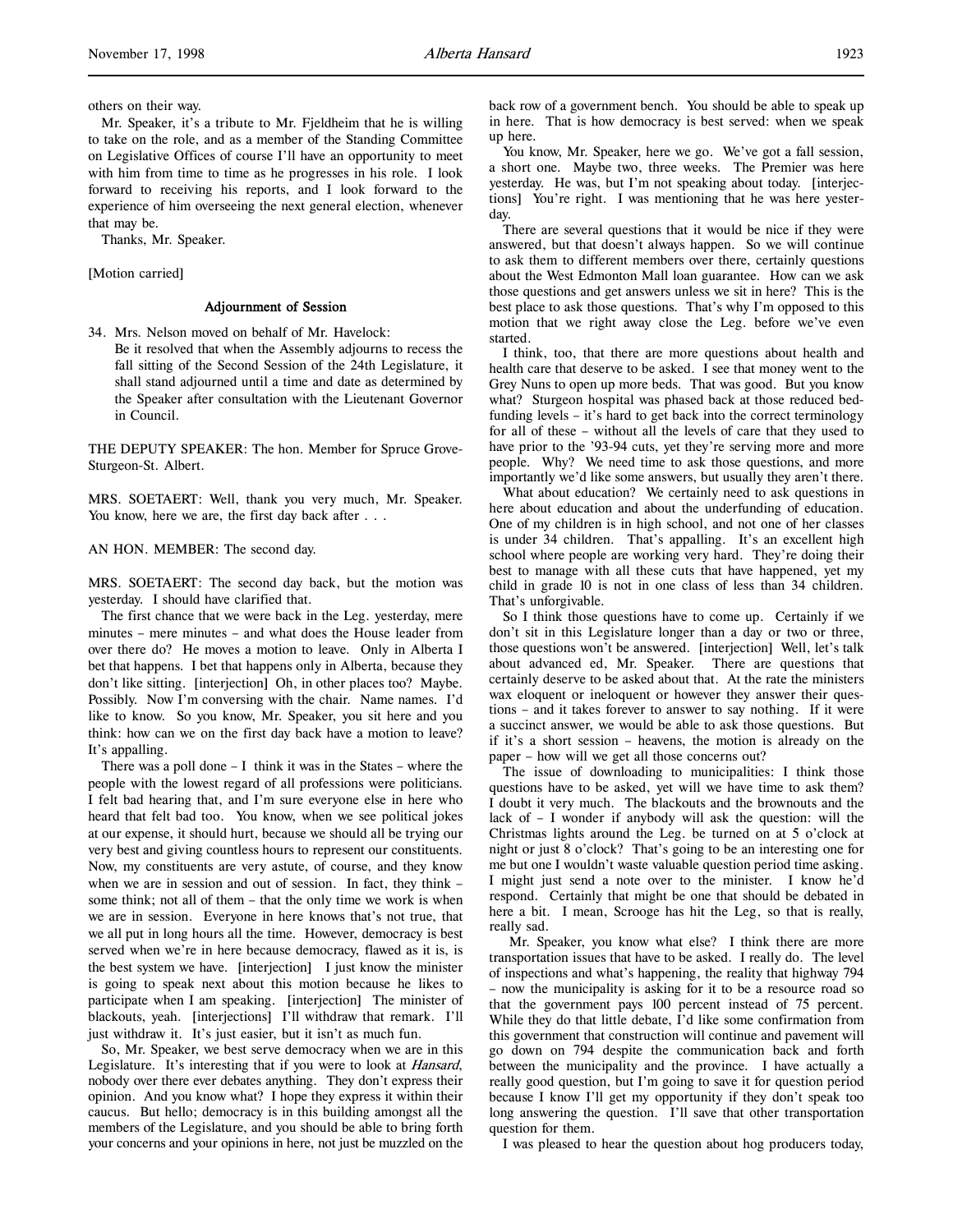because if you were to read the Journal last Saturday, that was a picture of a farmer in my constituency who is losing his farm because of the drop in hog prices. The other people who commented in that article who remain nameless, those are people in my constituency, and I was glad to see that question asked. I wasn't satisfied with all the answers, and I'm hoping there's a follow-up tomorrow, because you can't make light – certainly we don't on this side – of the reality of family farms and what's happening to them. We're losing them in this province, and if all we want is the big corporations to come in and huge, huge hog operations instead of the family farm, then you're talking about quality of life in rural Alberta.

Now, if those things aren't important enough to sit in the Legislature – I think they are. I think we have to take the time, and that's why I'm opposed to this motion. You don't come in the first day, after a long half a year's break from the Leg., and put in a motion to end the session. I think that just says that we don't care about democracy here. We don't care how many questions you want to ask. We don't care about the concerns of Albertans. We don't want to hear them in here, and we don't want to answer questions about them. So as soon as we get in here, we're going to make a motion to leave, just to show our arrogance to the public. That's exactly what that motion does on the very first day back. So that's why I am opposed to that motion.

There are several other areas.

#### AN HON. MEMBER: Tell us.

# 4:50

MRS. SOETAERT: I will tell you some of them. Quite honestly, the minister responsible for science, research, and technology and I met with Dr. Locksley McGann about his program out of the U of A. I want to know what happened with that, where that funding is going, what's happening. Are we making more progress? It's amazing, the work that is done there. Amazing, the work. I want some answers about that, and I don't think I'll find it on a disk that he tables. So I would like that opportunity. And you know what? Half the time what's really neat about session is some of the conversations you can have with the ministers because they're there. They're there. You don't have to go through a bunch of channels, through a bunch of bureaucracy. [interjection] Well now, the Member for Stony Plain, the hon. minister of public works, I see him probably more than we would both like, Mr. Speaker. [interjection] Wrong. I withdraw that one. Jeez, I'm in trouble. But the minister and I see each other often because we do have neighbouring constituencies and we have similar concerns.

MR. WOLOSHYN: I thought that you liked me.

MRS. SOETAERT: It's not just because I like him, no. I would like that clarified. I'm sure in another life we might get along just fine, but right now . . . [interjection] No. There are others who think that. No. Possibly not.

I'd like to focus on this motion. I am sure the minister of public works deep down probably said: don't put that motion on the first day; I want to stay in there.

MR. SAPERS: He was at the cabinet table demanding that.

MRS. SOETAERT: I think he was at the cabinet table demanding "Don't put in that motion the first day" and got outvoted, which is sad to see, for my colleague from Stony Plain to get outvoted within his caucus and cabinet, but so be it. Mind you, we are getting a hospital in Stony Plain. I suppose he'll want his picture on the door for that; nonetheless, we're glad it's there.

Mr. Speaker, I wanted to speak to this motion today. There were people in our caucus that said: who wants to speak to this? I did. I said to put me at the top of the list. I want this government to know that it's arrogant to make a motion to close the session on the first day back after half a year away. You know what? It is arrogant, and people out there do know that, that we barely get back and they want to be gone. That's wrong, and it does not serve democracy well.

Thank you, Mr. Speaker.

THE DEPUTY SPEAKER: The hon. Member for Medicine Hat.

MR. RENNER: Thank you, Mr. Speaker. I want to speak briefly to this routine motion. I don't think it deserves a whole lot of debate, so I won't be speaking at length. I do want to point out that this is a very routine motion. This is a motion that is debated by the Legislature every time the session sits. You have the motion on the record so that at the end of the business of the Legislature it's available to the members so they can adjourn the business of the House and get back to their constituencies and do the hard work that we all do in our constituencies when the House is not sitting.

I have a suggestion to the opposition, because I remember that we went through this last time. We've gone through it several times. Every time it comes up, we go through this prolonged debate which makes no sense at all. I have a suggestion to the members. Because this is a routine procedural motion, I would suggest that the next time the Legislature looks at the Standing Orders, we simply add a Standing Order to our Standing Orders that applies to the adjournment of the House, and then we could just refer to a Standing Order and adjourn. We really need not go through this ridiculous charade of debating a routine procedural motion.

Thank you, Mr. Speaker.

MS CARLSON: Well, Mr. Speaker, I have to tell you that I've been absolutely provoked to speak to this motion. I can't believe the arrogance of the attitude of the Member for Medicine Hat. But to tell you the truth, it's absolutely reflective of the arrogance that we have seen from this government since they have been elected, since 1993. There is absolutely no regard for the legislative process. There is absolutely no regard for the need and necessity of legislative sittings in this province in terms of putting the business of the government before the people.

MR. SAPERS: They call democracy "dome disease."

MS CARLSON: They call democracy disease. That's a very good point.

The fact is that this is the only opportunity that most people in this province have to view the proceedings in this Legislature, to really take a look at what that front bench over there is doing when they spend the billions and billions of dollars they collect every year from every single taxpayer in this province. Mr. Speaker, it is appalling to think that we would be at a stage in this Legislative Assembly where we would have the Member for Medicine Hat stand up and flippantly say that this is a routine motion that does not deserve a great deal of debate. When a motion like this is brought in on the very first day of a fall sitting to be debated less than 24 hours later, it deserves a great deal of debate. In fact, I think the debate should be prolonged until a point in time when we can go out and actually accumulate some evidence from constituencies that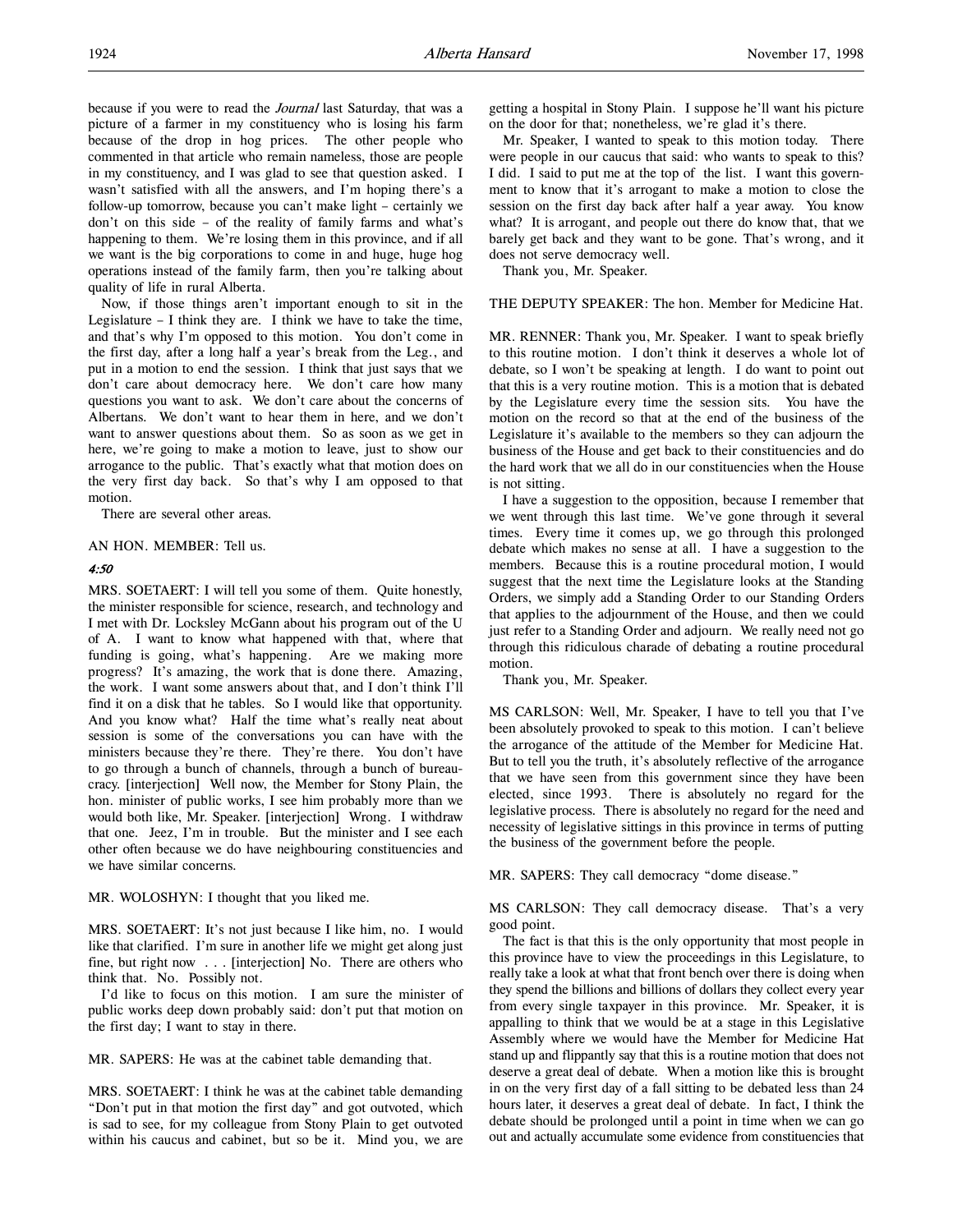MRS. SOETAERT: I could stay till Christmas. My shopping is done.

MS CARLSON: That's true. I could easily stay till Christmas too. My shopping is also done.

MR. BONNER: We need to have a summit.

MS CARLSON: No, we don't need a summit on whether or not this should be shut down. But it should be the kind of debate that is had after full and due process has occurred in this Legislative Assembly, when everybody, all members on both sides of the House, are fully satisfied that everything that needs to be examined, that every proceeding that this government has entered into in this fiscal year has been examined to the fullest extent of the need. I'll tell you that that's one of the reasons why this government wants out of here, Mr. Speaker: because they know they cannot withstand that kind of scrutiny. We have already seen that happen, and it is why we have a Premier who shows up for the first day of sitting.

# Speaker's Ruling Referring to the Absence of Members

THE DEPUTY SPEAKER: Hon. members, we've had a couple of people who are skating on it. It's clearly a matter of Beauchesne, if you want to read at 289. When you read it, you'll say that members are very busy. A number of members have mentioned that they are very busy and in so doing reflect that all members are busy. Members by tradition are in various places working on behalf of their parties, their government, and it is improper and unworthy to mention the absence of any member. If we could reflect upon that in continuation on your motion.

MS CARLSON: You're absolutely right, Mr. Speaker.

#### Debate Continued

MS CARLSON: There are many issues in this Legislature that need to be fully debated, and we have seen some of them arise so far in question period. West Edmonton Mall is an issue that needs to be fully disclosed to the public of this province, and in fact over the many years that I have been in this Legislature, that has never been done. We are just now beginning to scratch the surface of that issue, Mr. Speaker.

It is an issue that because of the reluctance of the government to discuss it at various stages over the years and in questions in this Legislature and I'm sure in the questions that are to come, we need as much time as it takes to fully debate that. And if that means we go past Christmas and we go into the next year, then I have no problem with that, because people in this province need to know how their taxpayer dollars were spent. They need to know exactly what the process is in government so that a decision like interfering with Alberta Treasury Branches can be made. How can it be that members in the government knew or did not know about what was going on in that case? How can it be that we've got ministers absolutely going against what they stated government policy was and not creating a level playing field for all businesses in this province, not even creating a level playing field in the banking industry in this province because there was political interference in terms of what went on in those loans? We have seen that in affidavits, Mr. Speaker. We have seen that in the flip-flopping kinds of answers that we have inside and outside of this House from the Premier, from the Treasurer, and from other members associated with these loans over the years, and the people of this province want to know what's going on.

### 5:00

Mr. Speaker, they cannot know fully. It will never be fully disclosed when we see this kind of a motion brought into this Legislature for debate within 24 hours of our coming into a fall session. This is the kind of motion that should be brought in at the end of a series of debates. Let's have this on day 34 or 36 of the fall sitting, when we have had an opportunity . . . [interjection] You laugh. You laugh. You think that's funny, but you know what? It's only funny to you guys. It isn't funny to the people of this province. It's only the irreverent attitude that we have seen this entire government take towards the legislative process that allows them to see that something like this is funny. There are many, many issues that we are never even going to scratch the surface on in this fall session.

#### MRS. SOETAERT: What about the environment, Debby?

MS CARLSON: I haven't even got started on the environment yet.

There are all kinds of issues happening in this Legislature that need to be discussed in that regard. We have a special places process that is no longer special in this province, Mr. Speaker, because the Minister of Environmental Protection has changed the mandate of that process. What they're doing in that process is facilitating their own needs; they are not facilitating the environmental needs of this province. It's a matter that needs to be fully debated.

We have a bill coming up that would have an opportunity to be debated, Mr. Speaker, if we were going to be in here longer, but when, first of all, they postpone the process until the second week in November with the full intention of getting out before Christmas, when they bring in a motion to adjourn on the very first day of the sitting, we know for sure that we are not going to get that bill, Bill 218, that deals with environmental protection, which is only the third bill that should be coming up this fall. We know that we're not even going to have a chance to debate that bill.

MRS. SOETAERT: Shameful.

MS CARLSON: It is shameful.

MRS. SOETAERT: We should sit longer.

MS CARLSON: Absolutely we should sit longer, but this adjournment motion is a way for this government to slip out at the last minute when they don't feel like sitting here any longer because they feel they've got better things to do. We have heard members on that side of the House say many, many times that they do not feel that sitting in this Legislative Assembly is a part of fulfilling their commitment to their constituents. We have heard them say that shorter sittings are better, that people in here get dome disease, that the best place for them to be is out in their constituency, and that the way for the business of this Assembly to be conducted, in many cases, is through DAOs and other kinds of committees.

Well, Mr. Speaker, I don't think that that's what the people of the province think. They want to know what's going on. How is their money being spent? Give them an opportunity to come in here and watch in the galleries in the afternoons and in the evenings, to come and see every single bill debated to the fullest extent, to see some sort of participation from that side of the House. We have these bills that come in here, and we don't see participation from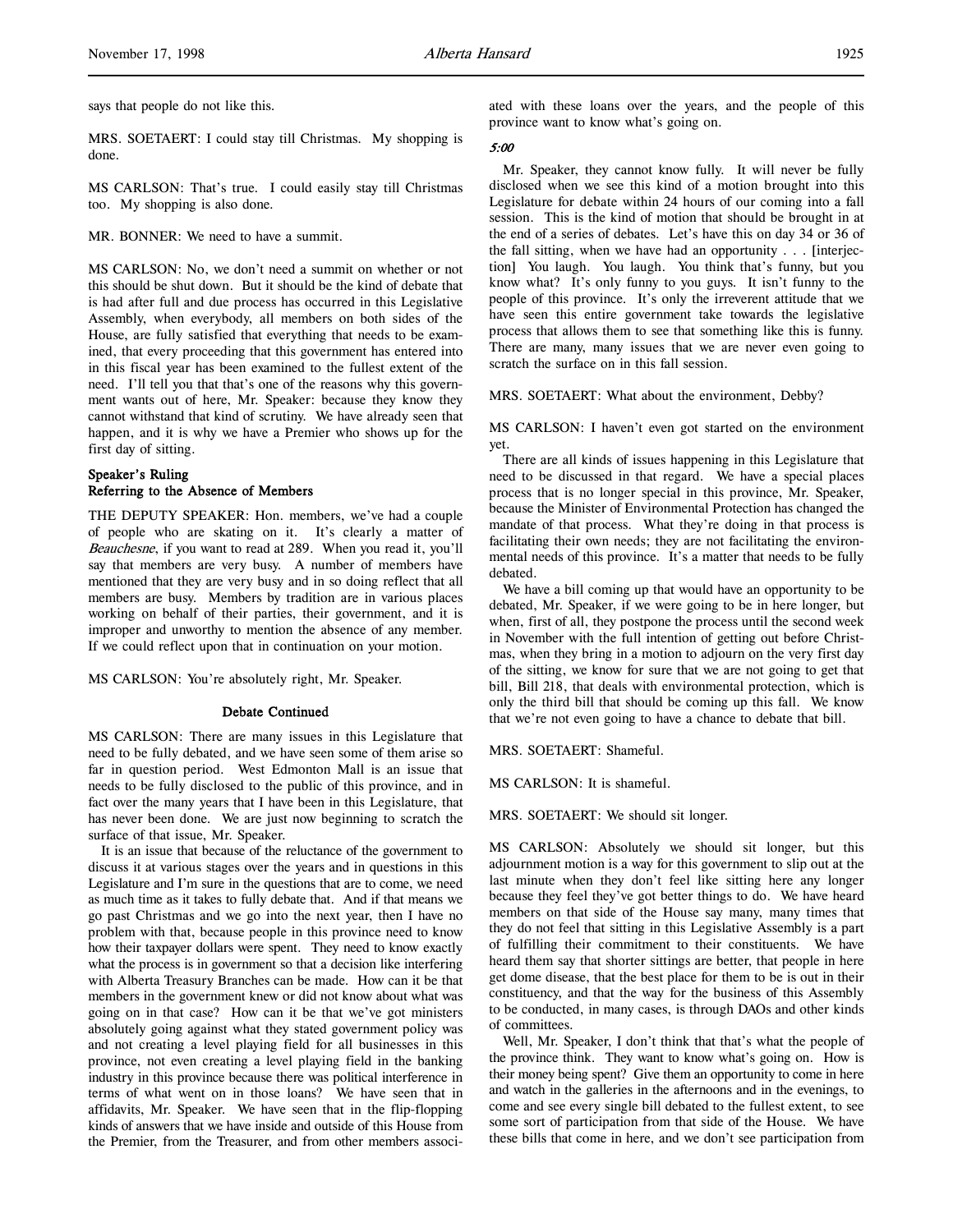government members. Well, when I'm in my constituency, people want to know why government members don't debate the bills. We have one or two speakers because they have nothing to say or because perhaps they're not allowed to say anything. We don't know the answer to that question, Mr. Speaker, because nobody stands up here and speaks to those issues. One or two speakers and that's it. The issue doesn't get fully debated in that regard. We have a lot of the province who doesn't get heard from. They tell me that in fact they do that kind of discussion in caucus meetings and through the standing policy committees, but the fact is that it isn't public debate. It isn't on the record. It isn't in *Hansard* for people to come back and historically review what has happened, what the debate has been and participate in that in their own regard by being able to call their MLAs and have them express their views here.

Now, as it stands, if people have an opposing view to what the government bill says, Mr. Speaker, they need to go outside of their constituency in many cases and bring the information to MLAs who are opposition MLAs in order to have their voices heard in this Legislature. We see that happen all the time in the petitions that we present, in the various letters that are tabled in this Assembly, and in fact those people don't have as strong a voice as they would have if these members would withhold this kind of motion to adjourn the Legislative Assembly and fully participate at every opportunity in the kind of discussion that needs to be going on in here.

Mr. Speaker, there are a number of serious issues that need to be debated that are really emergency items. Health care in this province is in just a huge chaotic situation. I was in Calgary this morning attending a meeting with a number of businesswomen and women who work in the public sector, and their first question was: what's happening on Bill 37? They're getting conflicting information. They say that on one hand the government says: everything's okay; trust me. Every time they've done that in health care so far, hospitals blow up and nurses are laid off and things like that happen.

So they're saying: should we trust this government on this bill one more time? Well, of course you can imagine what our answer is. We don't believe it.

# AN HON. MEMBER: No.

MS CARLSON: That's right. Our answer is no, because we believe that Bill 37 opens a very wide door for private health care to enter into this province and set up a two-tiered system where the administrative costs of the system we have will become exorbitant, where people in this province will no longer be insurable, and where we will see an escalation of prices and a serious conflict in terms of the kind of health care system that Albertans expect and want.

So, Mr. Speaker, if we can't have that full debate here, if people in Calgary don't know what's going on because their own members won't get up here and explain the situation, then they don't have any opportunity to be informed and they don't have any opportunity to participate in the debate. If we have a longer session, if we do not have an adjournment motion on the floor of this Legislature ready for them to walk out anytime they want, they have a better chance of getting a full view of what's going on in that bill and having their own opportunity to participate and an opportunity to get organized, if that's what they want to do.

I'll tell you that those 70 to 100 women that we met with this morning when Nancy and I were in Calgary will certainly tell you that they are not very happy with the way things are going.

## MR. BONNER: Nancy? Who's Nancy?

MS CARLSON: Sorry. The Member for Edmonton-McClung, our leader, Mr. Speaker, and a very fine job she did there this morning answering a number of questions on health care. Why was she there? Because these members were not there. There was no one there speaking on their behalf.

# MR. SAPERS: That was outside the House.

MS CARLSON: Sorry. Yes. Outside the House. Apparently they were here getting ready to debate this motion this afternoon, Mr. Speaker. So we are expecting some of them to get up and defend the reason why on the second day of debate this motion has to be passed so that they can close down this session of the 24th Legislature without a full debate on all of the issues that are before us here.

We haven't even started to talk about education, Mr. Speaker. This afternoon I tabled 77 letters from parents and members of the parent advisory council at Meyokumin school in Edmonton-Ellerslie. That's an elementary school that serves a wide constituency of people. Many of the students who attend that school are low-income children. Many of the children who attend that school are special-needs children. With the funding cuts that we've seen, there has been a huge stress on that school in recent years to provide the kind of education that those kids deserve, not that they want but that they deserve. In fact you can't do it. Those parents are so upset at the way funding is happening that nearly half of those parents sent us letters, and I think that is a large number of people to express an opinion from one particular region.

They know that they can't raise the kind of funding that they require in that school in order to provide the services that their kids need. In fact they can't even raise the additional funding that's required to match the same kind of funding that is in other schools in this city because they don't have the kind of income coming in from the community to provide those needs. They do all the things the minister has told us to do. They work bingos. They work casinos. They sell chocolates. They sell gift wrap. They do everything under the sun they can to raise money so that those special-needs kids in that school and the low-income kids have some of the services they need. They don't have a hot lunch program, Mr. Speaker, which they need there, they don't have aides in the classroom, which they need, and they don't have as many special-needs teachers as they need in that school, because there just isn't enough funding.

That's the kind of debate that we need to have in this Legislature. That's the kind of debate that they are expecting to happen when they table 77 letters in this Legislature, Mr. Speaker, but we know, given the kinds of time constraints that we are under here, that that debate is never going to happen, that we are never going to see the Minister of Education stand in this fall session and fully tell us, fully explain to those parents why it is that they do not have enough funding to provide the basic level of education for their students. I'm not talking about field trips. I'm not talking about special computers in their school. We're talking about basic textbooks. We're talking about children in classrooms not having to share textbooks. We're talking about children in classrooms that are in numbers that are manageable. I have been in those classrooms, and you cannot manage classrooms that have more than 30 students in them. There is absolutely no ability to spend unique and special time with those kids and give them the kind of attention they want.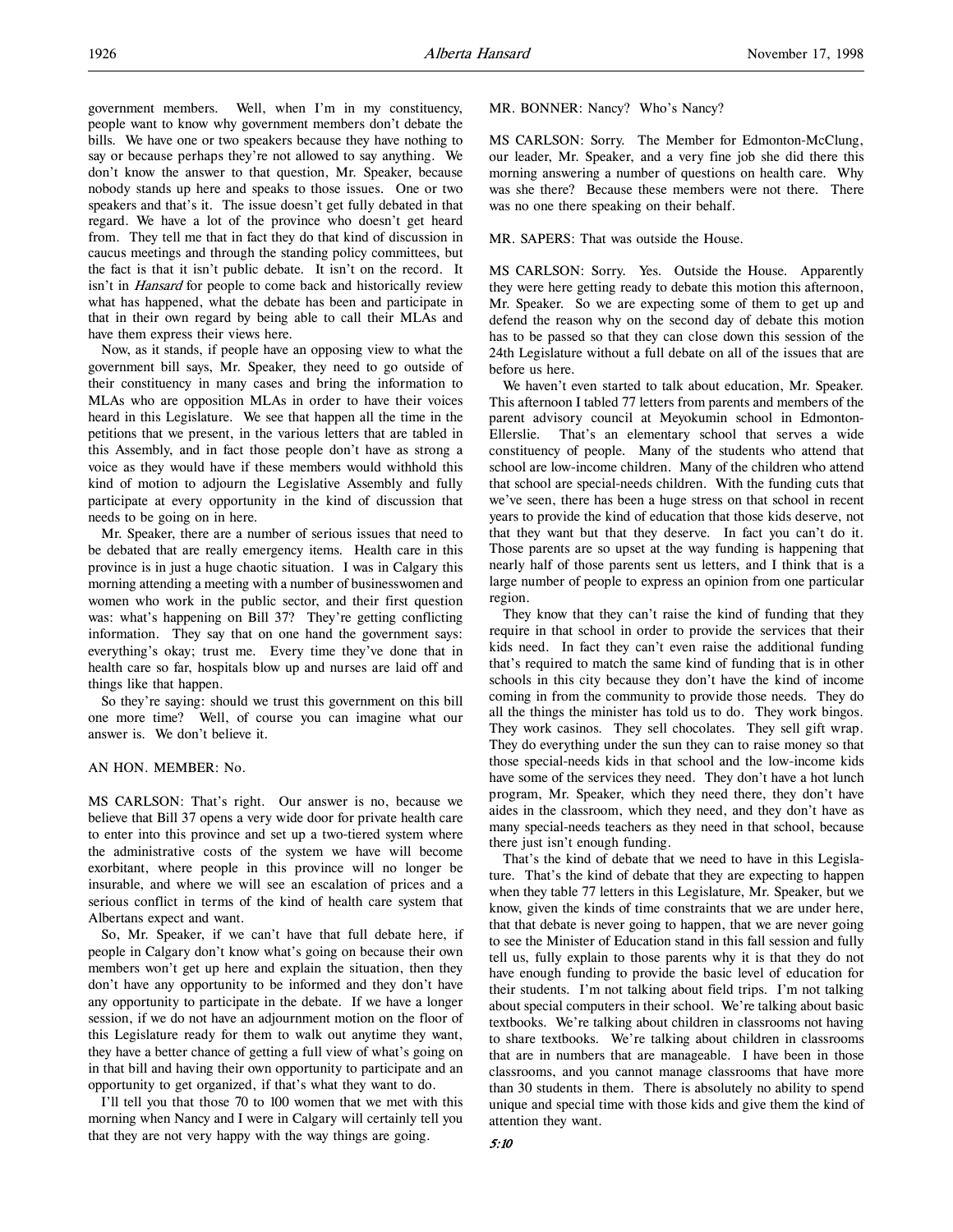That reminds me of another point that a constituent was discussing in my office just last Friday. She was very upset. She has a son in high school this year, Mr. Speaker. This is her first child to go to high school, so it's a new experience for her. She was completely unprepared for the large size of the classrooms and the number of students that each teacher is expected to manage. She hoped that this would be debated in this legislative sitting. I told her that we're only going to be here for a couple of weeks. When the government decides that we don't go in until the middle of November, when we see these motions come on the Order Paper as fast as we do, there is no hope that this issue is going to be debated. So I raise it now, Mr. Speaker, hoping that the Minister of Education is going to address this issue.

She said to me that she went to parent/teacher interviews recently to talk to the teachers about her son's performance. He is pulling in solid marks, not outstanding but solid marks, but she wanted to speak to every teacher. First of all, she said that because there are so many students per teacher, they were only allowed 10-minute sessions per student. She said that wasn't nearly enough to fully develop the discussion that she needed to have with some of them, and much to her dismay she found that one of his teachers didn't even know what his name was, Mr. Speaker.

School started the beginning of September, and she went for the parent/teacher interview in the early part of November, so now we're talking September, October, 10 days into November, and the teacher did not know her son's name. When the teacher was asked about that, when she mistook his name several times for somebody else's, she said: "Well, you know, I can't help it. I'm really sorry. I'm supervising 250 grade 10 students". That doesn't talk about the grade 11 students and the grade 12 students. She said 250 students. "I only see them this many hours a week; how am I supposed to know everybody's name?" Well, Mr. Speaker, what does that say about our education system? How can it be that we are so underfunded that teachers have such high workloads, that they have so little preparation time, that they don't even get to know their students' names. Mr. Speaker, I think that's appalling.

She asked if I would raise that as a question in this Legislature when we came back into session this week, and I had to tell her no, Mr. Speaker, that because of all of the other critical, pressing issues we have in this Legislature, there won't be time to address that issue. She said: what can be more important than the education of our children? I said: well, perhaps the health care of our children is equally as important. Perhaps the money that has been spent by this government improperly over the years on things other than basic services, things like Bovar, West Edmonton Mall loans, all of those kinds of things that we've seen happen over the years are issues that need to be addressed first. If we have time, if we're in session long enough, we will be able to discuss those kinds of constituency-based issues that are very, very important to people, certainly very important to this mother and I'm sure very important to all parents who experience for the first time the increasing workload of the teachers and the stress the teachers are under.

We're not going to have time to talk about that in this session because we're not going to be here long enough. Two weeks, three weeks, max. When we see an adjournment motion come in like this, we know that the end is already in sight and, Mr. Speaker, I find that appalling, because our job here is to represent everybody in this province every time they want us to, to the fullest extent that they need representation.

MR. TRYNCHY: Save it for the spring session.

MS CARLSON: Save it for the spring session, we're told. Well, some of these issues cannot be saved to the spring session. We are talking about the education of our children. We are talking about needed and necessary health care services. We are talking about the introduction of a two-tiered health care system with private health care in this province. If we save that debate for the spring session, there will be no debate because it will have occurred, Mr. Speaker, and there is no second chance once this government opens the doors to two-tiered health care.

MRS. SOETAERT: That's right. And how do you get it back?

MS CARLSON: Well, we don't get it back. That's in fact true. We never get it back.

So, Mr. Speaker, I am adamantly opposed to this motion. I find it reprehensible to see it on the Order Paper this early in the fall session, and I will be strongly voting against it.

THE DEPUTY SPEAKER: The hon. Member for Calgary-Montrose.

MR. PHAM: Thank you, Mr. Speaker. I have listened very carefully to the two speakers from the Liberal side discussing the motion that we have in front of us. After hearing their speeches, I couldn't help but think that they must be looking at some other motion, because the motion that I'm reading, if I'm correct, is:

Be it resolved when the Assembly adjourns to recess the fall sitting of the Second Session of the 24th Legislature, it shall stand adjourned until a time and date as determined by the Speaker after consultation with the Lieutenant Governor in Council.

For the sake of the people at home who are not here today to understand the context of our debate, I just read the motion into the record. Nowhere in this motion does it talk about cutting short the time that we're in the Legislature. Nowhere does it mention that we are going to shorten the debate at all.

There are several facts that we have to put on the table. Number one is that we are in the fall session. Number two is that we have to adjourn someday.

## MRS. SOETAERT: What?

MR. PHAM: We have to adjourn the session someday. We have to, Mr. Speaker. We cannot be here forever. So this motion is very clearly designed for a date that when we adjourn, we apply. What is wrong with that? What is wrong with a little bit of forward thinking?

We do a lot more forward thinking than just setting a motion like this in place. We have a three-year business plan. We are thinking three years ahead, not only of today but three years down the road. This motion is an example of us who are trying to be forward thinking. The Liberals just want to think of one day at a time, but we as a government cannot afford to think like that. If we think like that, then we can never be in power.

Mr. Speaker, I also have heard a lot of the comments from my other Liberal colleagues saying that they need to be in the House in order to get this government working and address the concerns that they have. One of them talked about a teacher who, after three months in the classroom, cannot recognize her own students and blames that on this government. I said if I had a teacher who cannot recognize a student in her classroom after three months, there is something wrong with that teacher. I insist that if I have my kid in a classroom for three months, his or her teacher had better recognize him or her.